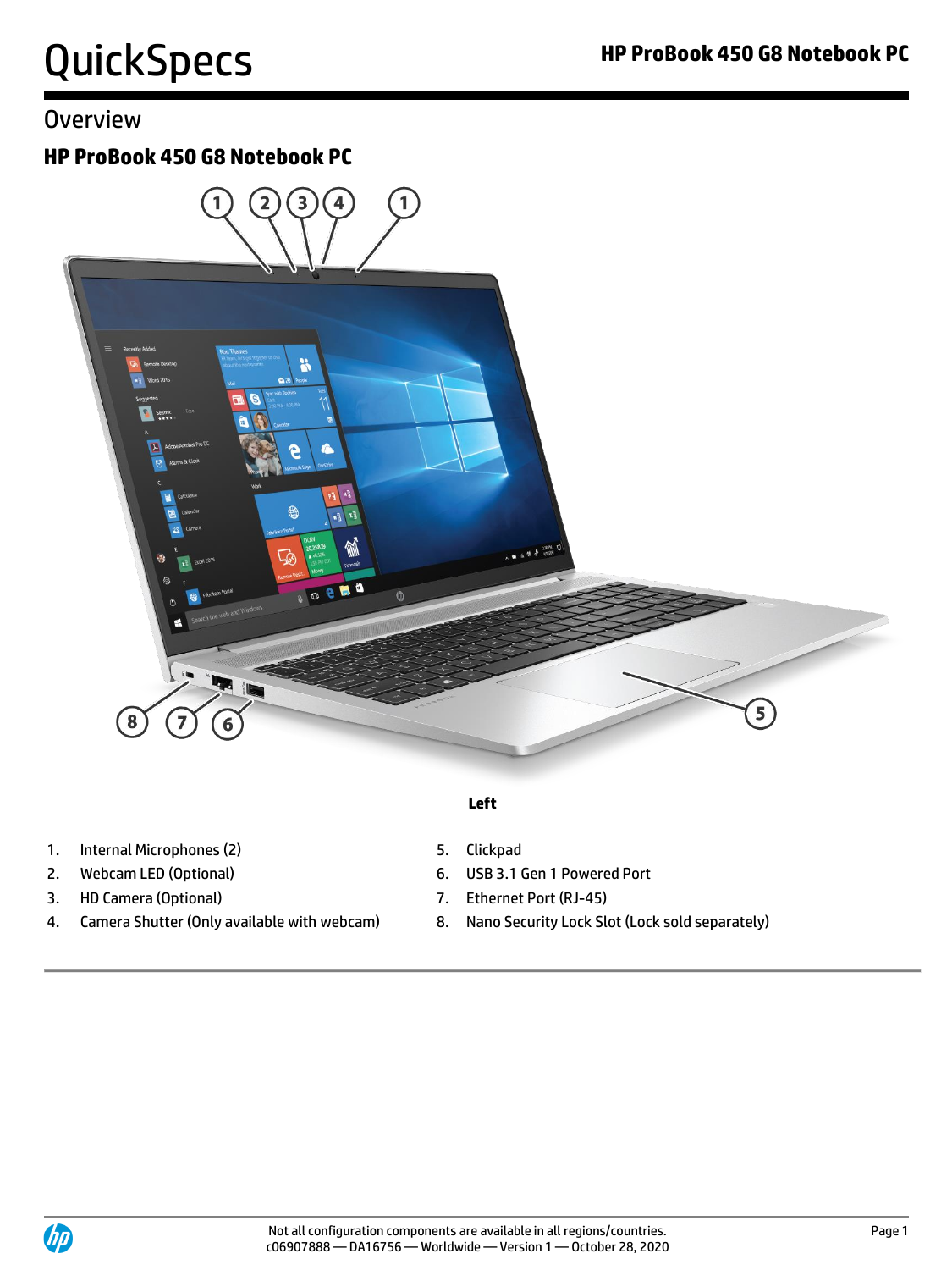# QuickSpecs **HP ProBook 450 G8 Notebook PC**

# **Overview**



### **Right**

- 
- 2. Power Connector 7. Audio Combo Jack
- 3. USB Type-C<sup>®</sup> 3.1 Gen 2 (Alt Mode) 8. Micro SD Card Reader
- 
- 5. USB 3.1 Gen 1 Port
- 1. Power Button Key **6. HDMI Port (Cable not included)** 
	-
	-
- 4. USB 3.1 Gen 1 Charging Port 9. Touch Fingerprint Sensor (select models)

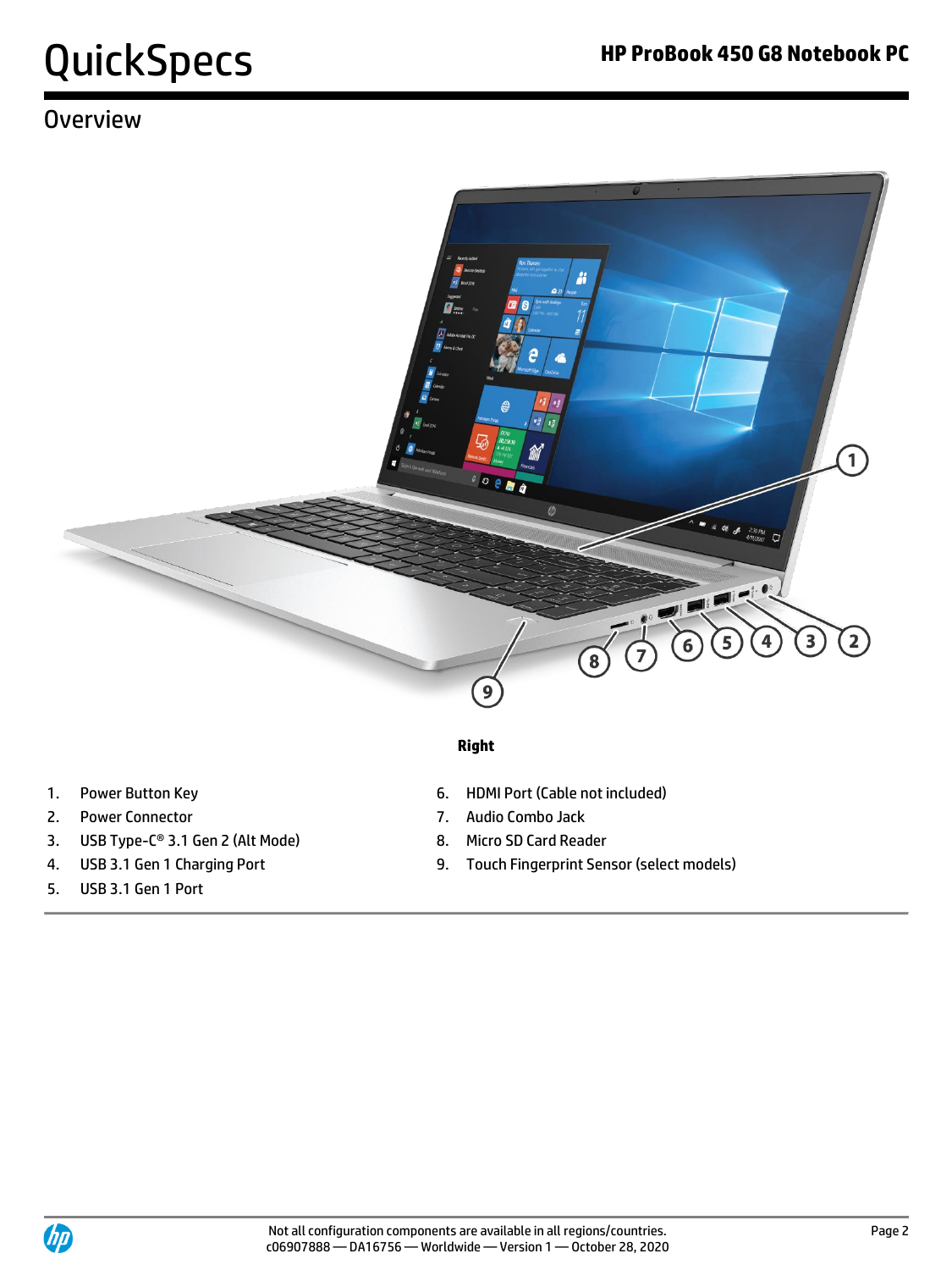# QuickSpecs **HP ProBook 450 G8 Notebook PC**

## **Overview**

## **At a Glance**

- A new compact design with lift-anywhere edge
- Choice of 11th generation Intel® Core™ i7, i5 and i3 processors
- Preinstalled with Windows 10 versions or FreeDOS
- Optional NVIDIA GeForce MX450 discrete graphics with 2GB GDDR5 video memory
- Fast and upgradeable dual channel DDR4 SODIMM memory up to 32 GB
- Choice of 39.62 cm (15.6") diagonal HD, Ultra Wide Viewing Angle FHD, Touch or Non-Touch screen, and Privacy Panel option
- to Features redesigned quiet and responsive HP Keyboard with numeric keypad, the HP Programmable key and backlit options
- Choice of solid state drives up to 1TB
- Multi-layered security with HP SureStart Gen6, HP Privacy Camera, HP Sure View Gen3 <sup>1</sup>, HP Sure Sense, HP Sure Click, and Touch Fingerprint reader <sup>2</sup>
- Supports wireless options for connectivity on the go including gigabit-speed Wi-Fi 6 and CAT9 4G/LTE WWAN
- Supports fast charging (50% in 30 minutes) with no impact on battery recharge cycles  $3$
- Designed to support HP docking options including the HP Universal Dock G5
- Passed MIL-STD 810H tests<sup>4</sup>
- Battery life up to 12 hours and 30 minutes

1. HP Sure View integrated privacy screen is an optional feature that must be configured at purchase and is designed to function in landscape orientation.

2. Sold separately or as an optional feature

3.HP Notebooks up to 50% within 30 minutes when the system is off or in standby mode. Power adapter with a minimum capacity of 65 watts is required. After charging has reached 50% capacity, charging will return to normal. Charging time may vary +/-10% due to System tolerance.

4. MIL STD 810H testing is not intended to demonstrate fitness for U.S. Department of Defense contract requirements or for military use. Test results are not a guarantee of future performance under these test conditions. Accidental damage requires an optional HP Accidental Damage Protection Care Pack.

**NOTE:** See important legal disclosures for all listed specs in their respective features sections.

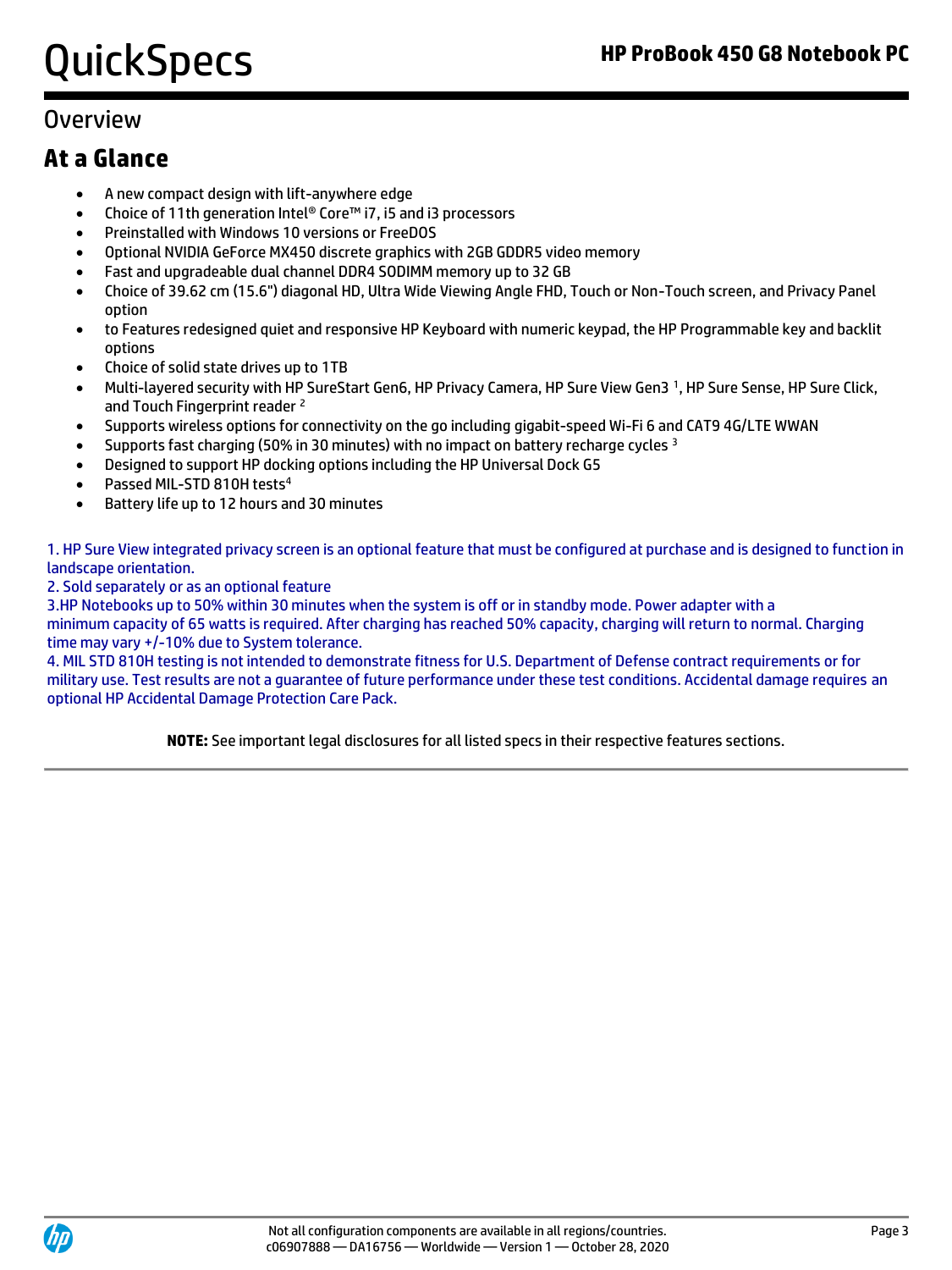### **PRODUCT NAME**

**HP ProBook 450 G8 Notebook PC**

### **OPERATING SYSTEMS**

| Preinstalled | Windows 10 Pro 64 – HP recommends Windows 10 Pro1                                               |
|--------------|-------------------------------------------------------------------------------------------------|
|              | Windows 10 Pro 64 (National Academic only) <sup>2</sup>                                         |
|              | Windows 10 Home $641$                                                                           |
|              | Windows 10 Home Single Language 641                                                             |
|              | Windows 10 Pro (Windows 10 Enterprise available with a Volume Licensing Agreement) <sup>1</sup> |
|              | <b>FreeDOS</b>                                                                                  |

1. Not all features are available in all editions or versions of Windows. Systems may require upgraded and/or separately purchased hardware, drivers, software or BIOS update to take full advantage of Windows functionality. Windows 10 is automatically updated, which is always enabled. ISP fees may apply and additional requirements may apply over time for updates. See [http://www.windows.com.](http://www.windows.com/)

2. Some devices for academic use will automatically be updated to Windows 10 Pro Education with the Windows 10 Anniversary Update. Features vary; se[e https://aka.ms/ProEducation](https://aka.ms/ProEducation) for Windows 10 Pro Education feature information.

#### **Supported Versions**

HP tested Windows 10, version 1809 on this platform. For testing information on newer versions of Windows 10, please see https://support.hp.com/document/c05195282

**NOTE:** Your product does not support Windows 8 or Windows 7. In accordance with Microsoft's support policy, HP does not support the Windows® 8 or Windows 7 operating system on products configured with Intel® and AMD® 7th generation and forward processors or provide any Windows® 8 or Windows 7 drivers o[n http://www.support.hp.com.](http://www.support.hp.com/) A full list of HP products and the Windows 10 versions tested is available on the HP support website[. https://support.hp.com/us](https://support.hp.com/us-en/document/c05195282)[en/document/c05195282.](https://support.hp.com/us-en/document/c05195282)

### **PROCESSORS**

Intel® Core™ i7-1165G7 processor with Intel® Iris® X<sup>e</sup> Graphics (Up to 4.7 GHz frequency with Intel® Turbo Boost Technology, 12 MB L3 cache, 4 cores) 3,4 5,6,\*

Intel® Core™ i5-1135G7 processor with Intel® Iris® X<sup>e</sup> Graphics (Up to 4.2 GHz frequency with Intel® Turbo Boost Technology, 8 MB L3 cache, 4 cores) 3,4 5,6,\*

Intel® Core™ i3-1115G4 processor with Intel® UHD Graphics (Up to 4.1 GHz frequency with Intel® Turbo Boost Technology, 6 MB L3 cache, 2 cores) 3,4 5,6

### **Processors Family**

11th Generation Intel® Core™ i7 processor (i7-1165G7)<sup>7</sup> 11th Generation Intel® Core™ i5 processor (i5-1135G7)<sup>7</sup> 11th Generation Intel® Core™ i3 processor (i3-1115G4)<sup>7</sup>

3. Multicore is designed to improve performance of certain software products. Not all customers or software applications will necessarily benefit from use of this technology. Performance and clock frequency will vary depending on application workload and your hardware and software configurations. Intel's numbering, branding and/or naming is not a measurement of higher performance.

4. Processor speed denotes maximum performance mode; processors will run at lower speeds in battery optimization mode. 5. Intel® Turbo Boost performance varies depending on hardware, software and overall system configuration. See http://www.intel.com/technology/turboboost for more information.

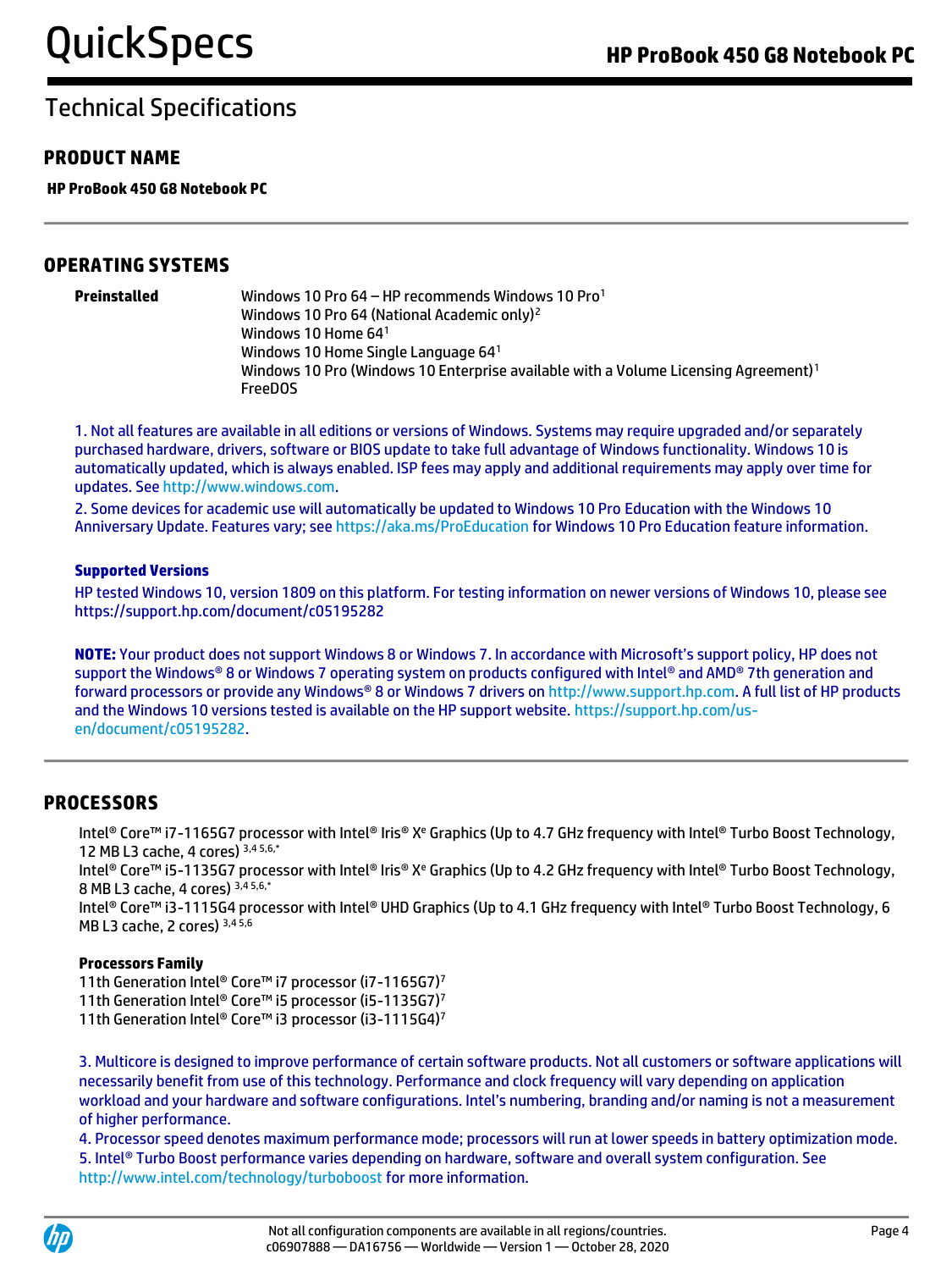6. Max Boost clock frequency performance varies depending on hardware, software and overall system configuration. 7. In accordance with Microsoft's support policy, HP does not support the Windows 8 or Windows 7 operating system on products configured with Intel and AMD 7th generation and forward processors or provide any Windows 8 or Windows 7 drivers o[n http://www.support.hp.com.](http://www.support.hp.com/)

\* Intel® Iris® Xe Graphics capabilities require system to be configured with Intel® Core™ i5 or i7 processors and dual channel memory

### **CHIPSET**

Chipset is integrated with processor

### **GRAPHICS**

#### **Integrated**

Intel® Iris® X<sup>e</sup> Graphics (Core i5 and Core i7)\* Intel® UHD Graphics (Core i3)

#### **Discrete**

NVIDIA® GeForce® MX450 (2 GB DDR5 dedicated) <sup>9</sup>

#### **Supports**

Support HD decode, DX12, HDMI 1.4b <sup>8</sup>

8. HD content required to view HD images.

9. Integrated graphics depends on processor. NVIDIA® Optimus™ technology requires an Intel processor, plus an NVIDIA® GeForce® discrete graphics configuration and is available on Windows 10 Pro OS. With NVIDIA® Optimus™ technology, full enablement of all discrete graphics video and display features may not be supported on all systems (e.g. OpenGL applications will run on the integrated GPU or the APU as the case may be).

\* Intel® Iris® Xe Graphics capabilities require system to be configured with Intel® Core™ i5 or i7 processors and dual channel memory

### **DISPLAYS**

#### **Internal**

### **Non-Touch**

39.6 cm (15.6") diagonal HD SVA eDP anti-glare, narrow bezel bent, 250 nits, 45% NTSC (1366 x 768) 8,11 39.6 cm (15.6") diagonal HD SVA eDP anti-glare, narrow bezel bent, 250 nits, 45% NTSC for HD camera (1366 x 768) 8,11 39.6 cm (15.6") diagonal HD SVA eDP anti-glare, narrow bezel bent, 250 nits, 45% NTSC for HD+IR camera (1366 x 768)8,11 39.6 cm (15.6") diagonal HD SVA eDP anti-glare, narrow bezel bent, 250 nits, 45% NTSC for HD camera and WWAN (1366 x 768) 8,11

39.6 cm (15.6") diagonal FHD UWVA eDP anti-glare, narrow bezel bent, 250 nits, 45% NTSC (1920 x 1080) 8,11

39.6 cm (15.6") diagonal FHD UWVA eDP anti-glare, narrow bezel bent, 250 nits, 45% NTSC for HD camera (1920 x 1080)8,11 39.6 cm (15.6") diagonal FHD UWVA eDP anti-glare, narrow bezel bent, 250 nits, 45% NTSC for HD + IR camera (1920 x 1080) 8,11

39.6 cm (15.6") diagonal FHD UWVA eDP anti-glare, narrow bezel bent, 250 nits, 45% NTSC for HD camera and WWAN (1920 x 1080) 8,11

39.6 cm (15.6") diagonal FHD UWVA eDP+PSR anti-glare, low power narrow bezel bent, 400 nits, 100% sRGB for HD camera (1920 x 1080) 8,11

39.6 cm (15.6") diagonal FHD UWVA eDP+PSR anti-glare, low power narrow bezel bent, 400 nits, 100% sRGB for HD+IR camera (1920 x 1080) 8,11

39.6 cm (15.6") diagonal FHD UWVA eDP+PSR anti-glare, narrow bezel bent with HP Sure View Gen3 Integrated Privacy Screen, 1000 nits, 100% sRGB for HD camera (1920 x 1080) 8,11,12

39.6 cm (15.6") diagonal FHD UWVA eDP+PSR anti-glare, narrow bezel bent with HP Sure View Gen3 Integrated Privacy Screen, 1000 nits, 100% sRGB for HD+IR camera (1920 x 1080) 8,11,12

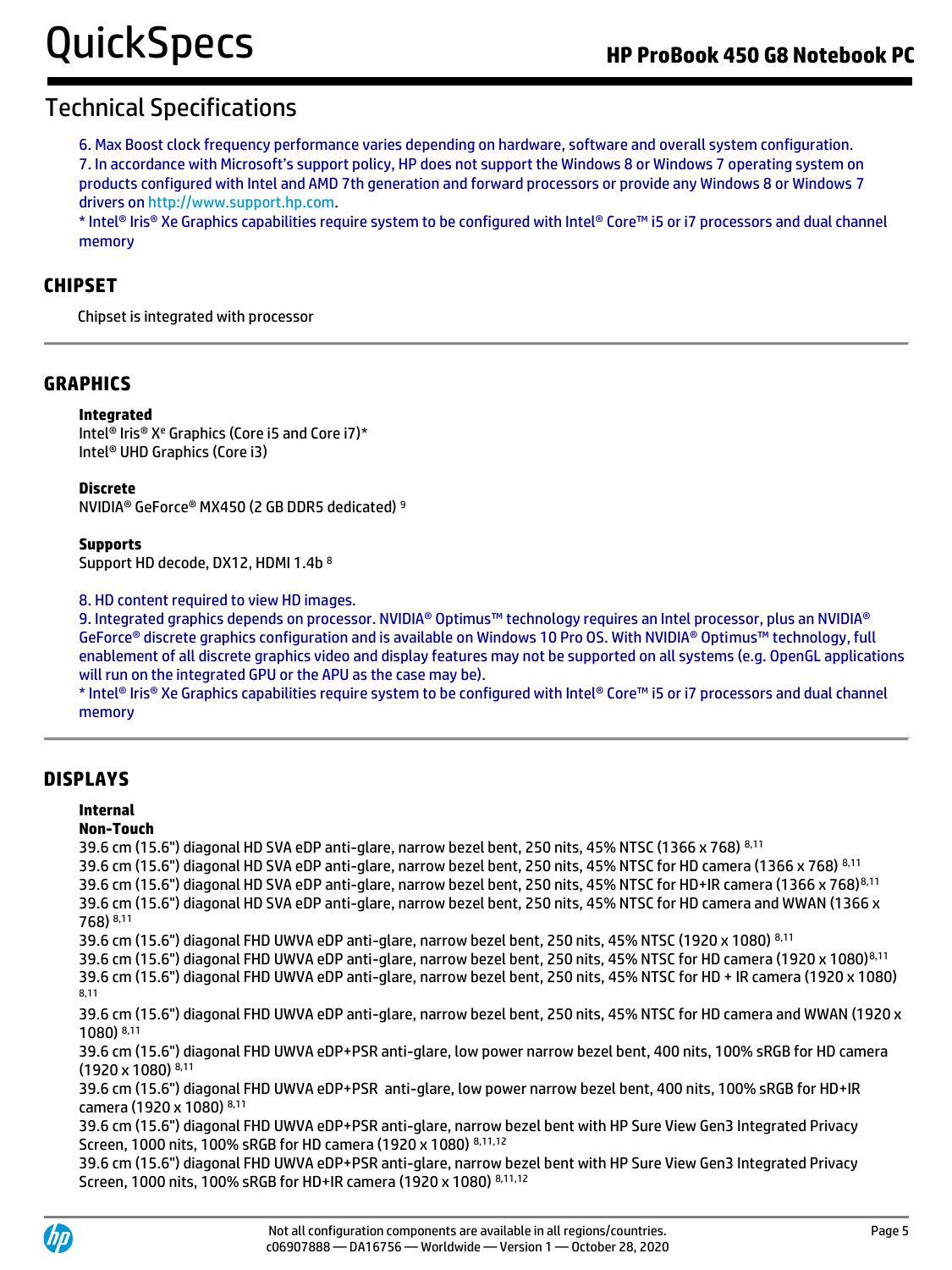### **Touch**

39.6 cm (15.6") diagonal FHD UWVA eDP anti-glare, narrow bezel bent, touch-on-panel screen, 250 nits, 45% NTSC for HD camera (1920 x 1080) 8,10,11

39.6 cm (15.6") diagonal FHD UWVA eDP anti-glare, narrow bezel bent touch-on-panel screen, 250 nits, 45% NTSC for HD camera and WWAN (1920 x 1080) 8,10,11

### **HDMI**

Supports resolutions up to 4K 30Hz

8. HD content required to view HD images.

10. Sold separately or as an optional feature.

11. Resolutions are dependent upon monitor capability, and resolution and color depth settings.

12. HP Sure View integrated privacy screen is an optional feature that must be configured at purchase and is designed to function in landscape orientation.

NOTE: Actual brightness will be lower with touchscreen or Sure View.

### **STORAGE AND DRIVES**

#### **Primary M.2 Storage**

128 GB PCIe® NVMe™ M.2 TLC Solid State Drive <sup>13</sup> 256 GB PCIe® NVMe™ M.2 Value Solid State Drive 13 512 GB PCIe® NVMe™ M.2 Value Solid State Drive <sup>13</sup> 512 GB Intel® PCIe® NVMe™ QLC M.2 SSD with 32 GB Intel® Optane™ memory H10 13, 40,41 1 TB PCIe® NVMe™ M.2 TLC Solid State Drive <sup>13</sup>

13. For storage drives, GB = 1 billion bytes. TB = 1 trillion bytes. Actual formatted capacity is less. Up to 30 GB (for Windows 10) is reserved for system recovery software.

40. Intel® Optane™ memory system acceleration does not replace or increase the DRAM in your system. Requires 8th Gen or higher Intel® Core™ processor, BIOS version with Intel® Optane™ supported, Windows 10 64-bit, and an Intel® Rapid Storage Technology (Intel® RST) driver.

41. Intel<sup>®</sup> Optane<sup>™</sup> memory H10 only for Intel<sup>®</sup> PCIe® NVMe™ QLC M.2 SSD.

### **MEMORY**

#### **Maximum Memory**

32 GB DDR4-3200 SDRAM <sup>14</sup>

#### **Memory\***

32 GB DDR4-3200 SDRAM (2 x 16 GB) <sup>14</sup> 16 GB DDR4-3200 SDRAM (1 x 16 GB) <sup>14</sup> 12 GB DDR4- 3200 SDRAM (4 GB and 8 GB (1 x 8 GB)) <sup>14</sup> 8 GB DDR4-3200 SDRAM (1 x 8 GB) <sup>14</sup> 8 GB DDR4-3200 SDRAM (2 x 4 GB) <sup>14</sup> 4 GB DDR4-3200 SDRAM (1 x 4 GB) <sup>14</sup>

#### **Memory Slots**

2 SODIMM Both slots are accessible/upgradeable by IT or self-maintainers only DDR4 PC4 SODIMMS, system runs at 3200 Supports Dual Channel Memory

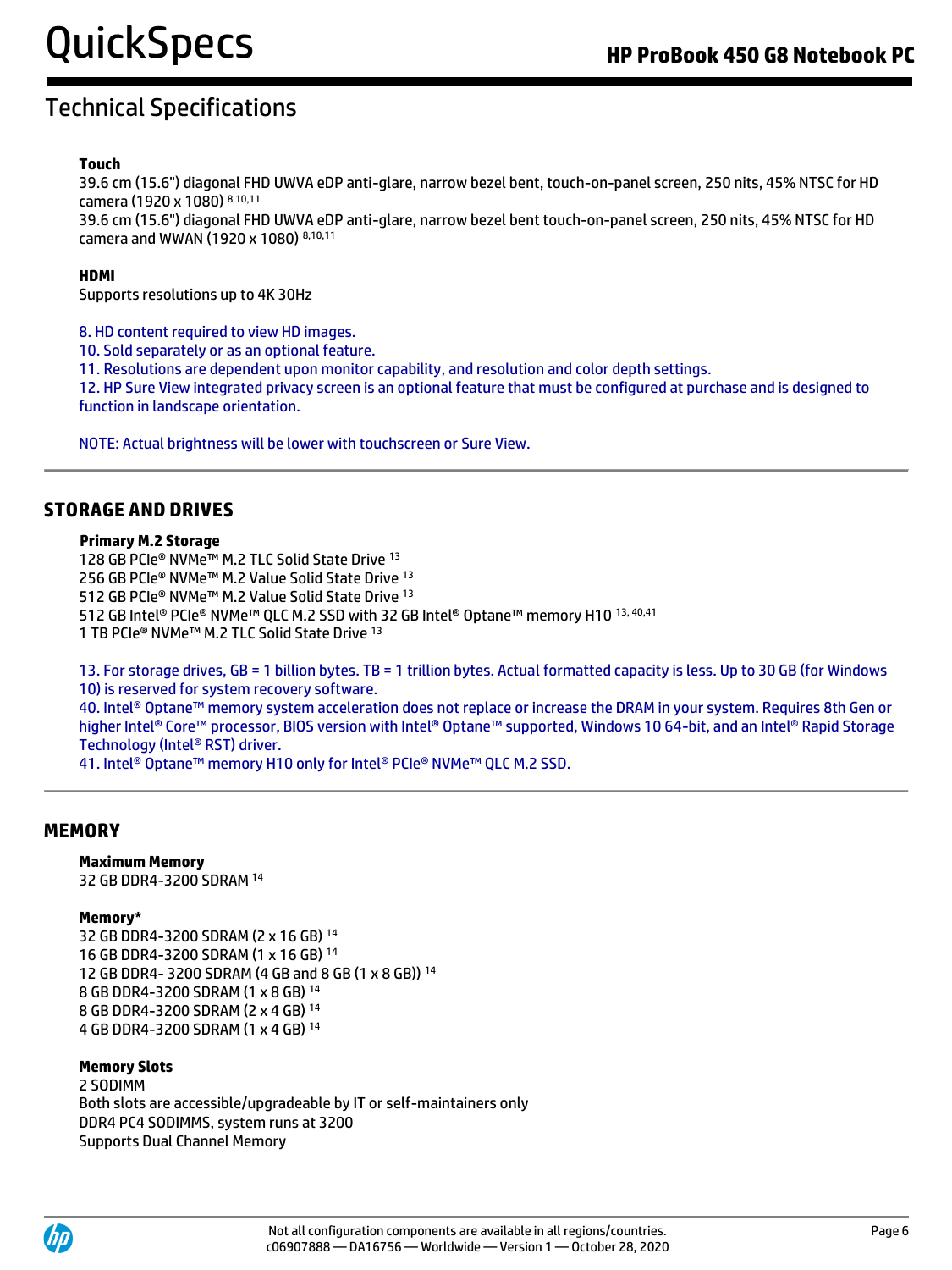14. Due to the non-industry standard nature of some third-party memory modules, we recommend HP branded memory to ensure compatibility. If you mix memory speeds, the system will perform at the lower memory speed. \* Intel® Iris® Xe Graphics capabilities require system to be configured with Intel® Core™ i5 or i7 processors and dual channel memory

### **NETWORKING/COMMUNICATIONS**

### **WLAN**

Realtek 802.11ac (2x2) WLAN and Bluetooth® 5 Combo <sup>15</sup> Intel® Dual Band Wireless-AC 9560 802.11a/b/g/n/ac (2x2) WLAN and Bluetooth® 5 Combo, non-vPro® 15 Intel® Dual Band Wi-Fi® 6 AX201 802.11a/b/g/n/ac/ax (2x2) WLAN and Bluetooth® 5 Combo, non-vPro® 18

#### **WWAN**

Intel® XMM™ 7360 LTE-Advanced (Cat9) <sup>16</sup>

#### **Ethernet**

Realtek 10/100/1000 GbE NIC <sup>17</sup>

15. Wireless access point and internet service required and sold separately. Availability of public wireless access points limited. Wi-Fi 5 (802.11 ac) is backwards compatible with prior 802.11 specs.

16. WWAN module is optional, must be configured at the factory and requires separately purchased service contract. Check with service provider for coverage and availability in your area. Connection speeds will vary due to location, environment, network conditions, and other factors. 4G LTE not available on all products, in all regions.

17. The term "10/100/1000" or "Gigabit" Ethernet indicates compatibility with IEEE standard 802.3ab for Gigabit Ethernet, and does not connote actual operating speed of 1 Gb/s. For high-speed transmission, connection to a Gigabit Ethernet server and network infrastructure is required.

18. Wireless access point and Internet service required and sold separately. Availability of public wireless access points limited. The specifications for Wi-Fi 6 (802.11ax WLAN) are draft specifications and are not final. If the final specifications differ from the draft specifications, it

may affect the ability of the notebook to communicate with other 802.11ax WLAN devices. Only available in countries where 802.11ax is supported.

### **AUDIO/MULTIMEDIA**

#### **Audio**

2 Integrated stereo speakers Integrated microphone (Dual Array)

**Speaker Power** 2W/4ohm Per speaker

**Camera**  720p HD Camera<sup>8</sup> 720p HD Camera+IR Camera 8,10

8. HD content required to view HD images. 10. Sold separately or as an optional feature.

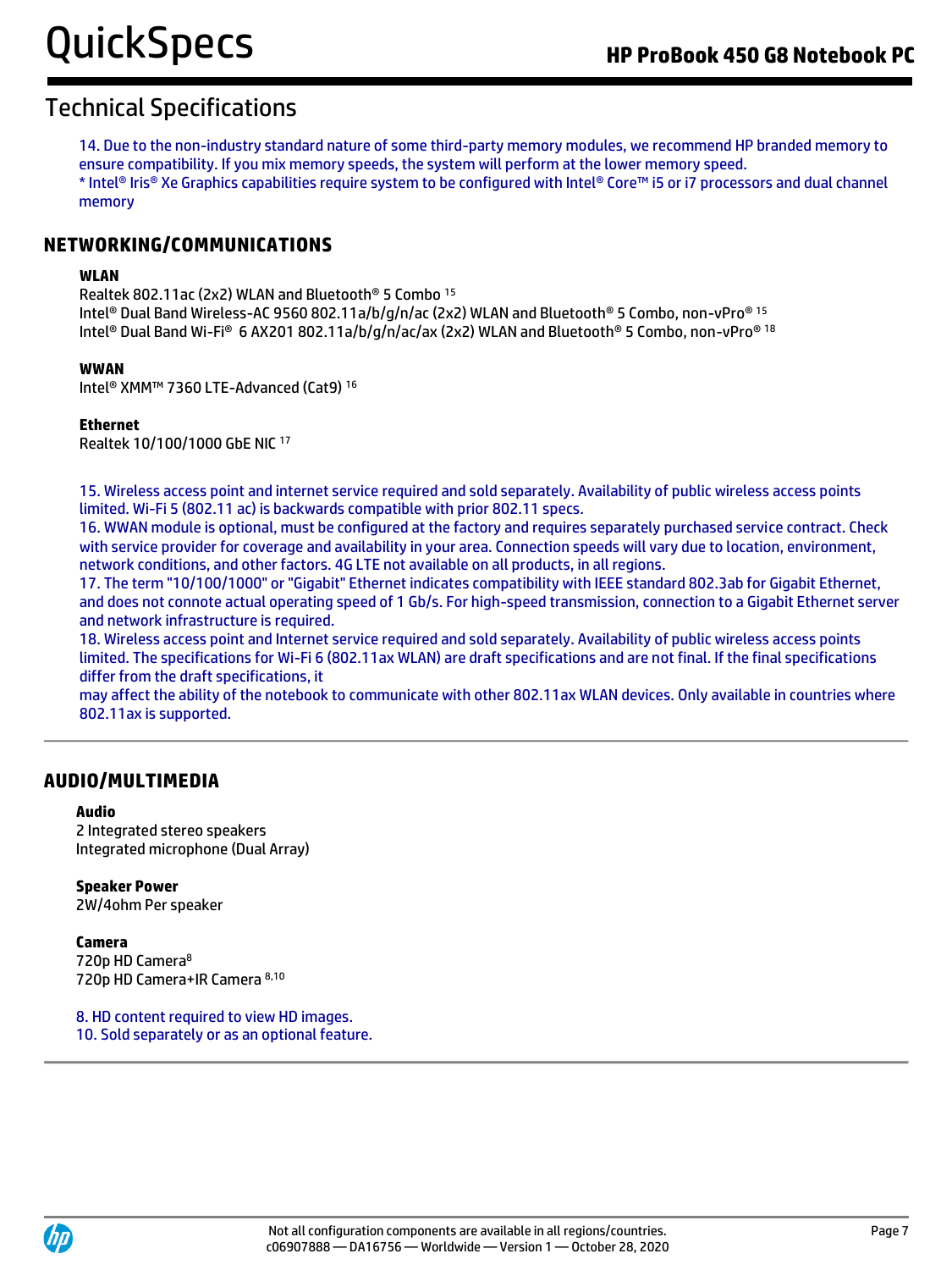### **KEYBOARDS/POINTING DEVICES/BUTTONS & FUNCTION KEYS**

### **Keyboard**

HP Premium Keyboard, spill resistant with numeric keypad and optional Durakeys and backlit

### **Pointing Device**

Clickpad with multi-touch gesture support

### **Function Keys**

F1 - Display Switching F2 - Blank or SureView On/Off F3 - Brightness Down F4 - Brightness Up F5 - Audio Mute F6 - Volume Down F7 - Volume Up F8 - Mic Mute F9 - Blank or Backlit Toggle F10 - Insert F11 - Airplane Mode F12 - Programmable Key Print Screen Power Button (with LED)

### **Hidden Function Keys**

Fn+R - Break Fn+S - Sys Rq Fn+C - Scroll Lock

### **SOFTWARE AND SECURITY**

### **Preinstalled Software**

**BIOS**  HP BIOSphere Gen5 <sup>19</sup> HP Drive Lock & Automatic Drive Lock BIOS Update via Network Power On Authentication HP Secure Erase <sup>21</sup> Absolute Persistence Module <sup>22</sup> HP LAN-Wireless Protection Pre-boot Authentication

### **Software**

Xerox® DocuShare® 90 day free trial offer<sup>42</sup> HP Connection Optimizer 20 HP Image Assistant HP Hotkey Support myHP HP Noise Cancellation Software HSA Fusion for Commercial HSA Telemetry for Commercial Touchpoint Customizer for Commercial HP Notifications HP Privacy Settings HP System Information HP Wireless Button Driver

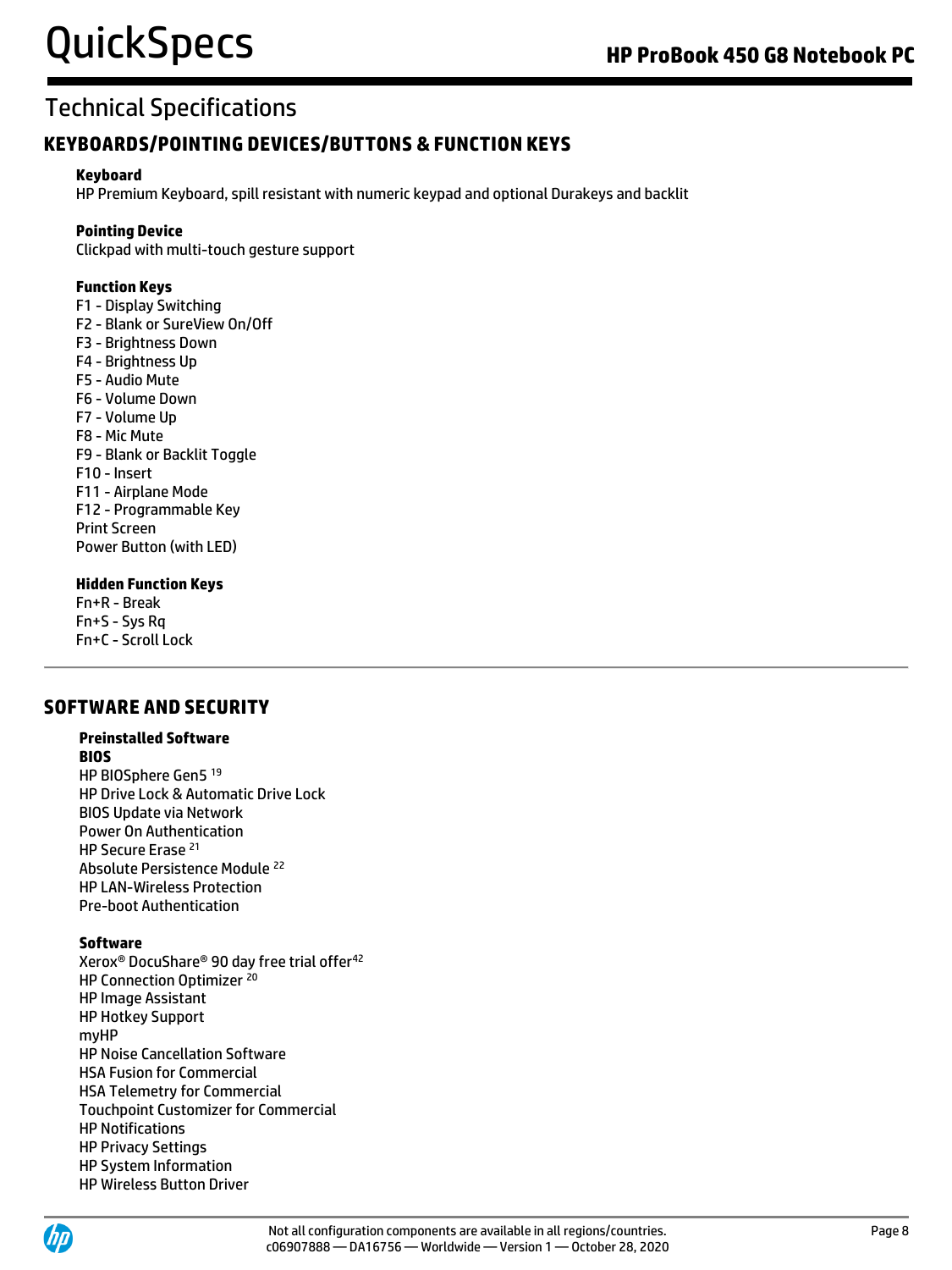HP Power Manager HP Work Well Buy Office (sold separately)

### **Manageability Features**

HP Driver Packs (download) <sup>23</sup> HP Manageability Integration Kit Gen3 (download) <sup>24</sup> HP System Software Manager (SSM) (download) HP BIOS Config Utility (BCU) (download) HP Client Catalog (download) HP Client Management Script Library (download)

#### **Client Security Software**

HP Client Security Manager Gen6 <sup>25</sup> Windows Defender<sup>26</sup>

#### **Security Management**

Pre-boot Authentication USB enable/disable (via BIOS) Power-on password (via BIOS) Setup password (via BIOS) HP Fingerprint Sensor<sup>27</sup> Support for chassis padlocks and cable lock devices HP Sure Click <sup>28</sup> HP Sure Sense <sup>30</sup> HP Sure Start Gen6 <sup>31</sup> HP Sure Admin <sup>32</sup>

TPM 2.0 Embedded Security Chip shipped with Windows 10 (Common Criteria EAL4+ Certified)(FIPS 140-2 Level 2 Certified) 33

19. HP BIOSphere Gen5 is available on select HP Pro and Elite PCs. See product specifications for details. Features may vary depending on the platform and configurations.

20. HP Connection Optimizer requires Windows 10.

21. HP Secure Erase For the methods outlined in the National Institute of Standards and Technology Special Publication 800-88 "Clear" sanitation method. HP Secure Erase does not support platforms with Intel® Optane™.

22. Absolute firmware module is shipped turned off and can only be activated with the purchase a license subscription and full activation of the software agent. License subscriptions can be purchased for terms ranging multiple years. Service is limited, check with Absolute for availability outside the U.S. Certain conditions apply. For full details visit: https://www.absolute.com/about/legal/agreements/absolute/ 23. HP Driver Packs not preinstalled, however available for download at

http://www.hp.com/go/clientmanagement.

24. HP Manageability Integration Kit can be downloaded from http://www.hp.com/go/clientmanagement.

25. HP Client Security Manager Gen6 requires Windows and is available on the select HP Pro and Elite PCs.

- 26. Windows Defender Opt in and internet connection required for updates.
- 27. HP Fingerprint sensor is an optional feature that must be configured at purchase.
- 28. Windows Defender Opt in and internet connection required for updates.

29. HP Sure Click requires Windows 10 Pro or Enterprise. See [https://bit.ly/2PrLT6A\\_SureClick](https://bit.ly/2PrLT6A_SureClick) for complete details.

- 30. HP Sure Sense requires Windows 10 Pro or Enterprise.
- 31. HP Sure Start Gen6 is available on select HP PCs.
- 32. HP Sure Admin requires Windows 10, HP BIOS, HP Manageability Integration Kit from

http://www.hp.com/go/clientmanagement and HP Sure Admin Local Access Authenticator smartphone app from the Android or Apple store.

33. Firmware TPM is version 2.0.

42. Simply sign up and start using Xerox® DocuShare® Go. No credit card. No obligation. Data will become unavailable unless a subscription is entered before the end of the 90 day free trial period. See visit www.xerox.com/docusharego for details.

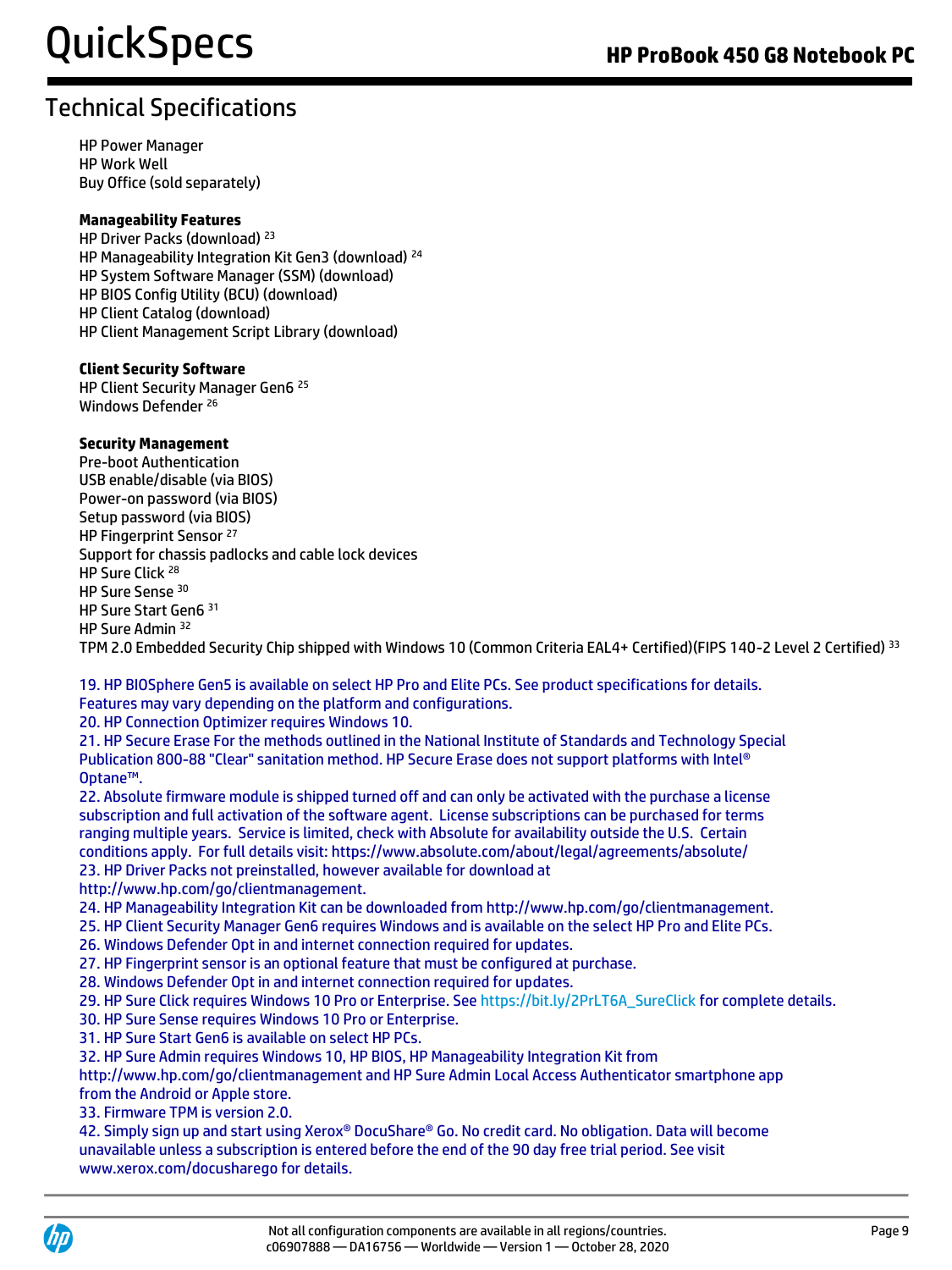### **POWER**

#### **Power Supply <sup>16</sup>**

HP Smart 65 W External AC power adapter 33 HP Smart 65 W EM External AC power adapter <sup>33</sup> HP Smart 65 W USB Type-C® adapter 33 HP Smart 45 W External AC power adapter 33 HP Smart 45 W USB Type-C® adapter 33

#### **Primary Battery**

HP Long Life 3-cell, 45 Wh Polymer<sup>34</sup>

**Power Cord**  3-wire plug -  $1<sup>m</sup>$  33 2-wire plug -  $1m<sup>33</sup>$ 

#### **Battery life**

Up to 12 hours and 30 minutes (UMA graphics, Intel® 11th generation CPU and 3-cell 45 WHr battery)

#### **Battery Weight**

190 g

33. Availability may vary by country.

34. Battery is internal and not replaceable by customer. Serviceable by warranty.

### **WEIGHTS & DIMENSIONS**

**Product Weight <sup>35</sup>** Starting at 3.83 lb Starting at 1.74 kg

#### **Product Dimensions (w x d x h)**

35.94 x 23.39 x 1.99 cm 14.15 x 9.21 x 0.78 in

35. Weight will vary by configuration.

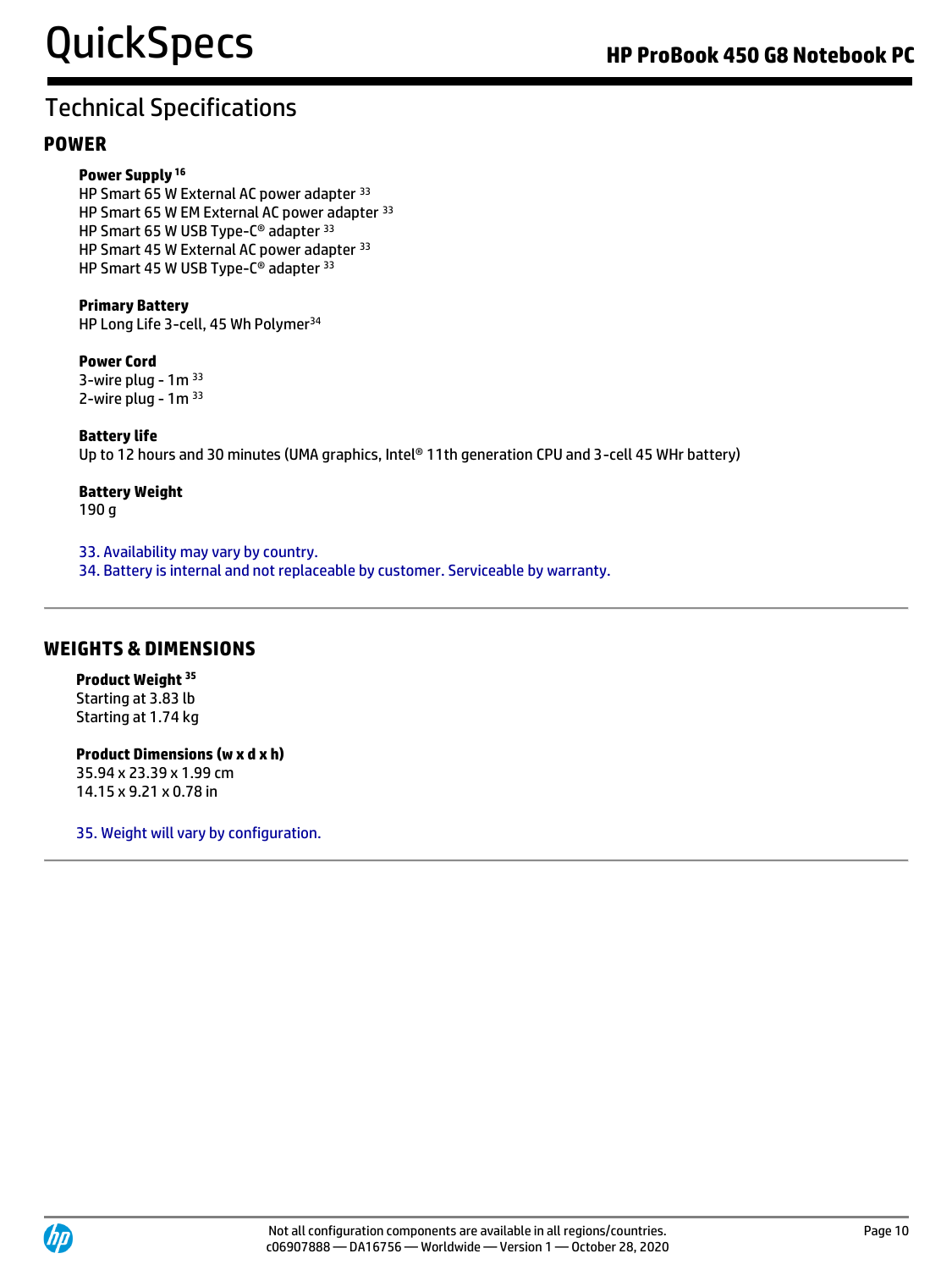### **PORTS/SLOTS**

### **Ports**

1 USB 3.1 Type-C® Gen 2 (Power delivery, DisplayPort™1.4) 3 USB 3.1 Gen 1 (1 charging, 1 powered port) 1 HDMI 1.4b <sup>36</sup> 1 RJ-45 1 Headphone/microphone combo jack 1 AC power

#### **Expansion Slots**  1 Micro SD Card Reader Supports SD, SDHC, SDXC

36. HDMI cable sold separately.

### **SERVICE AND SUPPORT**

HP Services offers 3-year and 1-year limited warranties and 90 day software limited warranty options depending on country. Batteries have a default one year limited warranty except for Long Life batteries which will have same 1-year or 3 year limited warranty as the platform. Refer to<http://www.hp.com/support/batterywarranty/> for additional battery information. On-site service and extended coverage is also available. HP Care Pack Services are optional extended service contracts that go beyond the standard limited warranties. To choose the right level of service for your HP product, use the HP Care Pack Services Lookup Tool at: [http://www.hp.com/go/cpc.](http://www.hp.com/go/cpc) 37

37. HP Care Packs are sold separately. Service levels and response times for HP Care Packs may vary depending on your geographic location. Service starts on date of hardware purchase. Restrictions and limitations apply. For details, visit http://www.hp.com/go/cpc. HP services are governed by the applicable HP terms and conditions of service provided or indicated to Customer at the time of purchase. Customer may have additional statutory rights according to applicable local laws, and such rights are not in any way affected by the HP terms and conditions of service or the HP Limited Warranty provided with your HP Product.

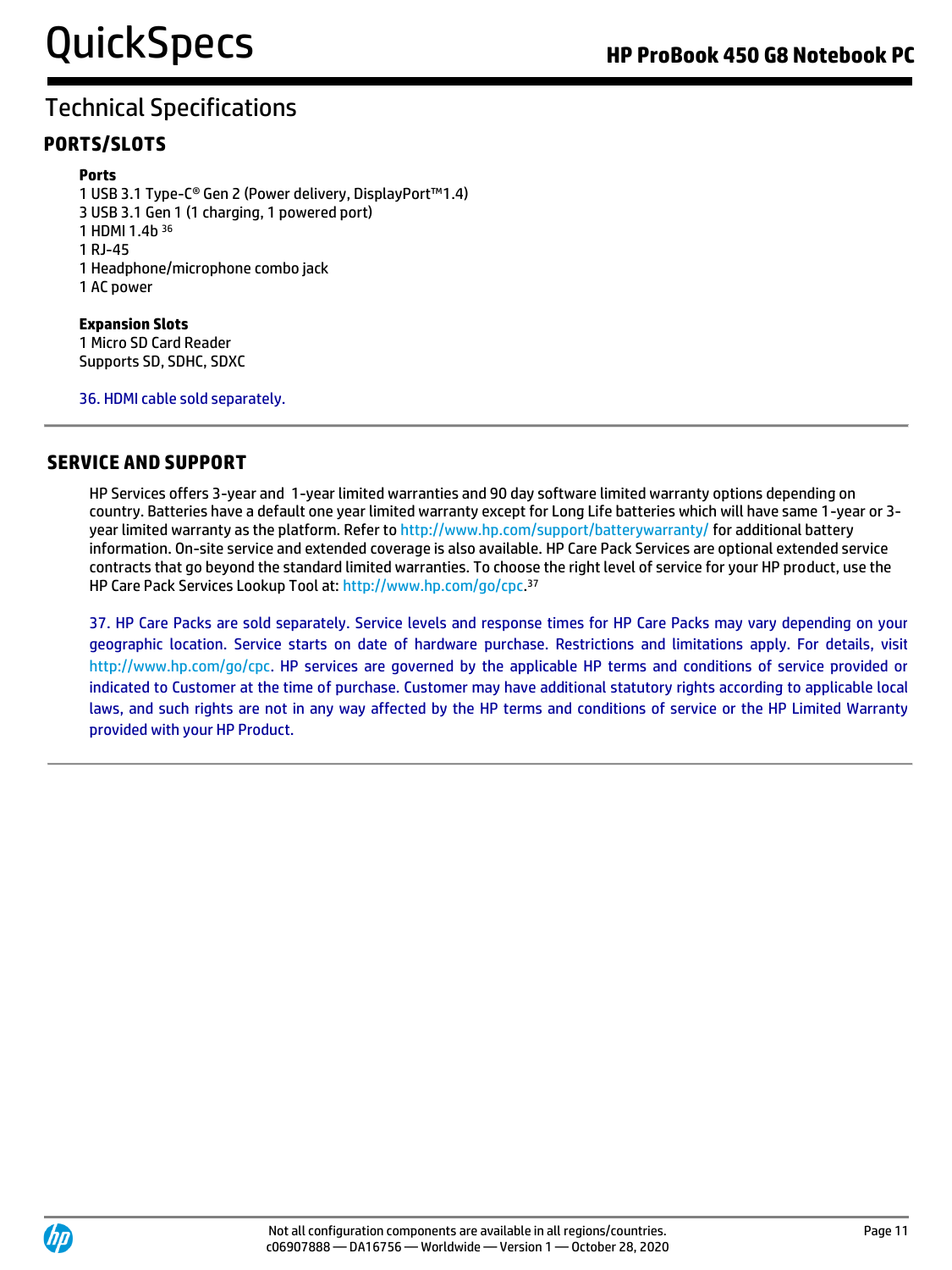### **SYSTEM UNIT**

| <b>Stand-Alone Power Requirements (AC</b><br>Power)       |                                                            |
|-----------------------------------------------------------|------------------------------------------------------------|
| <b>Nominal Operating Voltage</b>                          | 19V                                                        |
| <b>Average Operating Power</b>                            | 4.86W                                                      |
| Integrated graphics                                       | Yes                                                        |
| <b>Discrete Graphics</b>                                  | N18S-G5:25W                                                |
| <b>Max Operating Power</b>                                | Discrete < 65W<br><b>UMA &lt; 45W</b>                      |
| <b>Temperature</b>                                        |                                                            |
| Operating                                                 | 32° to 95° F (0° to 35° C)                                 |
| Non-operating                                             | -4° to 140° F (-20° to 60° C)                              |
| <b>Relative Humidity</b>                                  |                                                            |
| <b>Operating</b>                                          | 10% to 90%, non-condensing                                 |
| Non-operating                                             | 5% to 95%, 101.6° F (38.7° C) maximum wet bulb temperature |
| <b>Shock</b>                                              |                                                            |
| <b>Operating</b>                                          | 40 G, 2 ms, half-sine                                      |
| Non-operating                                             | 200 G, 2 ms, half-sine                                     |
| <b>Random Vibration</b>                                   |                                                            |
| <b>Operating</b>                                          | $0.75$ grms                                                |
| Non-operating                                             | 1.50 grms                                                  |
| Altitude (unpressurized)                                  |                                                            |
| Operating                                                 | -50 to 10,000 ft (-15.24 to 3,048 m)                       |
| Non-operating                                             | -50 to 40,000 ft (-15.24 to 12,192 m)                      |
| <b>Planned Industry Standard</b><br><b>Certifications</b> |                                                            |
| UL                                                        | Yes                                                        |
| <b>CSA</b>                                                | Yes                                                        |
| <b>FCC Compliance</b>                                     | Yes                                                        |
| <b>ENERGY STAR®</b>                                       | Select models 38                                           |
| <b>EPEAT<sup>®</sup></b>                                  | EPEAT <sup>®</sup> 2019 Gold in U.S. 39                    |
| <b>ICES</b>                                               | Yes                                                        |
| Australia /                                               | Yes                                                        |
| NZ A - Tick Compliance                                    | Yes                                                        |
| <b>CCC</b>                                                | Yes                                                        |
| Japan VCCI Compliance                                     | Yes                                                        |
| KC                                                        | Yes                                                        |
| <b>BSMI</b>                                               | Yes                                                        |
| <b>CE Marketing Compliance</b>                            | Yes                                                        |
| <b>BNCI or BELUS</b>                                      | Yes                                                        |
| <b>CIT</b>                                                | Yes                                                        |
| <b>GOST</b>                                               | Yes                                                        |
| Saudi Arabian Compliance (ICCP)                           | Yes                                                        |

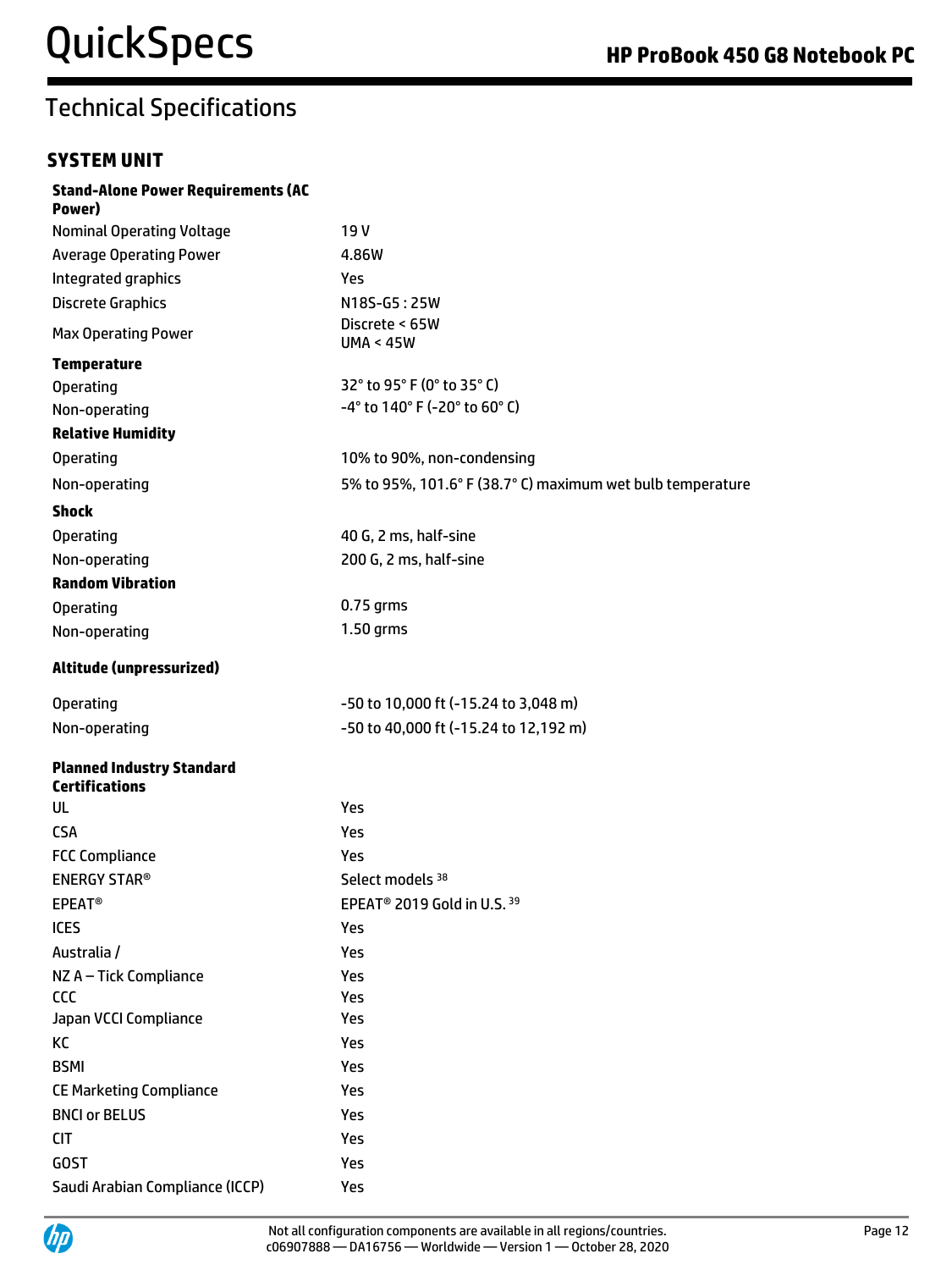SABS Yes

38.Configurations of the HP ProBook 450 G8 that are ENERGY STAR® certified are identified as HP ProBook 450 G8 ENERGY STAR on HP websites and o[n http://www.energystar.gov.](http://www.energystar.gov/) 39. Based on US EPEAT® registration according to IEEE 1680.1-2018 EPEAT®. EPEAT® status varies by country. Visit

http://www.epeat.net for more information.

### **DISPLAYS**

**Note:** All specifications represent the typical specifications provided by HP's component manufacturers; actual performance may vary either higher or lower.

Actual brightness will be lower with touchscreen or Sure View.

| Panel LCD 15.6 inch FHD<br>(1920x1080) Anti-Glare<br><b>WLED UWVA 45% NTSC</b> | <b>Outline Dimensions (W x H x D)</b> | 350.96 x 205.54 mm (max)                          |
|--------------------------------------------------------------------------------|---------------------------------------|---------------------------------------------------|
|                                                                                | <b>Active Area</b>                    | 344.16 x 193.59 mm (typ.)                         |
| 250nits eDP 1.2 w/o PSR                                                        | Weight                                | 370 g (max)                                       |
| bent NWBZ                                                                      | <b>Diagonal Size</b>                  | 15.6 inch                                         |
|                                                                                | <b>Thickness</b>                      | 3.0 mm/ 5.0 mm (w/PCB) (max)                      |
|                                                                                | <b>Interface</b>                      | eDP 1.2 (2 lane)                                  |
|                                                                                | <b>Surface Treatment</b>              | Anti-Glare                                        |
|                                                                                | <b>Touch Enabled</b>                  | No                                                |
|                                                                                | Contrast Ratio                        | 600:1 (typ.)                                      |
|                                                                                | <b>Refresh Rate</b>                   | 60 Hz                                             |
|                                                                                | <b>Brightness</b>                     | 250 nits                                          |
|                                                                                | <b>Pixel Resolution</b>               | 1920 x 1080 (FHD)                                 |
|                                                                                | <b>Format</b>                         | <b>RGB Stripe</b>                                 |
|                                                                                | <b>Backlight</b>                      | <b>LED</b>                                        |
|                                                                                | <b>Color Gamut Coverage</b>           | <b>NTSC 45%</b>                                   |
|                                                                                | <b>Color Depth</b>                    | 6 bits (Hi FRC supportive w/ condition to enable) |
|                                                                                | <b>Viewing Angle</b>                  | UWVA 85/85/85/85                                  |
|                                                                                |                                       |                                                   |
| Panel LCD 15.6 inch FHD                                                        | <b>Outline Dimensions (W x H x D)</b> | 350.96 x 205.74 mm (max)                          |
| (1920x1080) Anti-Glare<br><b>WLED UWVA 45% NTSC</b>                            | <b>Active Area</b>                    | 344.16 x 193.59 mm (typ.)                         |
| 250nits eDP 1.2 w/o PSR                                                        | Weight                                | 380 q (max)                                       |
| bent Touch on Panel NWBZ                                                       | <b>Diagonal Size</b>                  | 15.6 inch                                         |
|                                                                                | <b>Thickness</b>                      | 3.2mm/ 5.2mm (PCB) (max)                          |
|                                                                                | <b>Interface</b>                      | eDP 1.2                                           |
|                                                                                | <b>Surface Treatment</b>              | Anti-Glare On-cell                                |
|                                                                                | <b>Touch Enabled</b>                  | Yes                                               |
|                                                                                |                                       |                                                   |
|                                                                                | Contrast Ratio                        | 600:1 (typ.)                                      |
|                                                                                | <b>Refresh Rate</b>                   | 60 Hz                                             |
|                                                                                | <b>Brightness</b>                     | 250 nits                                          |
|                                                                                | <b>Pixel Resolution</b>               | 1920 x 1080 (FHD)                                 |
|                                                                                | <b>Format</b>                         | <b>RGB Stripe</b>                                 |
|                                                                                | <b>Backlight</b>                      | <b>LED</b>                                        |

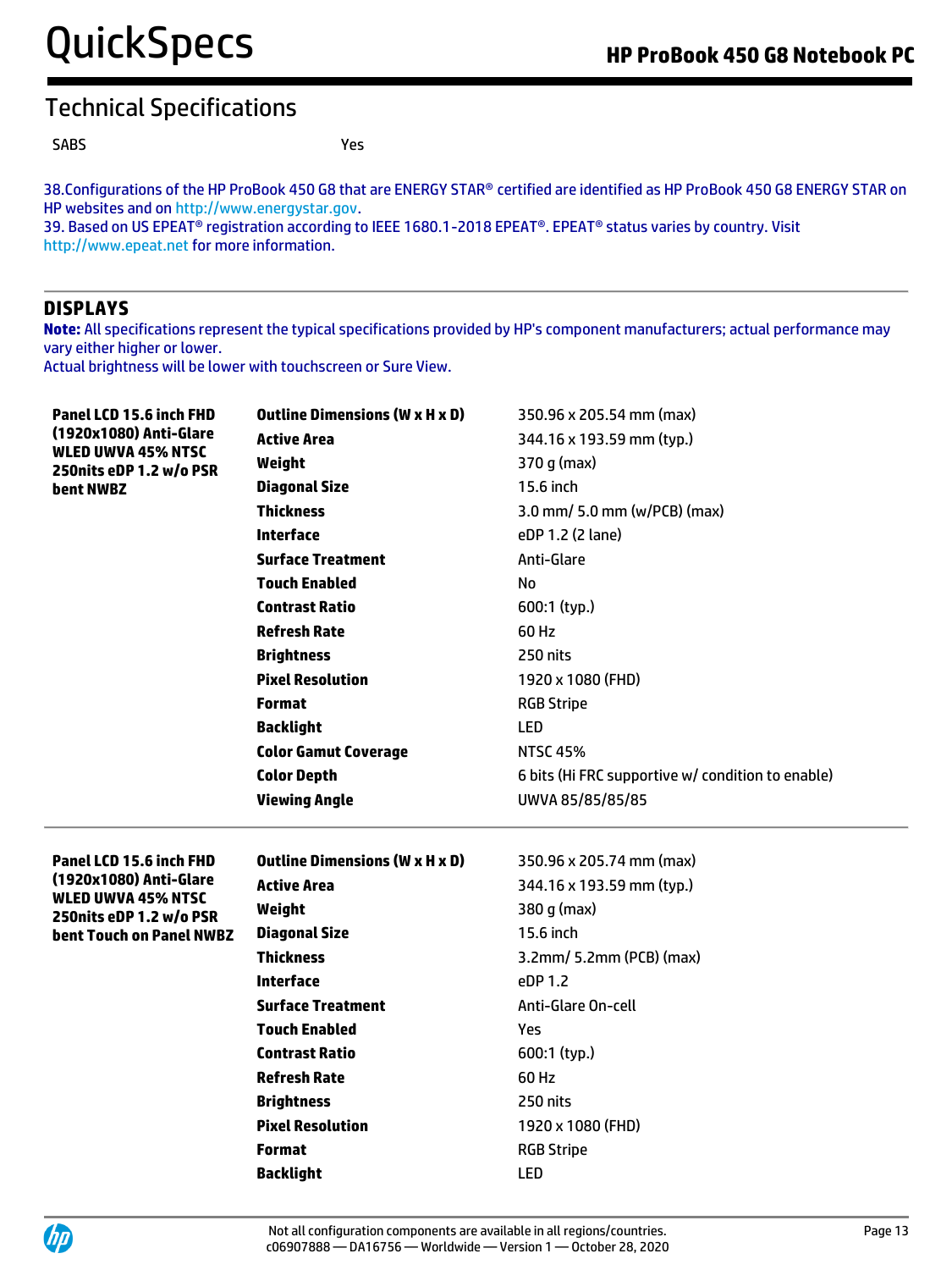| <b>Color Depth</b><br>6 bits<br><b>Viewing Angle</b><br>UWVA 85/85/85/85<br><b>Outline Dimensions (W x H x D)</b><br>349.46 x 204.79 mm (max)<br>Panel LCD 15.6 inch FHD<br>(1920x1080) Anti-Glare<br><b>Active Area</b><br>344.16 x 193.59 mm (typ.)<br><b>WLED UWVA SRGB 100%</b><br>325 g (max)<br>Weight<br>NTSC 400nits eDP<br><b>Diagonal Size</b><br>15.6 inch<br>1.4+PSR2 bent LP NWBZ<br><b>Thickness</b><br>2.6mm / 4.6mm (PCB) (max)<br><b>Interface</b><br>eDP 1.4 | <b>Color Gamut Coverage</b> |
|--------------------------------------------------------------------------------------------------------------------------------------------------------------------------------------------------------------------------------------------------------------------------------------------------------------------------------------------------------------------------------------------------------------------------------------------------------------------------------|-----------------------------|
|                                                                                                                                                                                                                                                                                                                                                                                                                                                                                |                             |
|                                                                                                                                                                                                                                                                                                                                                                                                                                                                                |                             |
|                                                                                                                                                                                                                                                                                                                                                                                                                                                                                |                             |
|                                                                                                                                                                                                                                                                                                                                                                                                                                                                                |                             |
|                                                                                                                                                                                                                                                                                                                                                                                                                                                                                |                             |
|                                                                                                                                                                                                                                                                                                                                                                                                                                                                                |                             |
|                                                                                                                                                                                                                                                                                                                                                                                                                                                                                |                             |
|                                                                                                                                                                                                                                                                                                                                                                                                                                                                                |                             |
|                                                                                                                                                                                                                                                                                                                                                                                                                                                                                |                             |
| <b>Surface Treatment</b><br>Anti-Glare                                                                                                                                                                                                                                                                                                                                                                                                                                         |                             |
| <b>Touch Enabled</b><br>No                                                                                                                                                                                                                                                                                                                                                                                                                                                     |                             |
| <b>Contrast Ratio</b><br>1200:1 (typ.)                                                                                                                                                                                                                                                                                                                                                                                                                                         |                             |
| <b>Refresh Rate</b><br>60 Hz                                                                                                                                                                                                                                                                                                                                                                                                                                                   |                             |
| <b>Brightness</b><br>400 nits                                                                                                                                                                                                                                                                                                                                                                                                                                                  |                             |
| <b>Pixel Resolution</b><br>1920 x 1080 (FHD)                                                                                                                                                                                                                                                                                                                                                                                                                                   |                             |
| <b>Format</b><br><b>RGB Stripe</b>                                                                                                                                                                                                                                                                                                                                                                                                                                             |                             |
| <b>LED</b><br><b>Backlight</b>                                                                                                                                                                                                                                                                                                                                                                                                                                                 |                             |
| <b>Color Gamut Coverage</b><br>sRGB 100%                                                                                                                                                                                                                                                                                                                                                                                                                                       |                             |
| <b>Color Depth</b><br>8 bit                                                                                                                                                                                                                                                                                                                                                                                                                                                    |                             |
| <b>Viewing Angle</b><br>UWVA 85/85/85/85                                                                                                                                                                                                                                                                                                                                                                                                                                       |                             |
|                                                                                                                                                                                                                                                                                                                                                                                                                                                                                |                             |
| <b>Outline Dimensions (W x H x D)</b><br>349.52x 205.39 mm (max)<br>Panel LCD 15.6-in FHD<br>(1920x1080) Anti-Glare                                                                                                                                                                                                                                                                                                                                                            |                             |
| 344.16 x 193.59 mm (typ.)<br><b>Active Area</b><br><b>WLED UWVA 72% NTSC</b>                                                                                                                                                                                                                                                                                                                                                                                                   |                             |
| Weight<br>350 g (max)<br>1000nits eDP 1.4+PSR2                                                                                                                                                                                                                                                                                                                                                                                                                                 |                             |
| <b>Diagonal Size</b><br>15.6 inch<br><b>PrivacyG3 NWBZ bent</b>                                                                                                                                                                                                                                                                                                                                                                                                                |                             |
| <b>Thickness</b><br>2.6mm / 4.5mm Max. (PCB side)                                                                                                                                                                                                                                                                                                                                                                                                                              |                             |
| <b>Interface</b><br>eDP 1.4 + PSR (4 lane)                                                                                                                                                                                                                                                                                                                                                                                                                                     |                             |
| <b>Surface Treatment</b><br>Anti-Glare                                                                                                                                                                                                                                                                                                                                                                                                                                         |                             |
| <b>Touch Enabled</b><br>No                                                                                                                                                                                                                                                                                                                                                                                                                                                     |                             |
| <b>Contrast Ratio</b><br>2000:1 (typ.)                                                                                                                                                                                                                                                                                                                                                                                                                                         |                             |
| <b>Refresh Rate</b><br>60 Hz                                                                                                                                                                                                                                                                                                                                                                                                                                                   |                             |
| <b>Brightness</b><br>1000 nits                                                                                                                                                                                                                                                                                                                                                                                                                                                 |                             |
| <b>Pixel Resolution</b><br>1920 x 1080 (FHD)                                                                                                                                                                                                                                                                                                                                                                                                                                   |                             |
| <b>Format</b><br><b>RGB</b>                                                                                                                                                                                                                                                                                                                                                                                                                                                    |                             |
| <b>Backlight</b><br>LED                                                                                                                                                                                                                                                                                                                                                                                                                                                        |                             |
| <b>Color Gamut Coverage</b><br>sRGB 100%                                                                                                                                                                                                                                                                                                                                                                                                                                       |                             |
| <b>Color Depth</b><br>8 bits                                                                                                                                                                                                                                                                                                                                                                                                                                                   |                             |
| <b>Viewing Angle</b><br>UWVA 85/85/85/85                                                                                                                                                                                                                                                                                                                                                                                                                                       |                             |

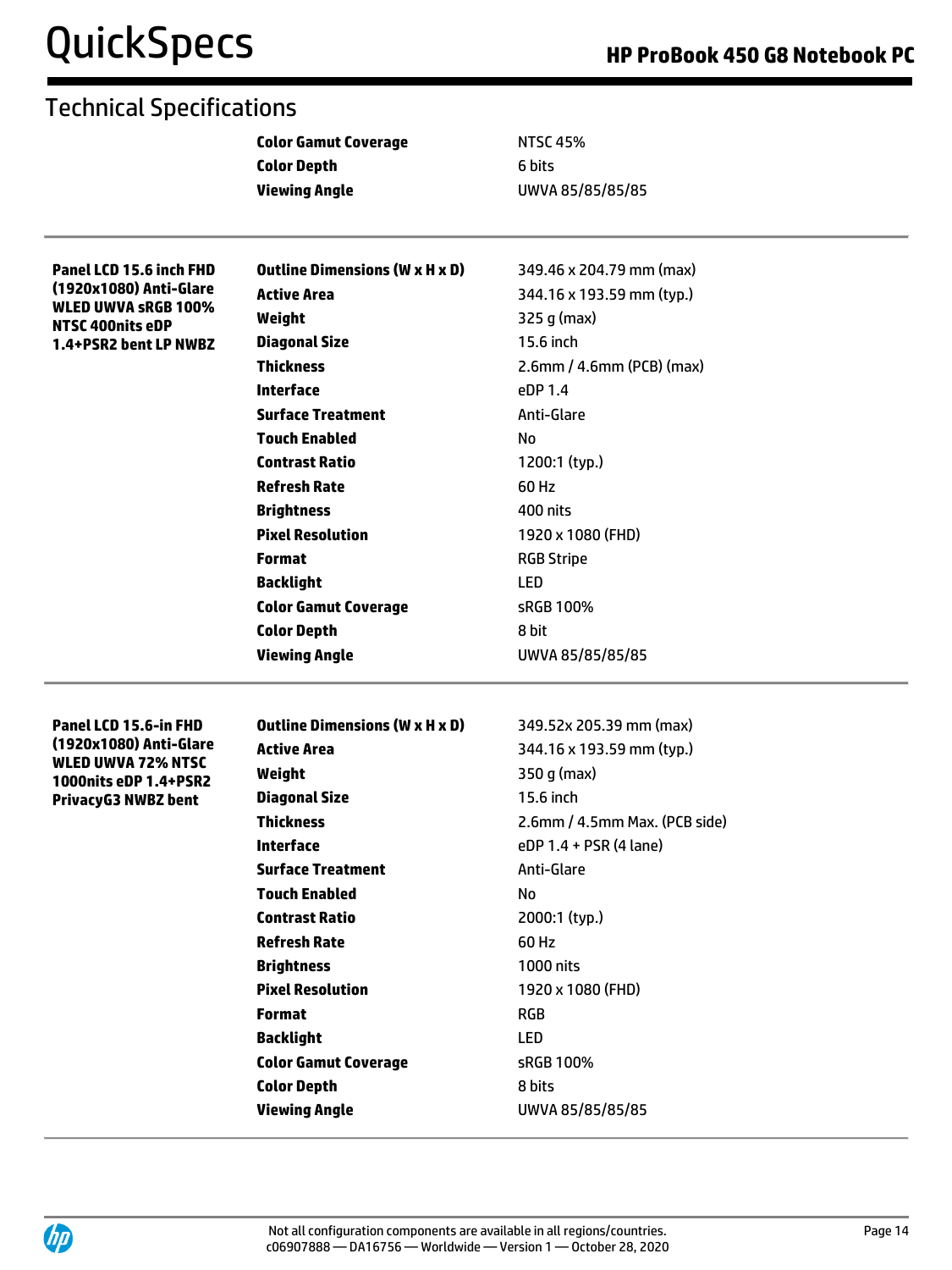| Panel LCD 15.6-in HD     |
|--------------------------|
| (1366x768) Anti-Glare    |
| <b>WLED SVA 45% NTSC</b> |
| 250nits eDP 1.2 w/o PSR  |
| <b>NWBZ</b> bent         |

| <b>Outline Dimensions (W x H x D)</b> | 350.96 x 205.54 (mm) max              |
|---------------------------------------|---------------------------------------|
| <b>Active Area</b>                    | 344.23 x 193.54 mm (typ.)             |
| Weight                                | 370 g max                             |
| <b>Diagonal Size</b>                  | 15.6 inch                             |
| <b>Thickness</b>                      | 3.2mm (panel) / 5.0mm (panel+PCB) max |
| Interface                             | eDP 1.2 (1 lane)                      |
| <b>Surface Treatment</b>              | Anti-Glare                            |
| <b>Touch Enabled</b>                  | No                                    |
| <b>Contrast Ratio</b>                 | 300:1 (typ)                           |
| <b>Refresh Rate</b>                   | 60 Hz                                 |
| <b>Brightness</b>                     | 250nits                               |
| <b>Pixel Resolution</b>               | 1366 x 768 (HD)                       |
| <b>Format</b>                         | <b>RGB</b>                            |
| <b>Backlight</b>                      | LED                                   |
| <b>Color Gamut Coverage</b>           | <b>NTSC 45%</b>                       |
| <b>Color Depth</b>                    | 6 bits                                |
| <b>Viewing Angle</b>                  | SVA 45/45/15/35                       |

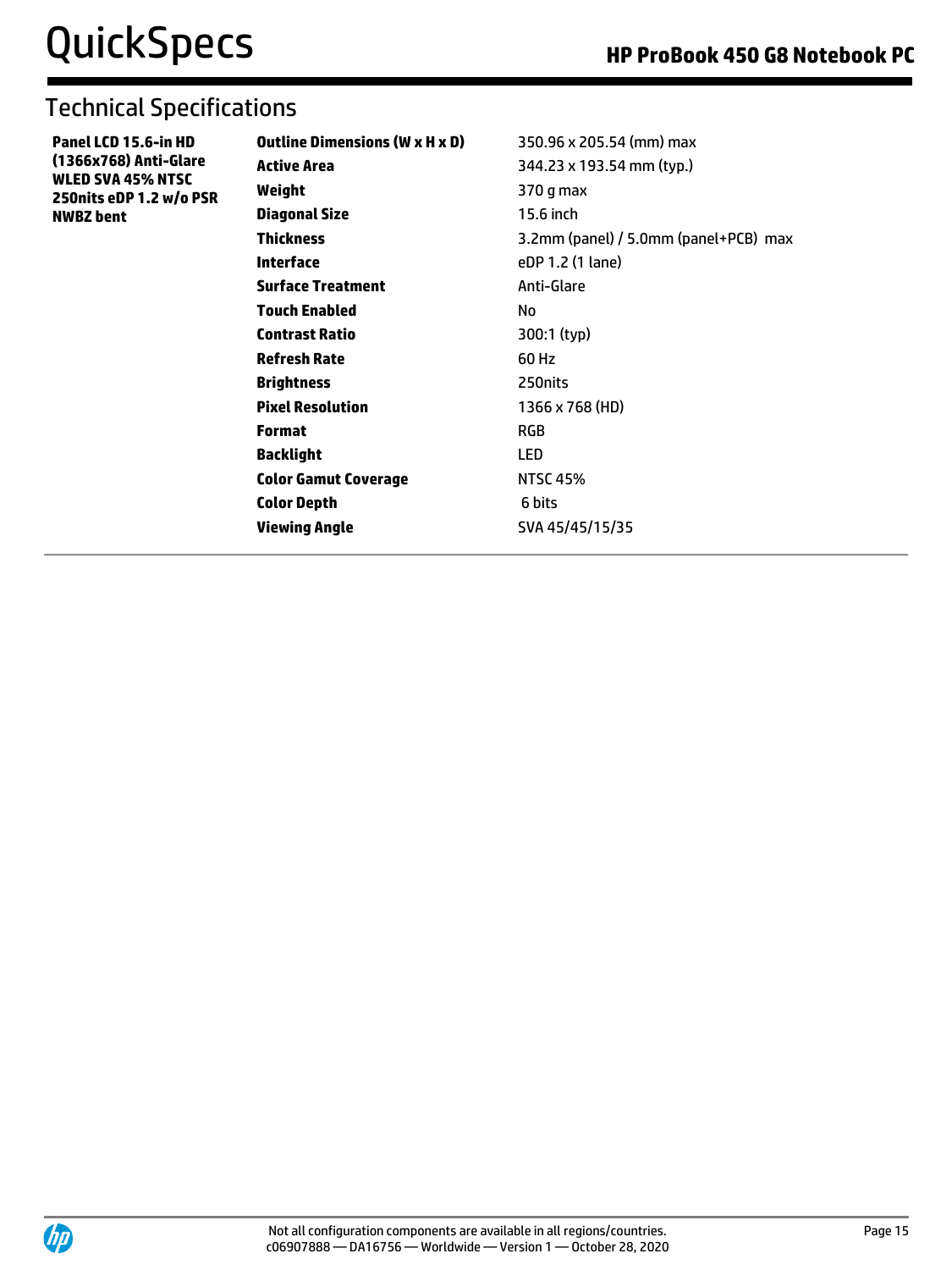### **STORAGE AND DRIVES\***

\*For storage drives, GB = 1 billion bytes. TB = 1 trillion bytes. Actual formatted capacity is less. Up to 30 GB (for Windows 10) is reserved for system recovery software.

| SSD 128GB 2280 PCIe-3x2              | <b>Form Factor</b>              | M.2 2280                                 |
|--------------------------------------|---------------------------------|------------------------------------------|
| <b>Three Layer Cell</b>              | Capacity                        | 128 GB                                   |
|                                      | <b>NAND Type</b>                | <b>TLC</b>                               |
|                                      | Height                          | $0.09$ in $(2.3$ mm)                     |
|                                      | Width                           | $0.87$ in (22 mm)                        |
|                                      | Weight                          | $0.02$ lb $(10 g)$                       |
|                                      | Interface                       | PCIe NVMe                                |
|                                      | Maximum Sequential Read         | 1400~2100 MB/s                           |
|                                      | <b>Maximum Sequential Write</b> | 800~1200 MB/s                            |
|                                      | <b>Logical Blocks</b>           | 250,069,680                              |
|                                      | <b>Operating Temperature</b>    | 32° to 158°F (0° to 70°C) [ambient temp] |
|                                      | <b>Features</b>                 | ATA Security; DIPM; TRIM; DEVSLP         |
| <b>SSD 1TB 2280 PCIe-3x4</b>         | <b>Form Factor</b>              | M.2 2280                                 |
| <b>NVMe Three Layer Cell</b>         | Capacity                        | 1TB                                      |
| single-sided                         | <b>NAND Type</b>                | <b>TLC</b>                               |
|                                      | Height                          | $0.09$ in $(2.3$ mm)                     |
|                                      | Width                           | $0.87$ in (22 mm)                        |
|                                      | Weight                          | $0.02$ lb $(10q)$                        |
|                                      | Interface                       | PCIe NVMe Gen3X4                         |
|                                      | Maximum Sequential Read         | $3100 \sim 3500 \text{ MB/s}$            |
|                                      | <b>Maximum Sequential Write</b> | 2770~3037 MB/s                           |
|                                      | <b>Logical Blocks</b>           | 2,000,409,264                            |
|                                      | <b>Operating Temperature</b>    | 32° to 158°F (0° to 70°C) [ambient temp] |
|                                      | <b>Features</b>                 | ATA Security; TRIM; L1.2                 |
|                                      |                                 |                                          |
| SSD 256GB 2280 PCIe NVMe Form Factor |                                 | M.2 2280                                 |
| Value                                | Capacity                        | 256 GB                                   |
|                                      | <b>NAND Type</b>                | Value                                    |
|                                      | Height                          | $0.09$ in (2.3 mm)                       |
|                                      | Width                           | 0.87 in (22 mm)                          |
|                                      | Weight                          | $0.02$ lb $(10 g)$                       |
|                                      | Interface                       | PCIe NVMe Gen3                           |
|                                      | Maximum Sequential Read         | 2100~2200 MB/s                           |
|                                      | <b>Maximum Sequential Write</b> | 900~1400 MB/s                            |
|                                      | <b>Logical Blocks</b>           | 500,118,192                              |
|                                      | <b>Operating Temperature</b>    | 32° to 158°F (0° to 70°C) [ambient temp] |
|                                      | Features                        | ATA Security (optional); TRIM; L1.2      |

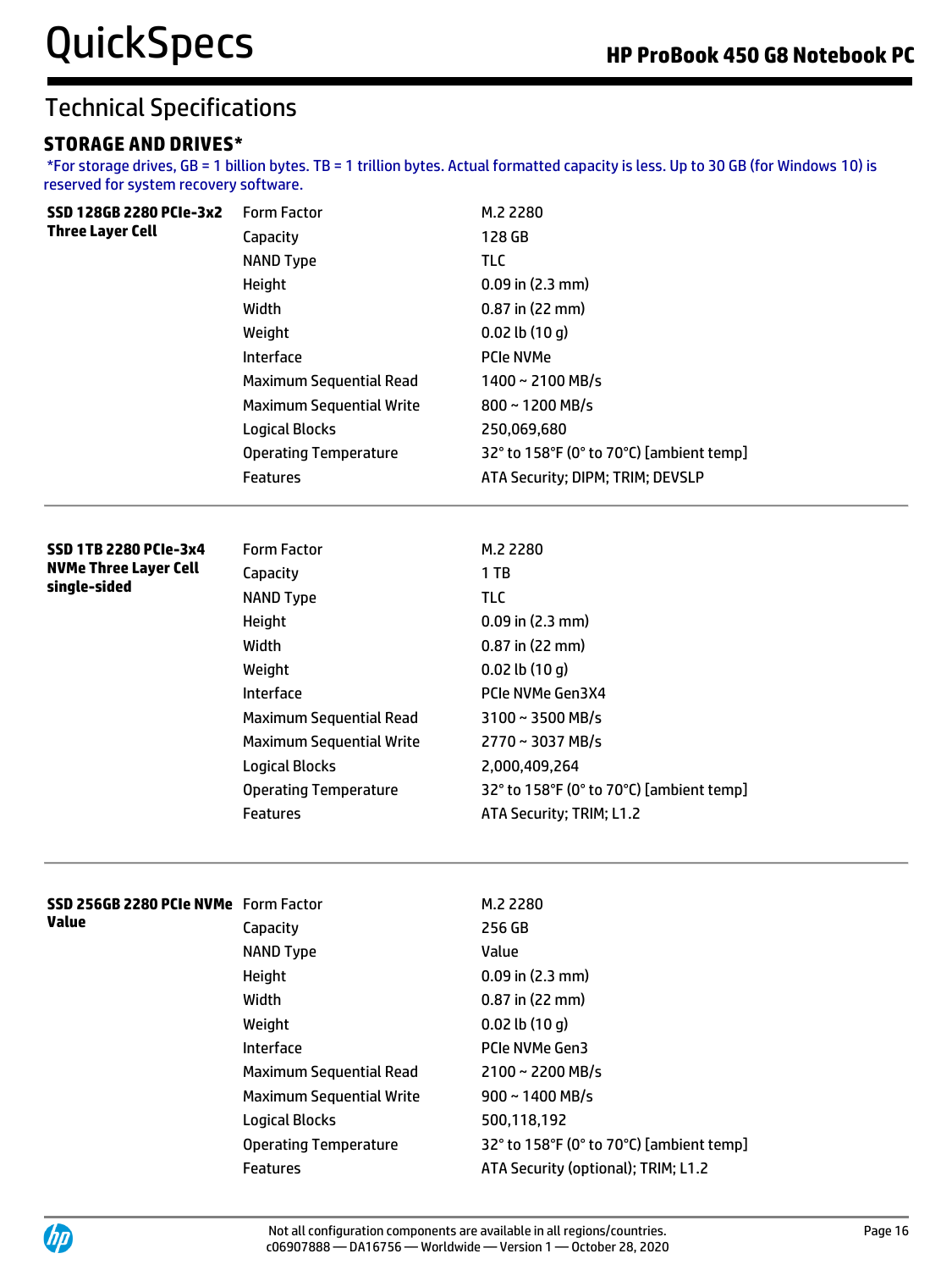| SSD 512GB 2280 PCIe NVMe                |                                 |                                          |  |
|-----------------------------------------|---------------------------------|------------------------------------------|--|
| <b>Value</b>                            | <b>Form Factor</b>              | M.2 2280                                 |  |
|                                         | Capacity                        | 512 GB                                   |  |
|                                         | <b>NAND Type</b>                | Value                                    |  |
|                                         | Height                          | $0.09$ in $(2.3$ mm)                     |  |
|                                         | Width                           | 0.87 in (22 mm)                          |  |
|                                         | Weight                          | $0.02$ lb $(10q)$                        |  |
|                                         | Interface                       | PCIe NVMe Gen3                           |  |
|                                         | <b>Maximum Sequential Read</b>  | 2200~2300 MB/s                           |  |
|                                         | <b>Maximum Sequential Write</b> | $1000 \sim 1600 \text{ MB/s}$            |  |
|                                         | <b>Logical Blocks</b>           | 1,000,215,215                            |  |
|                                         | <b>Operating Temperature</b>    | 32° to 158°F (0° to 70°C) [ambient temp] |  |
|                                         | <b>Features</b>                 | ATA Security (optional); TRIM; L1.2      |  |
|                                         |                                 |                                          |  |
| SSD 512GB 2280 PCIe-                    | <b>Form Factor</b>              | M.2 2280                                 |  |
| 3x2x2 NVMe+SSD 32GB 3D<br><b>Xpoint</b> | Capacity                        | 512 GB                                   |  |
|                                         | <b>NAND Type</b>                | QLC+3D XPoint                            |  |
|                                         | Height                          | $0.09$ in $(2.3$ mm)                     |  |
|                                         | Width                           | 0.87 in (22 mm)                          |  |
|                                         | Weight                          | $0.02$ lb $(10q)$                        |  |
|                                         | Interface                       | PCIe NVMe Gen3X2X2                       |  |
|                                         | <b>Maximum Sequential Read</b>  | Up to 2400 MB/s                          |  |
|                                         | <b>Maximum Sequential Write</b> | Up to 1300 MB/s                          |  |
|                                         | <b>Logical Blocks</b>           | 1,000,215,215                            |  |
|                                         | <b>Operating Temperature</b>    | 32° to 158°F (0° to 70°C) [ambient temp] |  |
|                                         | Features                        | ATA Security; TRIM; L1.2                 |  |
|                                         |                                 |                                          |  |



 $\equiv$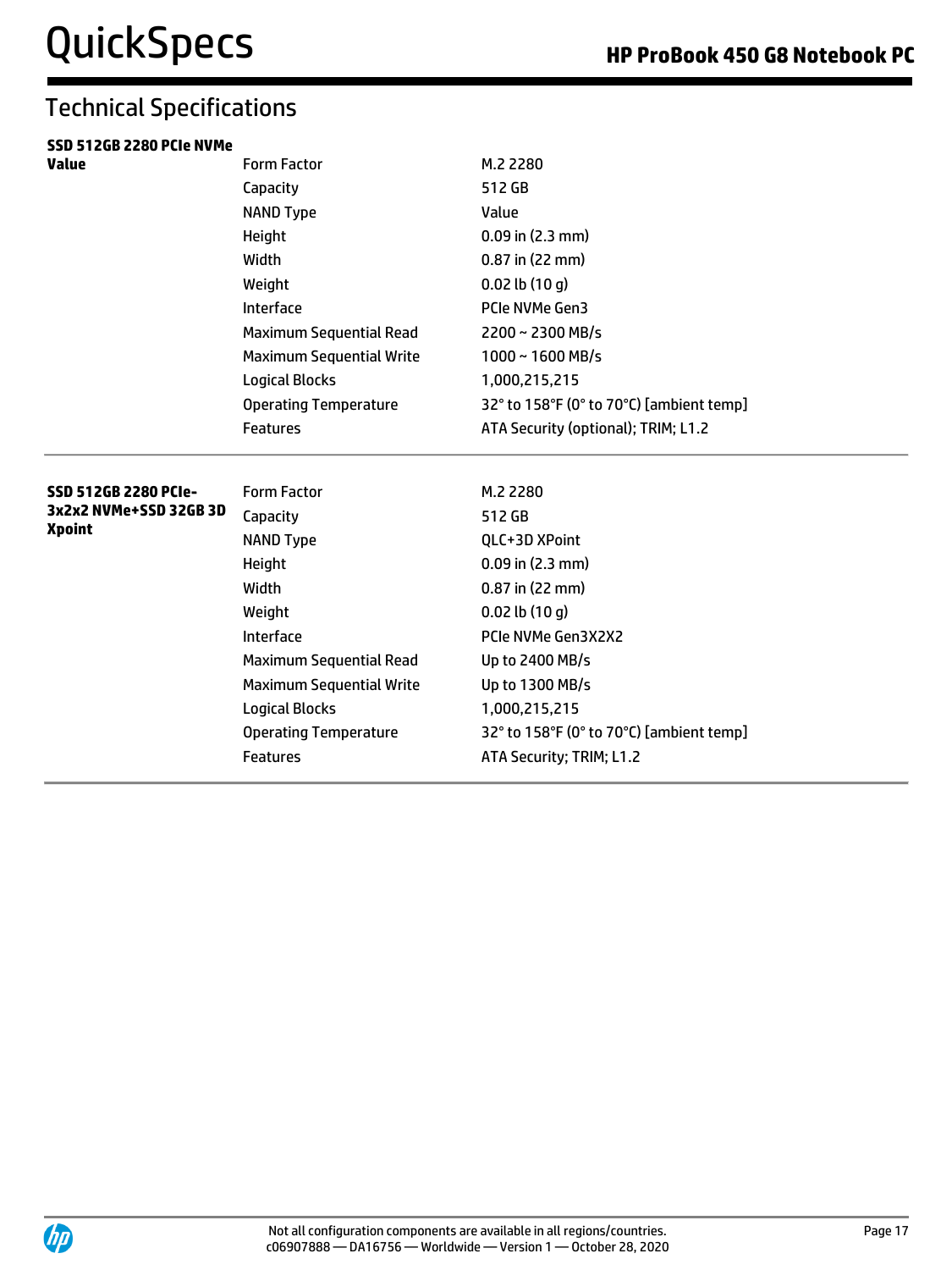### **NETWORKING/COMMUNICATIONS**

| Intel Wi-Fi® $6^1$ AX201 +<br>BT5 (802.11ax 2x2, non-<br>vPro®, supporting<br>gigabit file transfer<br>speeds) <sup>5</sup><br>non-vPro <sup>®</sup> | <b>Wireless LAN Standards</b>                | IEEE 802.11a<br>IEEE 802.11b<br>IEEE 802.11q<br>IEEE 802.11n<br><b>IEEE 802.11ac</b><br><b>IEEE 802.11ax</b><br>IEEE 802.11d<br>IEEE 802.11e<br>IEEE 802.11h<br>IEEE 802.11i<br><b>IEEE 802.11k</b><br>IEEE 802.11r<br><b>IEEE 802.11v</b>                                                                                                                                                                                                           |
|------------------------------------------------------------------------------------------------------------------------------------------------------|----------------------------------------------|------------------------------------------------------------------------------------------------------------------------------------------------------------------------------------------------------------------------------------------------------------------------------------------------------------------------------------------------------------------------------------------------------------------------------------------------------|
|                                                                                                                                                      | <b>Interoperability</b>                      | Features Wi-Fi <sup>®</sup> 6 technology                                                                                                                                                                                                                                                                                                                                                                                                             |
|                                                                                                                                                      | <b>Frequency Band</b>                        | •802.11b/g/n/ax<br>2.402 - 2.482 GHz<br>• 802.11a/n/ac/ax<br>$4.9 - 4.95$ GHz (Japan)<br>$5.15 - 5.25$ GHz<br>$5.25 - 5.35$ GHz<br>$5.47 - 5.725$ GHz<br>$5.825 - 5.850$ GHz                                                                                                                                                                                                                                                                         |
|                                                                                                                                                      | <b>Data Rates</b>                            | • 802.11b: 1, 2, 5.5, 11 Mbps<br>• 802.11g: 6, 9, 12, 18, 24, 36, 48, 54 Mbps<br>• 802.11a: 6, 9, 12, 18, 24, 36, 48, 54 Mbps<br>• 802.11n: MCS 0 ~ MCS 15, (20MHz, and 40MHz)<br>• 802.11ac: MCS0 ~ MCS9, (1SS, and 2SS) (20MHz, 40MHz, ,80MHz &<br>160MHz)<br>• 802.11ax: MCS0 ~ MCS11, (1SS and 2SS) (20MHz, 40MHz, ,80MHz &<br>160MHz)                                                                                                           |
|                                                                                                                                                      | <b>Modulation</b>                            | Direct Sequence Spread Spectrum<br>OFDM, BPSK, QPSK, CCK, 16-QAM, 64-QAM, 256-QAM, 1024QAM                                                                                                                                                                                                                                                                                                                                                           |
|                                                                                                                                                      | Security <sup>3</sup>                        | • IEEE compliant 64 /128 bit WEP encryption for a/b/g mode only<br>• AES-CCMP: 128 bit in hardware<br>• 802.1x authentication<br>• WPA, WPA2: 802.1x. WPA-PSK, WPA2-PSK, TKIP, and AES.<br>• WPA2 certification<br>• IEEE 802.11i<br>• WAPI                                                                                                                                                                                                          |
|                                                                                                                                                      | <b>Network Architecture</b><br><b>Models</b> | Ad-hoc (Peer to Peer)<br><b>Infrastructure (Access Point Required)</b>                                                                                                                                                                                                                                                                                                                                                                               |
|                                                                                                                                                      | <b>Roaming</b>                               | IEEE 802.11 compliant roaming between access points                                                                                                                                                                                                                                                                                                                                                                                                  |
|                                                                                                                                                      | Output Power <sup>2</sup>                    | • 802.11b: +18.5dBm minimum<br>• 802.11q: +17.5dBm minimum<br>• 802.11a: +18.5dBm minimum<br>• 802.11n HT20(2.4GHz): +15.5dBm minimum<br>• 802.11n HT40(2.4GHz): +14.5dBm minimum<br>• 802.11n HT20(5GHz): +15.5dBm minimum<br>• 802.11n HT40(5GHz): +14.5dBm minimum<br>• 802.11ac VHT80(5GHz): +11.5dBm minimum<br>• 802.11ac VHT160(5GHz): +11.5dBm minimum<br>• 802.11ax HT40(2.4GHz): +10dBm minimum<br>• 802.11ax VHT160(5GHz): +10dBm minimum |

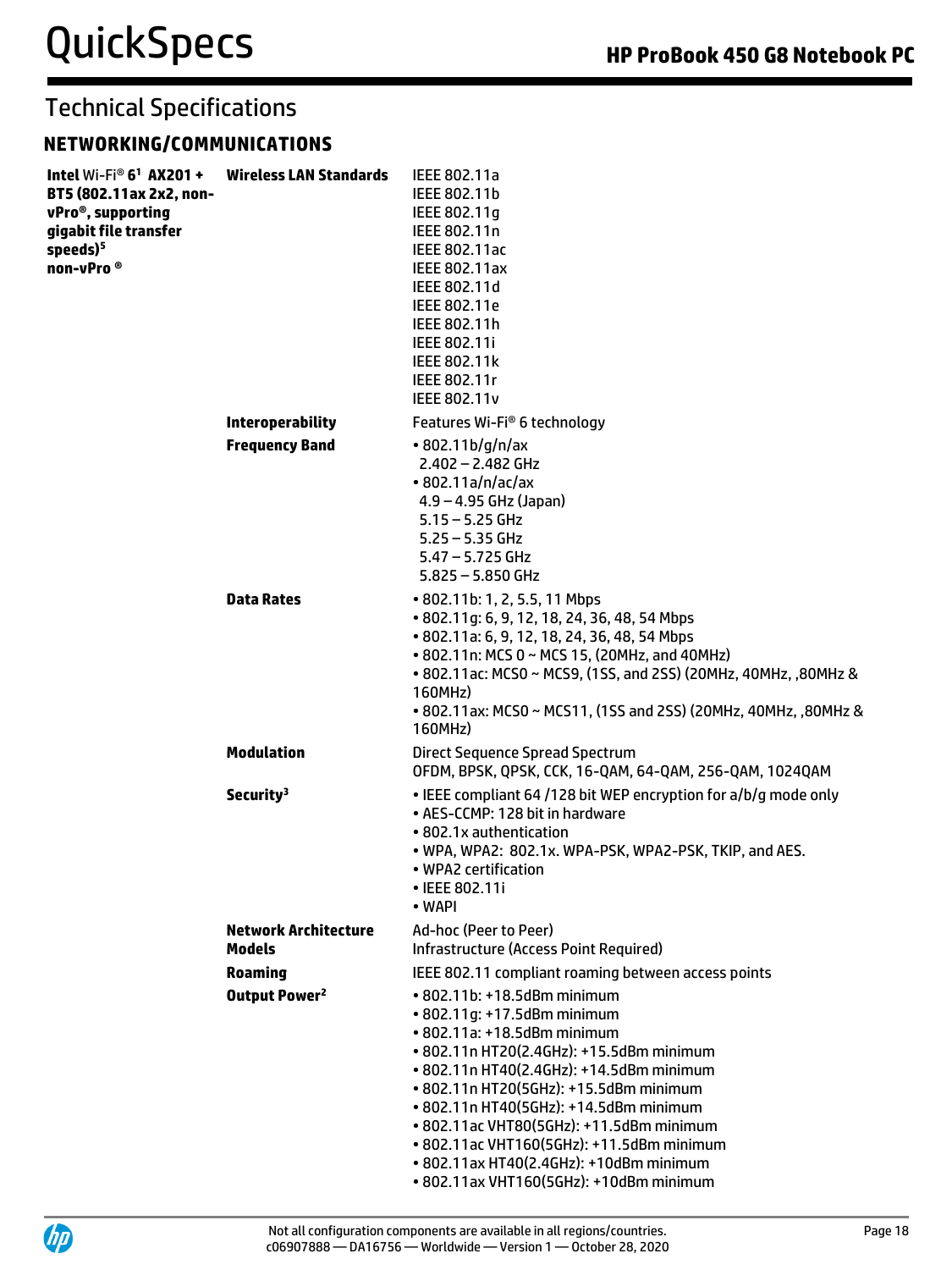| <b>Power Consumption</b>                | • Transmit mode: 2.0 W<br>· Receive mode:1.6 W<br>· Idle mode (PSP) 180 mW (WLAN Associated)<br>· Idle mode: 50 mW (WLAN unassociated)<br>• Connected Standby/Modern Standby: 10mW<br>• Radio disabled: 8 mW                                                                                                                                    |                                                                                                                                                                                                                  |
|-----------------------------------------|-------------------------------------------------------------------------------------------------------------------------------------------------------------------------------------------------------------------------------------------------------------------------------------------------------------------------------------------------|------------------------------------------------------------------------------------------------------------------------------------------------------------------------------------------------------------------|
| <b>Power Management</b>                 | power saving mode                                                                                                                                                                                                                                                                                                                               | ACPI and PCI Express compliant power management 802.11 compliant                                                                                                                                                 |
| <b>Receiver Sensitivity<sup>3</sup></b> | • 802.11b, 1Mbps: -93.5dBm maximum<br>• 802.11b, 11Mbps: -84dBm maximum<br>· 802.11a/g, 6Mbps: -86dBm maximum<br>· 802.11a/g, 54Mbps: -72dBm maximum<br>• 802.11n, MCS07: -67dBm maximum<br>• 802.11n, MCS15: -64dBm maximum<br>• 802.11ac, MCS0: -84dBm maximum<br>· 802.11ac, MCS9: -59dBm maximum<br>• 802.11ax, MCS11(HT40): -59dBm maximum | • 802.11ax, MCS11(VHT160): -58.5dBm maximum                                                                                                                                                                      |
| Antenna type                            | enclosure                                                                                                                                                                                                                                                                                                                                       | High efficiency antenna with spatial diversity, mounted in the display<br>Two embedded dual band 2.4/5 GHz antennas are provided to the card to<br>support WLAN MIMO communications and Bluetooth communications |
| <b>Form Factor</b>                      | PCI-Express M.2 MiniCard with CNVi Interface                                                                                                                                                                                                                                                                                                    |                                                                                                                                                                                                                  |
| <b>Dimensions</b>                       | 1. Type 2230: 2.3 x 22.0 x 30.0 mm<br>2. Type 1216: 1.67 x 12.0 x 16.0 mm                                                                                                                                                                                                                                                                       |                                                                                                                                                                                                                  |
| Weight                                  | 1. Type 2230: 2.8 g<br>2. Type 126: 1.3 q                                                                                                                                                                                                                                                                                                       |                                                                                                                                                                                                                  |
| <b>Operating Voltage</b>                | $3.3v +/- 9%$                                                                                                                                                                                                                                                                                                                                   |                                                                                                                                                                                                                  |
| <b>Temperature</b>                      | <b>Operating</b><br>Non-operating                                                                                                                                                                                                                                                                                                               | 14 $\degree$ to 158 $\degree$ F (-10 $\degree$ to 70 $\degree$ C)<br>$-40^{\circ}$ to 176° F (-40° to 80° C)                                                                                                     |
| <b>Humidity</b>                         | <b>Operating</b><br><b>Non-operating</b>                                                                                                                                                                                                                                                                                                        | 10% to 90% (non-condensing)<br>5% to 95% (non-condensing)                                                                                                                                                        |
| <b>Altitude</b>                         | <b>Operating</b><br><b>Non-operating</b>                                                                                                                                                                                                                                                                                                        | 0 to 10,000 ft (3,048 m)<br>0 to 50,000 ft (15,240 m)                                                                                                                                                            |
| <b>LED Activity</b>                     | LED Amber - Radio OFF<br>LED Off - Radio ON                                                                                                                                                                                                                                                                                                     |                                                                                                                                                                                                                  |

### **HP Integrated Module with Bluetooth 4.0/4.1/4.2/5.0/5.1 Wireless Technology**

| <b>Bluetooth Specification</b>         | 4.0/4.1/4.2/5.0/5.1 Compliant                                                                                                                                                                              |
|----------------------------------------|------------------------------------------------------------------------------------------------------------------------------------------------------------------------------------------------------------|
| <b>Frequency Band</b>                  | 2402 to 2480 MHz                                                                                                                                                                                           |
| <b>Number of Available</b><br>Channels | Legacy: 0~79 (1 MHz/CH)<br>BLE: 0~39 (2 MHz/CH)                                                                                                                                                            |
| <b>Signaling Data Rate</b>             | Legacy: 3 Mbps signaling data rate* 2.17 Mbps<br>BLE: 1 Mbps signaling data rate* 0.2 Mbps<br>*. Actual throughput may vary.                                                                               |
|                                        | Legacy: Synchronous Connection Oriented links up to 3, 64 kbps, voice<br>channels<br>Legacy: Asynchronous Connection Less links 2178.1 kbps/177.1 kbps<br>asymmetric (3-DH5) or 864 kbps symmetric (3-EV5) |
| <b>Transmit Power</b>                  | The Bluetooth component shall operate as a Class II Bluetooth device with<br>a maximum transmit power of $+$ 9.5 dBm for BR and EDR.                                                                       |

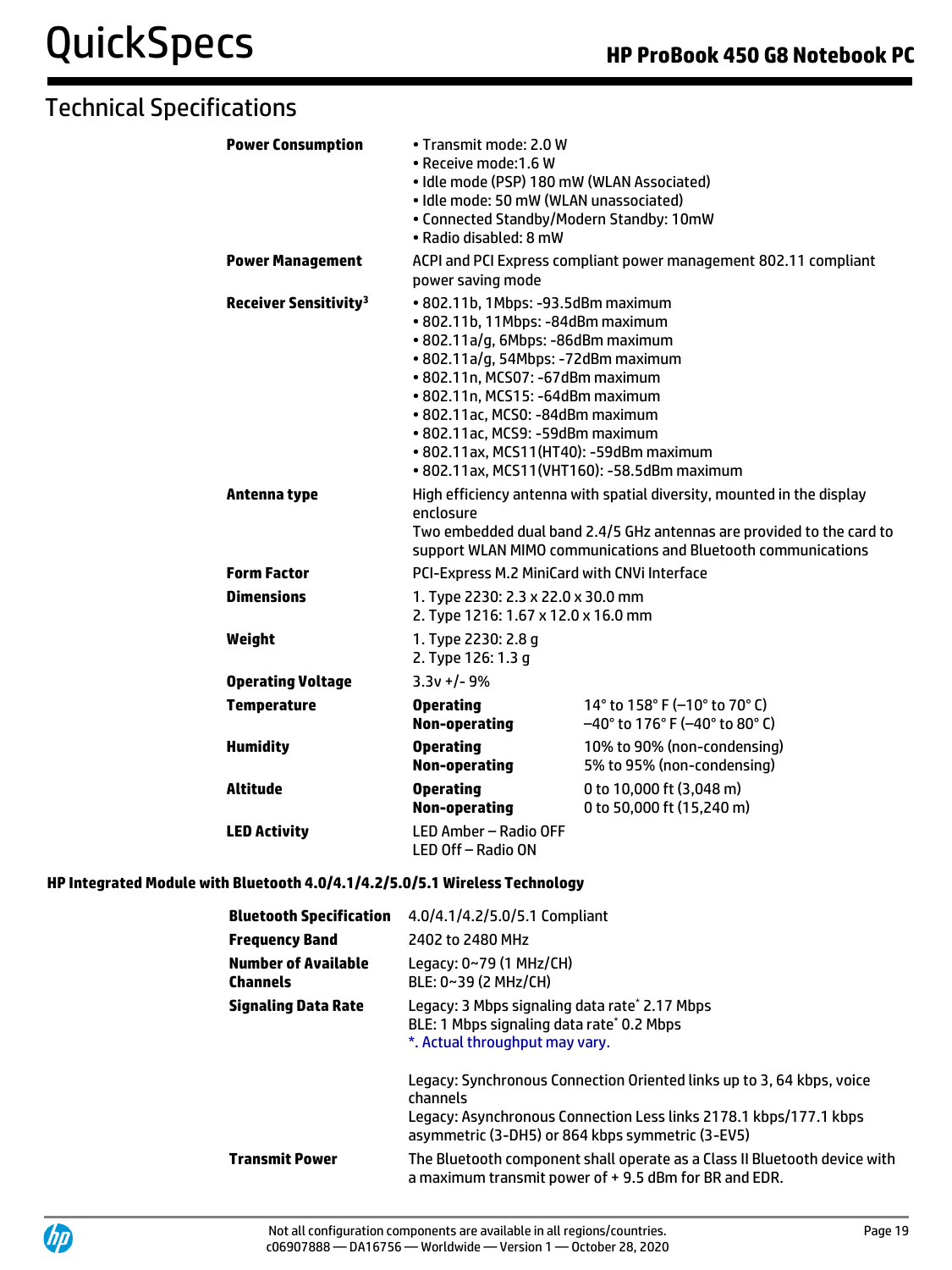| <b>Power Consumption</b>                         | Peak (Tx) 330 mW<br>Peak (Rx) 230 mW<br>Selective Suspend 17 mW                                                                                                                                                                                                                                                                                                                                                                                                                                                                                                                                                     |
|--------------------------------------------------|---------------------------------------------------------------------------------------------------------------------------------------------------------------------------------------------------------------------------------------------------------------------------------------------------------------------------------------------------------------------------------------------------------------------------------------------------------------------------------------------------------------------------------------------------------------------------------------------------------------------|
| Bluetooth Software<br>Supported<br>Link Topology | Microsoft Windows Bluetooth Software                                                                                                                                                                                                                                                                                                                                                                                                                                                                                                                                                                                |
| <b>Power Management</b>                          | Microsoft Windows ACPI, and USB Bus Support                                                                                                                                                                                                                                                                                                                                                                                                                                                                                                                                                                         |
| Certifications                                   | FCC (47 CFR) Part 15C, Section 15.247 & 15.249                                                                                                                                                                                                                                                                                                                                                                                                                                                                                                                                                                      |
| <b>Power Management</b><br><b>Certifications</b> | ETS 300 328, ETS 300 826<br>Low Voltage Directive IEC950<br>UL, CSA, and CE Mark                                                                                                                                                                                                                                                                                                                                                                                                                                                                                                                                    |
| Bluetooth Profiles<br>Supported                  | BT4.1-ESR 5/6/7 Compliance<br><b>LE Link Layer Ping</b><br><b>LE Dual Mode</b><br><b>LE Link Layer</b><br>LE Low Duty Cycle Directed Advertising<br><b>LE L2CAP Connection Oriented Channels</b><br>Train Nudging & Interlaced Scan<br>BT4.2 ESR08 Compliance<br>LE Secure Connection-Basic/Full<br>LE Privacy 1.2 - Link Layer Privacy<br>LE Privacy 1.2 - Extended Scanner Filter Policies<br>LE Data Packet Length Extension<br><b>FAX Profile (FAX)</b><br><b>Basic Imaging Profile (BIP)2</b><br><b>Headset Profile (HSP)</b><br>Hands Free Profile (HFP)<br><b>Advanced Audio Distribution Profile (A2DP)</b> |

1. Wireless access point and Internet service required and sold separately. Availability of public wireless access points limited. The specifications for Wi-Fi 6 (802.11ax WLAN) are draft specifications and are not final. If the final specifications differ from the draft specifications, it

may affect the ability of the notebook to communicate with other 802.11ax WLAN devices. Only available in countries where 802.11ax is supported.

2. The FCC has declared as of September 1, 2014 products that utilize passive scanning on channel 12/13 and are capable of transmitting must fully comply with requirements of 15.247 or otherwise disable those channels.

3. Check latest software/driver release for updates on supported security features.

4. Receiver sensitivity is measured at a packet error rate of 8% for 802.11b (CKK modulation) and a packet error rate of 10% for 802.11a/g (OFDM modulation).

4. Wi-Fi supporting gigabit speeds is achievable when transferring files between two devices connected to the same router. Requires a wireless router, sold separately, that supports 160MHz channels.

| Intel Jefferson Peak2<br>9560 802.11a/b/g/n/ac<br>(2x2) Wi-Fi and<br>Bluetooth <sup>®</sup> 5.0 Combo <sup>1</sup><br>non-vPro® | <b>Wireless LAN Standards</b> | IEEE 802.11a<br>IEEE 802.11b<br>IEEE 802.11g<br>IEEE 802.11n<br>IEEE 802.11ac<br>IEEE 802.11d<br>IEEE 802.11e<br>IEEE 802.11h<br>IEEE 802.11i<br><b>IEEE 802.11k</b> |
|---------------------------------------------------------------------------------------------------------------------------------|-------------------------------|----------------------------------------------------------------------------------------------------------------------------------------------------------------------|
|                                                                                                                                 |                               | IEEE 802.11r<br><b>IEEE 802.11v</b>                                                                                                                                  |

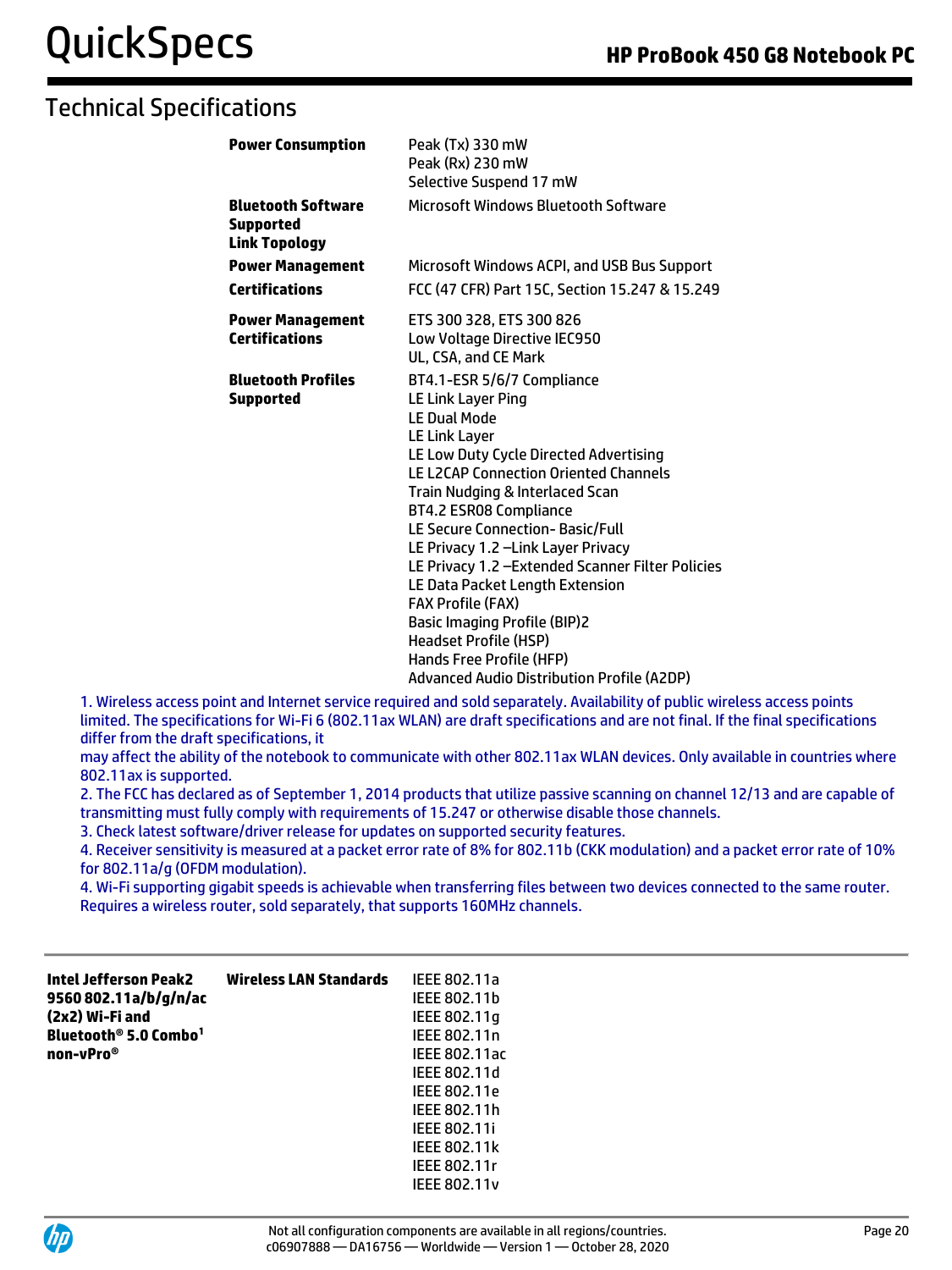| <b>Interoperability</b>                      | Wi-Fi <sup>®</sup> CERTIFIED modules                                                                                                                                                                                                                                                                                                                           |
|----------------------------------------------|----------------------------------------------------------------------------------------------------------------------------------------------------------------------------------------------------------------------------------------------------------------------------------------------------------------------------------------------------------------|
| <b>Frequency Band</b>                        | •802.11b/g/n<br>$2.402 - 2.482$ GHz<br>•802.11a/n/ac<br>$4.9 - 4.95$ GHz (Japan)<br>$5.15 - 5.25$ GHz<br>$5.25 - 5.35$ GHz<br>$5.47 - 5.725$ GHz<br>$5.825 - 5.850$ GHz                                                                                                                                                                                        |
| <b>Data Rates</b>                            | • 802.11b: 1, 2, 5.5, 11 Mbps<br>• 802.11g: 6, 9, 12, 18, 24, 36, 48, 54 Mbps<br>• 802.11a: 6, 9, 12, 18, 24, 36, 48, 54 Mbps<br>• 802.11n: MCS 0 ~ MCS 15, (20MHz, and 40MHz)<br>• 802.11ac: MCS0 ~ MCS9, (1SS, and 2SS) (20MHz, 40MHz, 80MHz &<br>160MHz)                                                                                                    |
| <b>Modulation</b>                            | Direct Sequence Spread Spectrum<br>BPSK, QPSK, CCK, 16-QAM, 64-QAM, 256-QAM                                                                                                                                                                                                                                                                                    |
| Security <sup>3</sup>                        | . IEEE and WiFi compliant 64 / 128 bit WEP encryption for a/b/g mode only<br>• AES-CCMP: 128 bit in hardware<br>• 802.1x authentication<br>. WPA, WPA2: 802.1x. WPA-PSK, WPA2-PSK, TKIP, and AES.<br>• WPA2 certification<br>• IEEE 802.11i<br>• WAPI                                                                                                          |
| <b>Network Architecture</b><br><b>Models</b> | Ad-hoc (Peer to Peer)<br>Infrastructure (Access Point Required)                                                                                                                                                                                                                                                                                                |
| <b>Roaming</b>                               | IEEE 802.11 compliant roaming between access points                                                                                                                                                                                                                                                                                                            |
| Output Power <sup>2</sup>                    | • 802.11b: +18.5dBm minimum<br>• 802.11g: +17.5dBm minimum<br>• 802.11a: +18.5dBm minimum<br>• 802.11n HT20(2.4GHz): +15.5dBm minimum<br>• 802.11n HT40(2.4GHz): +14.5dBm minimum<br>• 802.11n HT20(5GHz): +15.5dBm minimum<br>• 802.11n HT40(5GHz): +14.5dBm minimum<br>• 802.11ac VHT80(5GHz): +11.5dBm minimum<br>• 802.11ac VHT160(5GHz): +11.5dBm minimum |
| <b>Power Consumption</b>                     | · Transmit mode: 2.0 W<br>• Receive mode:1.6 W<br>· Idle mode (PSP) 180 mW (WLAN Associated)<br>· Idle mode: 50 mW (WLAN unassociated)<br>• Connected Standby/Modern Standby: 10mW<br>· Radio disabled: 8 mW                                                                                                                                                   |
| <b>Power Management</b>                      | ACPI and PCI Express compliant power management<br>802.11 compliant power saving mode                                                                                                                                                                                                                                                                          |
| <b>Receiver Sensitivity<sup>4</sup></b>      | • 802.11b, 1Mbps: -93.5dBm maximum<br>· 802.11b, 11Mbps: -84dBm maximum<br>· 802.11a/g, 6Mbps: -86dBm maximum<br>• 802.11a/g, 54Mbps: -72dBm maximum<br>• 802.11n, MCS07: -67dBm maximum<br>• 802.11n, MCS15: -64dBm maximum<br>· 802.11ac, MCS0: -84dBm maximum<br>· 802.11ac, MCS9: -59dBm maximum                                                           |
| Antenna type                                 | High efficiency antenna with spatial diversity, mounted in the display<br>enclosure                                                                                                                                                                                                                                                                            |

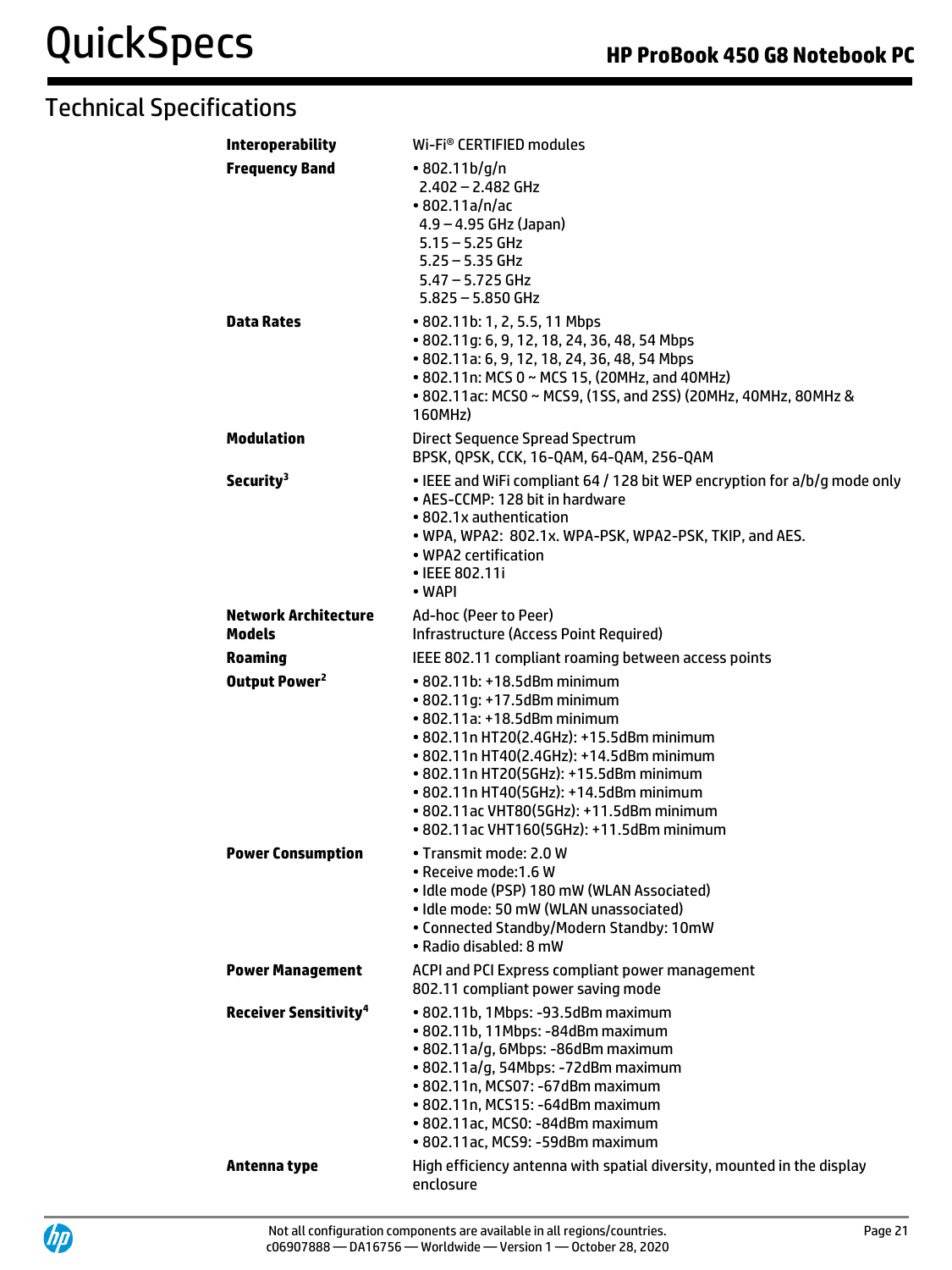|                          | Two embedded dual band 2.4/5 GHz antennas are provided to the card to<br>support WLAN MIMO communications and Bluetooth communications |                                                                                    |  |
|--------------------------|----------------------------------------------------------------------------------------------------------------------------------------|------------------------------------------------------------------------------------|--|
| <b>Form Factor</b>       | PCI-Express M.2 MiniCard with CNVI Interface                                                                                           |                                                                                    |  |
| <b>Dimensions</b>        | 1. Type 2230: 2.3 x 22.0 x 30.0 mm<br>2. Type 1216: 1.67 x 12.0 x 16.0 mm                                                              |                                                                                    |  |
| Weight                   | 1. Type 2230: 2.8 q<br>2. Type 126: 1.3 q                                                                                              |                                                                                    |  |
| <b>Operating Voltage</b> | $3.3v + 1 - 9%$                                                                                                                        |                                                                                    |  |
| Temperature              | <b>Operating</b><br>Non-operating                                                                                                      | 14° to 158° F (-10° to 70° C)<br>$-40^{\circ}$ to 176° F ( $-40^{\circ}$ to 80° C) |  |
| <b>Humidity</b>          | <b>Operating</b><br>Non-operating                                                                                                      | 10% to 90% (non-condensing)<br>5% to 95% (non-condensing)                          |  |
| Altitude                 | <b>Operating</b><br><b>Non-operating</b>                                                                                               | 0 to 10,000 ft (3,048 m)<br>0 to 50,000 ft (15,240 m)                              |  |
| <b>LED Activity</b>      | LED Amber - Radio OFF<br>LED Off - Radio ON                                                                                            |                                                                                    |  |

#### **HP Integrated Module with Bluetooth 4.0/4.1/4.2/5.0 Wireless Technology**

| <b>Bluetooth Specification</b>                                        | 4.0/4.1/4.2/5.0 Compliant                                                                                                                                                                                                                              |
|-----------------------------------------------------------------------|--------------------------------------------------------------------------------------------------------------------------------------------------------------------------------------------------------------------------------------------------------|
| <b>Frequency Band</b>                                                 | 2402 to 2480 MHz                                                                                                                                                                                                                                       |
| <b>Number of Available</b><br><b>Channels</b>                         | Legacy: 0~79 (1 MHz/CH)<br>BLE: 0~39 (2 MHz/CH)                                                                                                                                                                                                        |
| <b>Signaling Data Rate</b>                                            | Legacy: 3 Mbps signaling data rate* throughput up to 2.17 Mbps<br>BLE: 1 Mbps signaling data rate* throughput up to 0.2 Mbps<br>* Actual throughput may vary.                                                                                          |
|                                                                       | Legacy: Synchronous Connection Oriented links up to 3, 64 kbps, voice<br>channels<br>Legacy: Asynchronous Connection Less links 2178.1 kbps/177.1 kbps<br>asymmetric (3-DH5) or 864 kbps symmetric (3-EV5)                                             |
| <b>Transmit Power</b>                                                 | The Bluetooth component shall operate as a Class II Bluetooth device with<br>a maximum transmit power of +4 dBm for BR and EDR.                                                                                                                        |
| <b>Power Consumption</b>                                              | Peak (Tx) 330 mW<br>Peak (Rx) 230 mW<br>Selective Suspend 17 mW                                                                                                                                                                                        |
| <b>Bluetooth Software</b><br><b>Supported</b><br><b>Link Topology</b> | <b>Microsoft Windows Bluetooth Software</b>                                                                                                                                                                                                            |
| <b>Power Management</b>                                               | Microsoft Windows ACPI, and USB Bus Support                                                                                                                                                                                                            |
| <b>Certifications</b>                                                 | FCC (47 CFR) Part 15C, Section 15.247 & 15.249                                                                                                                                                                                                         |
| <b>Power Management</b><br><b>Certifications</b>                      | ETS 300 328, ETS 300 826<br>Low Voltage Directive IEC950<br>UL, CSA, and CE Mark                                                                                                                                                                       |
| <b>Bluetooth Profiles</b><br><b>Supported</b>                         | BT4.1-ESR 5/6/7 Compliance<br>LE Link Layer Ping<br><b>LE Dual Mode</b><br>LE Link Layer<br>LE Low Duty Cycle Directed Advertising<br><b>LE L2CAP Connection Oriented Channels</b><br>Train Nudging & Interlaced Scan<br><b>BT4.2 ESR08 Compliance</b> |

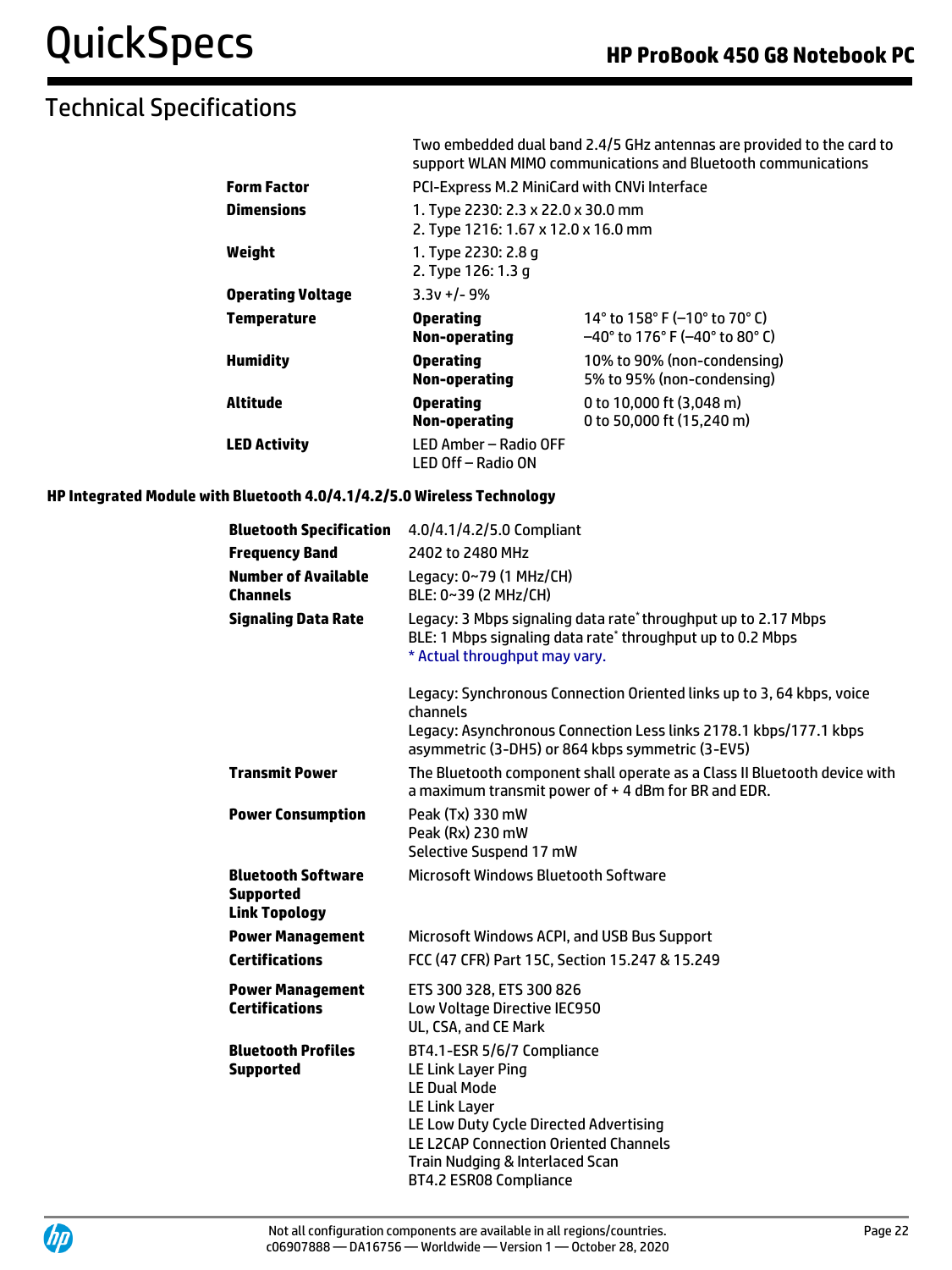LE Secure Connection- Basic/Full LE Privacy 1.2 –Link Layer Privacy LE Privacy 1.2 –Extended Scanner Filter Policies LE Data Packet Length Extension FAX Profile (FAX) Basic Imaging Profile (BIP)2 Headset Profile (HSP) Hands Free Profile (HFP) Advanced Audio Distribution Profile (A2DP)

1. Wireless access point and internet service required and sold separately. Availability of public wireless access points limited. Wi-Fi 6 is backwards compatible with prior 802.11 specs. The specifications for Wi-Fi 6 (802.11ax) are draft and are not final. If the final specifications differ from the draft specifications, it may affect the ability of the notebook to communicate with other 802.11ax devices. Only available in countries where 802.11ax is supported. Wi-Fi® supporting gigabit speeds is achievable when transferring files between two devices connected to the same router. Requires a wireless router, sold separately, that supports 160 MHz channels.

2. The FCC has declared as of September 1, 2014 products that utilize passive scanning on channel 12/13 and are capable of transmitting must fully comply with requirements of 15.247 or otherwise disable those channels.

3. Check latest software/driver release for updates on supported security features.

4. Receiver sensitivity is measured at a packet error rate of 8% for 802.11b (CKK modulation) and a packet error rate of 10% for 802.11a/g (OFDM modulation).

| <b>Realtek RTL8822CE</b><br>802.11ac 2x2 Wi-Fi+<br><b>Bluetooth<sup>®</sup> 5</b> | <b>Wireless LAN Standards</b> | IEEE 802.11a<br>IEEE 802.11b<br>IEEE 802.11q<br>IEEE 802.11n<br>IEEE 802.11ac<br>IEEE 802.11d<br>IEEE 802.11e<br>IEEE 802.11h<br>IEEE 802.11i<br><b>IEEE 802.11k</b><br>IEEE 802.11r<br><b>IEEE 802.11v</b>                                                   |
|-----------------------------------------------------------------------------------|-------------------------------|---------------------------------------------------------------------------------------------------------------------------------------------------------------------------------------------------------------------------------------------------------------|
|                                                                                   | <b>Interoperability</b>       | Wi-Fi <sup>®</sup> CERTIFIED modules                                                                                                                                                                                                                          |
|                                                                                   | <b>Frequency Band</b>         | •802.11b/q/n<br>$2.402 - 2.482$ GHz<br>$\cdot$ 802.11a/n/ac<br>$4.9 - 4.95$ GHz (Japan)<br>$5.15 - 5.25$ GHz<br>$5.25 - 5.35$ GHz<br>$5.47 - 5.725$ GHz<br>$5.825 - 5.850$ GHz                                                                                |
|                                                                                   | <b>Data Rates</b>             | • 802.11b: 1, 2, 5.5, 11 Mbps<br>• 802.11q: 6, 9, 12, 18, 24, 36, 48, 54 Mbps<br>• 802.11a: 6, 9, 12, 18, 24, 36, 48, 54 Mbps<br>• 802.11n: MCS 0 ~ MCS 15, (20MHz, and 40MHz)<br>• 802.11ac: MCS0 ~ MCS9, (1SS, and 2SS) (20MHz, 40MHz, , 80MHz &<br>160MHz) |
|                                                                                   | <b>Modulation</b>             | Direct Sequence Spread Spectrum<br>BPSK, QPSK, CCK, 16-QAM, 64-QAM, 256-QAM                                                                                                                                                                                   |
|                                                                                   | Security <sup>3</sup>         | • IEEE and WiFi compliant 64 / 128 bit WEP encryption for a/b/g mode only<br>• AES-CCMP: 128 bit in hardware<br>• 802.1x authentication<br>• WPA, WPA2: 802.1x. WPA-PSK, WPA2-PSK, TKIP, and AES.<br>• WPA2 certification                                     |

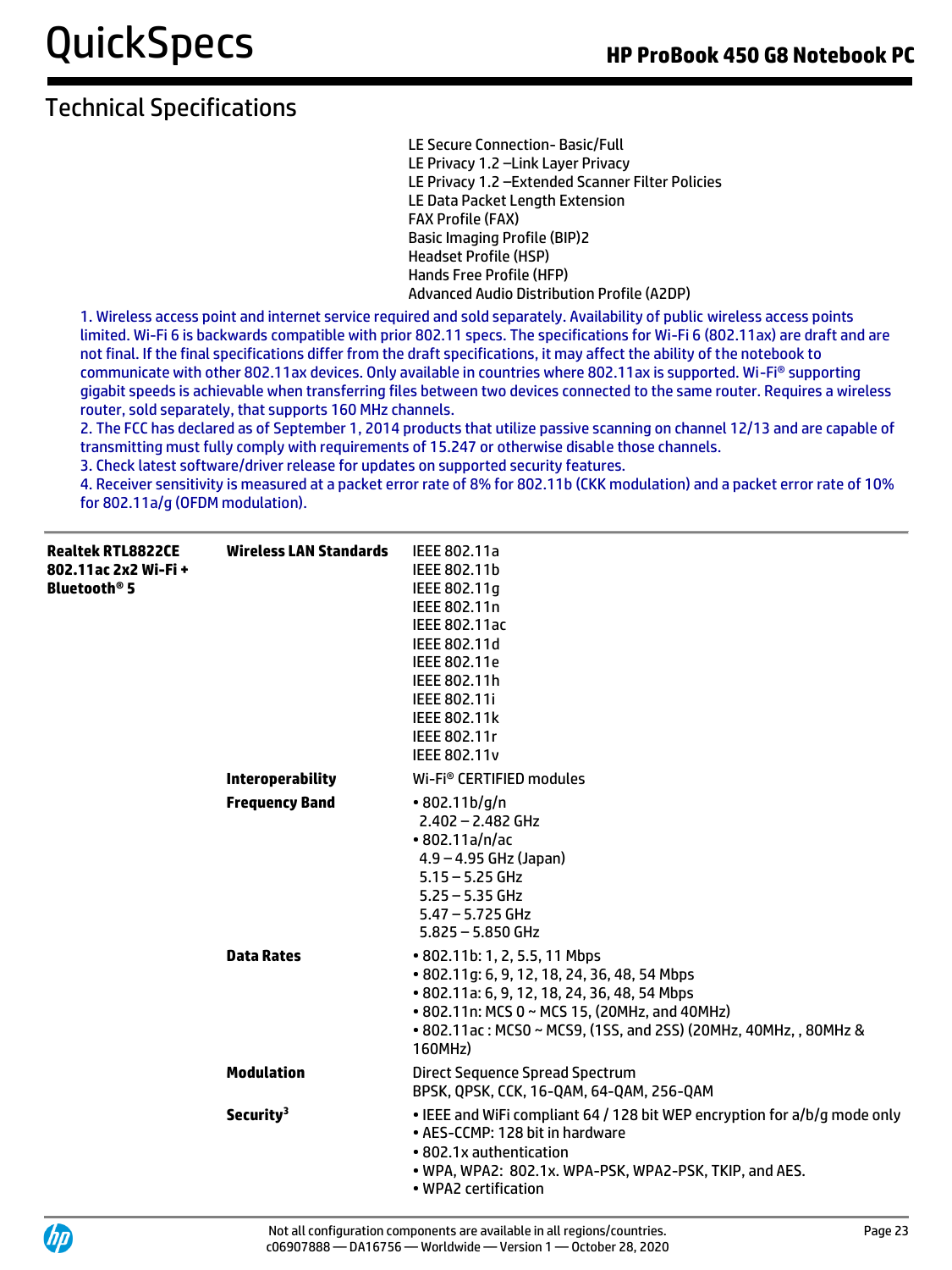|                                              | • IEEE 802.11i<br>• WAPI                                                                                                                                                                                                                                                                                                                                                |                                                                          |  |
|----------------------------------------------|-------------------------------------------------------------------------------------------------------------------------------------------------------------------------------------------------------------------------------------------------------------------------------------------------------------------------------------------------------------------------|--------------------------------------------------------------------------|--|
| <b>Network Architecture</b><br><b>Models</b> | Ad-hoc (Peer to Peer)<br>Infrastructure (Access Point Required)                                                                                                                                                                                                                                                                                                         |                                                                          |  |
| <b>Roaming</b>                               |                                                                                                                                                                                                                                                                                                                                                                         | IEEE 802.11 compliant roaming between access points                      |  |
| Output Power <sup>2</sup>                    | $\cdot$ 802.11b: $+18.5$ dBm minimum<br>• 802.11q: +17.5dBm minimum<br>• 802.11a: +18.5dBm minimum<br>• 802.11n HT20(2.4GHz): +15.5dBm minimum<br>• 802.11n HT40(2.4GHz): +14.5dBm minimum<br>• 802.11n HT20(5GHz): +15.5dBm minimum<br>• 802.11n HT40(5GHz): +14.5dBm minimum<br>• 802.11ac VHT80(5GHz): +11.5dBm minimum<br>• 802.11ac VHT160(5GHz): +11.5dBm minimum |                                                                          |  |
| <b>Power Consumption</b>                     | • Transmit mode: 2.0 W<br>• Receive mode:1.6 W<br>• Idle mode (PSP) 180 mW (WLAN Associated)<br>• Idle mode: 50 mW (WLAN unassociated)<br>• Connected Standby/Modern Standby: 10mW<br>• Radio disabled: 8 mW                                                                                                                                                            |                                                                          |  |
| <b>Power Management</b>                      | ACPI and PCI Express compliant power management<br>802.11 compliant power saving mode                                                                                                                                                                                                                                                                                   |                                                                          |  |
| <b>Receiver Sensitivity<sup>4</sup></b>      | • 802.11b, 1Mbps: -93.5dBm maximum<br>· 802.11b, 11Mbps: -84dBm maximum<br>• 802.11a/g, 6Mbps: -86dBm maximum<br>• 802.11a/g, 54Mbps: -72dBm maximum<br>• 802.11n, MCS07: -67dBm maximum<br>• 802.11n, MCS15: -64dBm maximum<br>· 802.11ac, MCS0: -84dBm maximum<br>· 802.11ac, MCS9: -59dBm maximum                                                                    |                                                                          |  |
| Antenna type                                 | High efficiency antenna with spatial diversity, mounted in the display<br>enclosure<br>Two embedded dual band 2.4/5 GHz antennas are provided to the card to<br>support WLAN MIMO communications and Bluetooth communications                                                                                                                                           |                                                                          |  |
| <b>Form Factor</b>                           | PCI-Express M.2 MiniCard                                                                                                                                                                                                                                                                                                                                                |                                                                          |  |
| <b>Dimensions</b>                            | 1. Type 2230: 2.3 x 22.0 x 30.0 mm<br>2. Type 1216: 1.67 x 12.0 x 16.0 mm                                                                                                                                                                                                                                                                                               |                                                                          |  |
| Weight                                       | 1. Type 2230: 2.8 g<br>2. Type 126: 1.3 g                                                                                                                                                                                                                                                                                                                               |                                                                          |  |
| <b>Operating Voltage</b>                     | $3.3v +/- 9%$                                                                                                                                                                                                                                                                                                                                                           |                                                                          |  |
| <b>Temperature</b>                           | <b>Operating</b><br>Non-operating                                                                                                                                                                                                                                                                                                                                       | 14° to 158° F (-10° to 70° C)<br>$-40^{\circ}$ to 176° F (-40° to 80° C) |  |
| <b>Humidity</b>                              | <b>Operating</b><br><b>Non-operating</b>                                                                                                                                                                                                                                                                                                                                | 10% to 90% (non-condensing)<br>5% to 95% (non-condensing)                |  |
| <b>Altitude</b>                              | <b>Operating</b><br><b>Non-operating</b>                                                                                                                                                                                                                                                                                                                                | 0 to 10,000 ft (3,048 m)<br>0 to 50,000 ft (15,240 m)                    |  |
| <b>LED Activity</b>                          | LED Amber - Radio OFF<br>LED Off-Radio ON                                                                                                                                                                                                                                                                                                                               |                                                                          |  |

### **HP Integrated Module with Bluetooth 4.0/4.1/4.2/5.0 Wireless Technology**

| Bluetooth Specification | 4.0/4.1/4.2/5.0 Compliant |  |  |
|-------------------------|---------------------------|--|--|
| Frequency Band          | 2402 to 2480 MHz          |  |  |

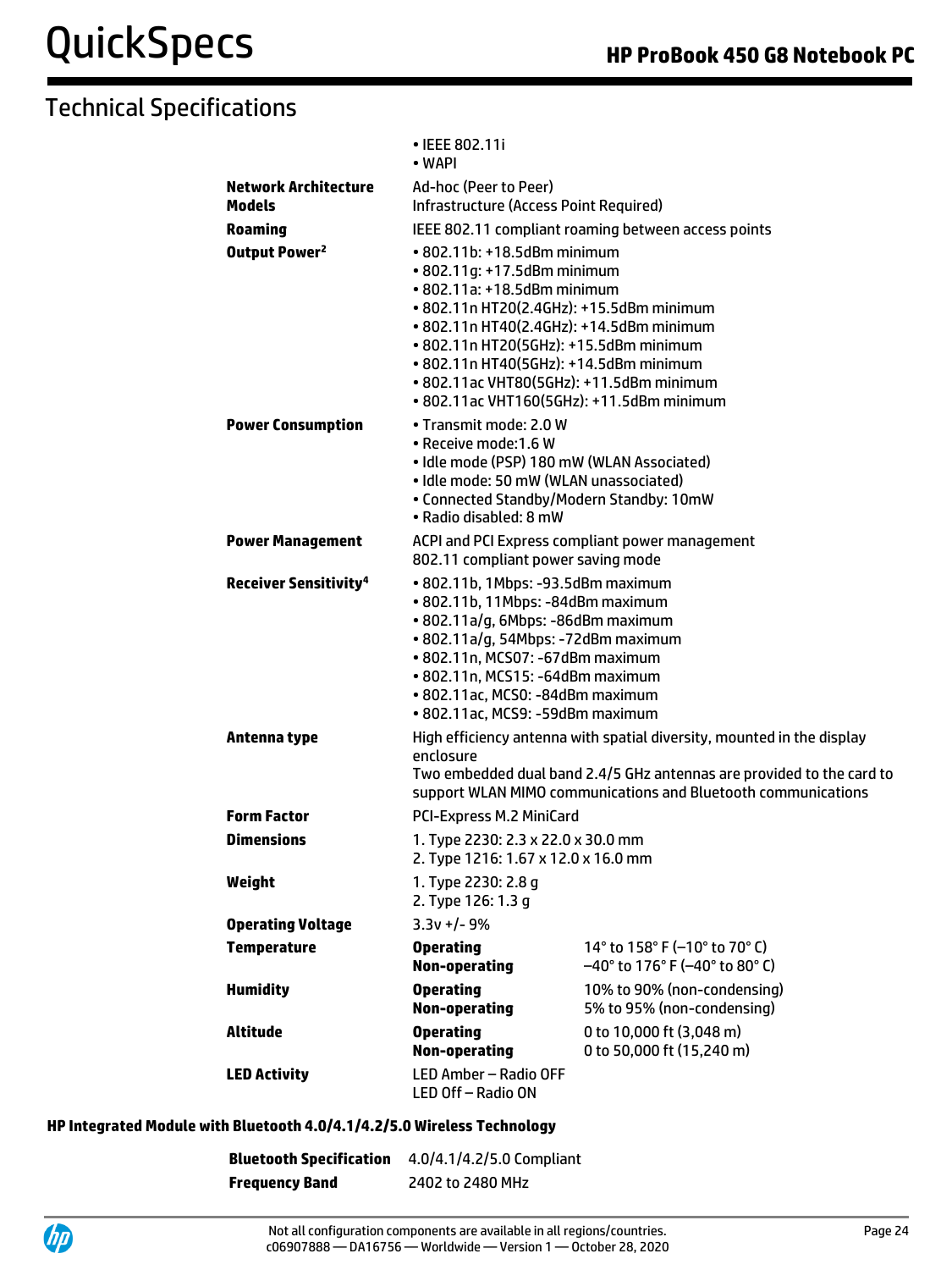| <b>Number of Available</b><br><b>Channels</b>                         | Legacy: 0~79 (1 MHz/CH)<br>BLE: 0~39 (2 MHz/CH)                                                                                                                                                                                                                                                                                                                                                                                                                                                                                                                                                                     |
|-----------------------------------------------------------------------|---------------------------------------------------------------------------------------------------------------------------------------------------------------------------------------------------------------------------------------------------------------------------------------------------------------------------------------------------------------------------------------------------------------------------------------------------------------------------------------------------------------------------------------------------------------------------------------------------------------------|
| <b>Signaling Data Rate</b>                                            | Legacy: 3 Mbps signaling data rate*throughput up to2.17 Mbps<br>BLE: 1 Mbps signaling data rate* throughput up to 0.2 Mbps<br>* Actual throughput may vary.                                                                                                                                                                                                                                                                                                                                                                                                                                                         |
|                                                                       | Legacy: Synchronous Connection Oriented links up to 3, 64 kbps, voice<br>channels<br>Legacy: Asynchronous Connection Less links 2178.1 kbps/177.1 kbps<br>asymmetric (3-DH5) or 864 kbps symmetric (3-EV5)                                                                                                                                                                                                                                                                                                                                                                                                          |
| <b>Transmit Power</b>                                                 | The Bluetooth component shall operate as a Class II Bluetooth device with<br>a maximum transmit power of +4 dBm for BR and EDR.                                                                                                                                                                                                                                                                                                                                                                                                                                                                                     |
| <b>Power Consumption</b>                                              | Peak (Tx) 330 mW<br>Peak (Rx) 230 mW<br>Selective Suspend 17 mW                                                                                                                                                                                                                                                                                                                                                                                                                                                                                                                                                     |
| <b>Bluetooth Software</b><br><b>Supported</b><br><b>Link Topology</b> | <b>Microsoft Windows Bluetooth Software</b>                                                                                                                                                                                                                                                                                                                                                                                                                                                                                                                                                                         |
| <b>Power Management</b>                                               | Microsoft Windows ACPI, and USB Bus Support                                                                                                                                                                                                                                                                                                                                                                                                                                                                                                                                                                         |
| <b>Certifications</b>                                                 | FCC (47 CFR) Part 15C, Section 15.247 & 15.249                                                                                                                                                                                                                                                                                                                                                                                                                                                                                                                                                                      |
| <b>Power Management</b><br><b>Certifications</b>                      | ETS 300 328, ETS 300 826<br>Low Voltage Directive IEC950<br>UL, CSA, and CE Mark                                                                                                                                                                                                                                                                                                                                                                                                                                                                                                                                    |
| <b>Bluetooth Profiles</b><br><b>Supported</b>                         | BT4.1-ESR 5/6/7 Compliance<br><b>LE Link Layer Ping</b><br><b>LE Dual Mode</b><br><b>LE Link Layer</b><br>LE Low Duty Cycle Directed Advertising<br>LE L2CAP Connection Oriented Channels<br>Train Nudging & Interlaced Scan<br><b>BT4.2 ESR08 Compliance</b><br>LE Secure Connection-Basic/Full<br>LE Privacy 1.2 - Link Layer Privacy<br>LE Privacy 1.2 - Extended Scanner Filter Policies<br>LE Data Packet Length Extension<br><b>FAX Profile (FAX)</b><br><b>Basic Imaging Profile (BIP)2</b><br><b>Headset Profile (HSP)</b><br>Hands Free Profile (HFP)<br><b>Advanced Audio Distribution Profile (A2DP)</b> |

1. Wireless access point and internet service required and sold separately. Availability of public wireless access points limited. Wi-Fi 6 is backwards compatible with prior 802.11 specs. The specifications for Wi-Fi 6 (802.11ax) are draft and are not final. If the final specifications differ from the draft specifications, it may affect the ability of the notebook to communicate with other 802.11ax devices. Only available in countries where 802.11ax is supported. Wi-Fi® supporting gigabit speeds is achievable when transferring files between two devices connected to the same router. Requires a wireless router, sold separately, that supports 160 MHz channels.

2. The FCC has declared as of September 1, 2014 products that utilize passive scanning on channel 12/13 and are capable of transmitting must fully comply with requirements of 15.247 or otherwise disable those channels.

3. Check latest software/driver release for updates on supported security features.

4. Receiver sensitivity is measured at a packet error rate of 8% for 802.11b (CKK modulation) and a packet error rate of 10% for 802.11a/g (OFDM modulation).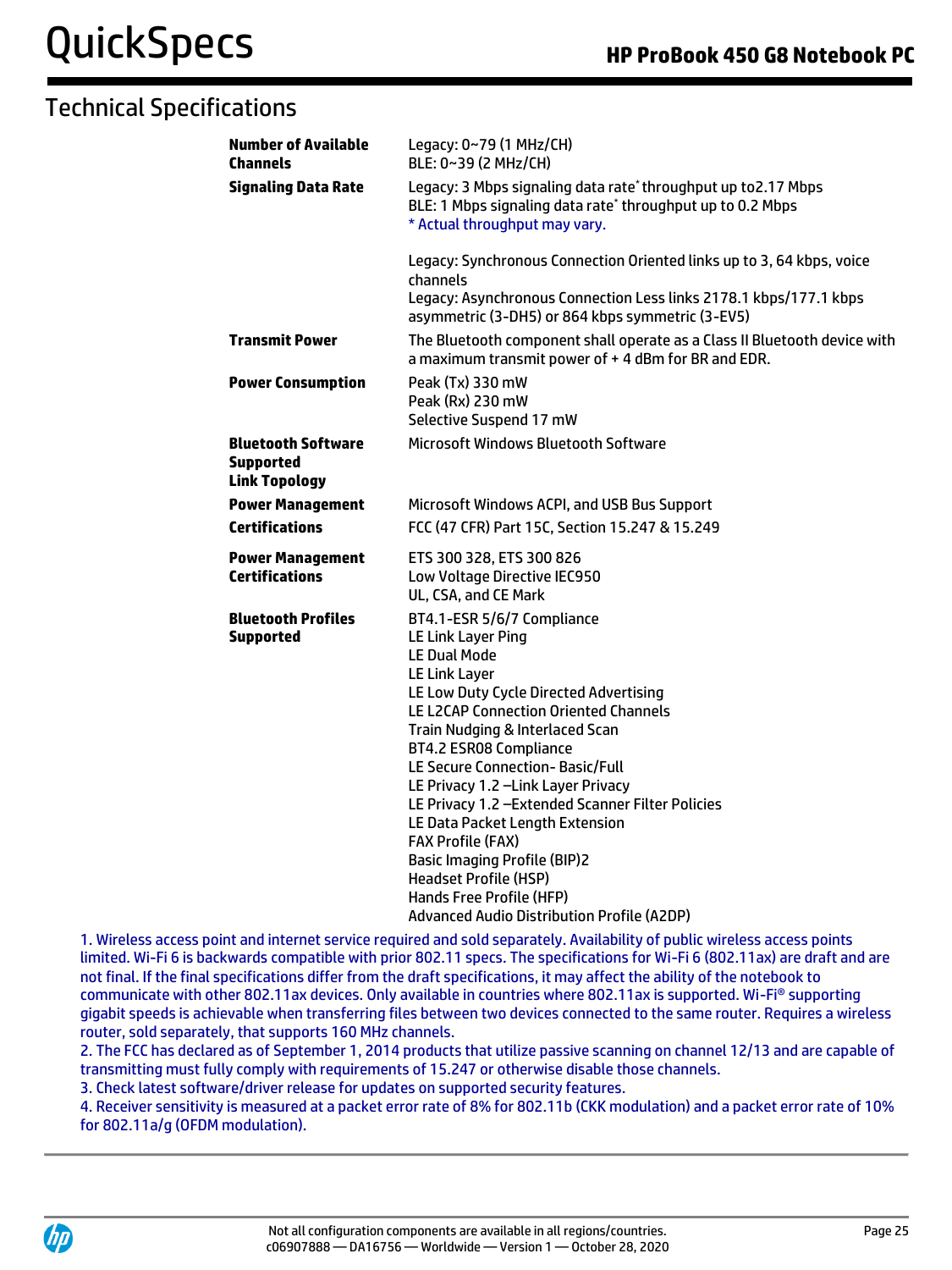| Intel® XMM™ 7360 LTE-<br><b>Advanced</b> | <b>Technology/Operating</b><br><b>bands</b>                 | <b>FDD LTE:</b><br>LTE: 2100 (Band 1), 1900 (Band 2), 1800 (Band 3), 1700 (Band 4),<br>850 (Band 5), 2600 (Band 7), 900 (Band 8), 1400 (Band 11), 700 (Band 12),<br>700 (Band 13)<br>700 (Band 17), 850 (Band 18), 850 (Band 19), 800 (Band 20), 1450 (Band<br>21), 850 (Band 26)<br>700 (Band 28) MHz, 700 (Band 29), 2300 (Band 30), 2100 (Band 66) MHz<br><b>TDD LTE:</b><br>2600 (Band 38), 1900 (Band 39), 2300 (Band 40), 2500 (Band 41) MHz<br>HSPA+: 2100 (Band 1), 1900 (Band 2), 1700 (Band 4), 850 (Band 5), 900<br>(Band 8) MHz |  |
|------------------------------------------|-------------------------------------------------------------|---------------------------------------------------------------------------------------------------------------------------------------------------------------------------------------------------------------------------------------------------------------------------------------------------------------------------------------------------------------------------------------------------------------------------------------------------------------------------------------------------------------------------------------------|--|
|                                          | <b>Wireless protocol</b><br>standards                       | 3GPP Release 11 LTE Specification CAT.9, MAX 60MHz aggregation BW<br>WCDMA R99, 3GPP Release 5, 6, 7 and 8 UMTS Specification                                                                                                                                                                                                                                                                                                                                                                                                               |  |
|                                          | <b>GPS</b>                                                  | Standalone, A-GPS (MS-B and LTO)                                                                                                                                                                                                                                                                                                                                                                                                                                                                                                            |  |
|                                          | <b>GPS bands</b>                                            | GPS 1575.42 MHz ± 1.023 MHz, GLONASS 1596-1607MHz, Beidou<br>1561.098 ± 2.046 MHz                                                                                                                                                                                                                                                                                                                                                                                                                                                           |  |
|                                          | <b>Maximum data rates</b>                                   | LTE: 450 Mbps (DL 3CA), 50 Mbps (Upload)<br>DC-HSPA+: 42 Mbps (Download), 5.76 Mbps (Upload)<br>HSPA+: 21Mbps (Download), 5.76 Mbps (Upload)                                                                                                                                                                                                                                                                                                                                                                                                |  |
|                                          | <b>Maximum output power</b>                                 | LTE: 23 dBm<br>HSPA+: 23.5 dBm                                                                                                                                                                                                                                                                                                                                                                                                                                                                                                              |  |
|                                          | <b>Maximum power</b><br>consumption                         | LTE: 1,200 mA (peak); 900 mA (average)<br>HSPA+: 1,100 mA (peak); 800 mA (average)                                                                                                                                                                                                                                                                                                                                                                                                                                                          |  |
|                                          | <b>Form Factor</b>                                          | M.2, 3042-S3 Key B                                                                                                                                                                                                                                                                                                                                                                                                                                                                                                                          |  |
|                                          | Weight                                                      | 6g                                                                                                                                                                                                                                                                                                                                                                                                                                                                                                                                          |  |
|                                          | <b>Dimensions</b><br>(Length x Width x<br><b>Thickness)</b> | 42 x 30 x 2.3 mm                                                                                                                                                                                                                                                                                                                                                                                                                                                                                                                            |  |
| <b>Realtek RTK8111EPH</b>                | <b>Connector</b>                                            | <b>RJ-45</b>                                                                                                                                                                                                                                                                                                                                                                                                                                                                                                                                |  |
| 10/100/1000 Integrated                   | <b>System Interface</b>                                     | PCIe + SMBus                                                                                                                                                                                                                                                                                                                                                                                                                                                                                                                                |  |
| <b>NIC</b>                               | <b>Data rates supported</b>                                 | 10 Mbit/s operation (10BASE-T; IEEE 802.3i; IEEE 802.3 clauses 13-14)<br>100 Mbit/s operation (100BASE-TX; IEEE 802.3u; IEEE 802.3 clauses 21-<br>30)<br>1000 Mbit/s operation (1000BASE-T; IEEE 802.3ab; IEEE 8023 clauses 40)<br><b>Auto-Negotiation (Automatic Speed Selection)</b><br>Full Duplex Operation at all Speeds, Half Duplex operation at 10 and 100<br>Mbit/s                                                                                                                                                                |  |
|                                          | <b>IEEE Compliance</b>                                      | IEEE 802.1p QoS (Quality of Service) Support<br>IEEE 802.1q VLAN support<br>IEEE 802.3x Flow Control (IEEE 802.3 clauses 31-32; configurable)<br>IEEE 802.3az EEE (Energy Efficient Ethernet)                                                                                                                                                                                                                                                                                                                                               |  |
|                                          | Performance                                                 | TCP/IP/UDP Checksum Offload (configurable)<br>Protocol Offload (ARP & NS)<br>Large send offload and Giant send offload<br><b>Receiving Side Scaling</b><br>Jumbo Frame 9K                                                                                                                                                                                                                                                                                                                                                                   |  |
|                                          | <b>Power consumption</b>                                    | <b>Cable Disconnetion: 25mW</b><br>100Mbps Full Run: 450mW<br>1000bp Full Run: 1000mW<br>WoL Enable(S3/S4/S5): 50mW<br>WoL Disable(S3/S4/S5): 25mW                                                                                                                                                                                                                                                                                                                                                                                          |  |
|                                          | <b>Power</b>                                                | ACPI compliant - multiple power modes                                                                                                                                                                                                                                                                                                                                                                                                                                                                                                       |  |

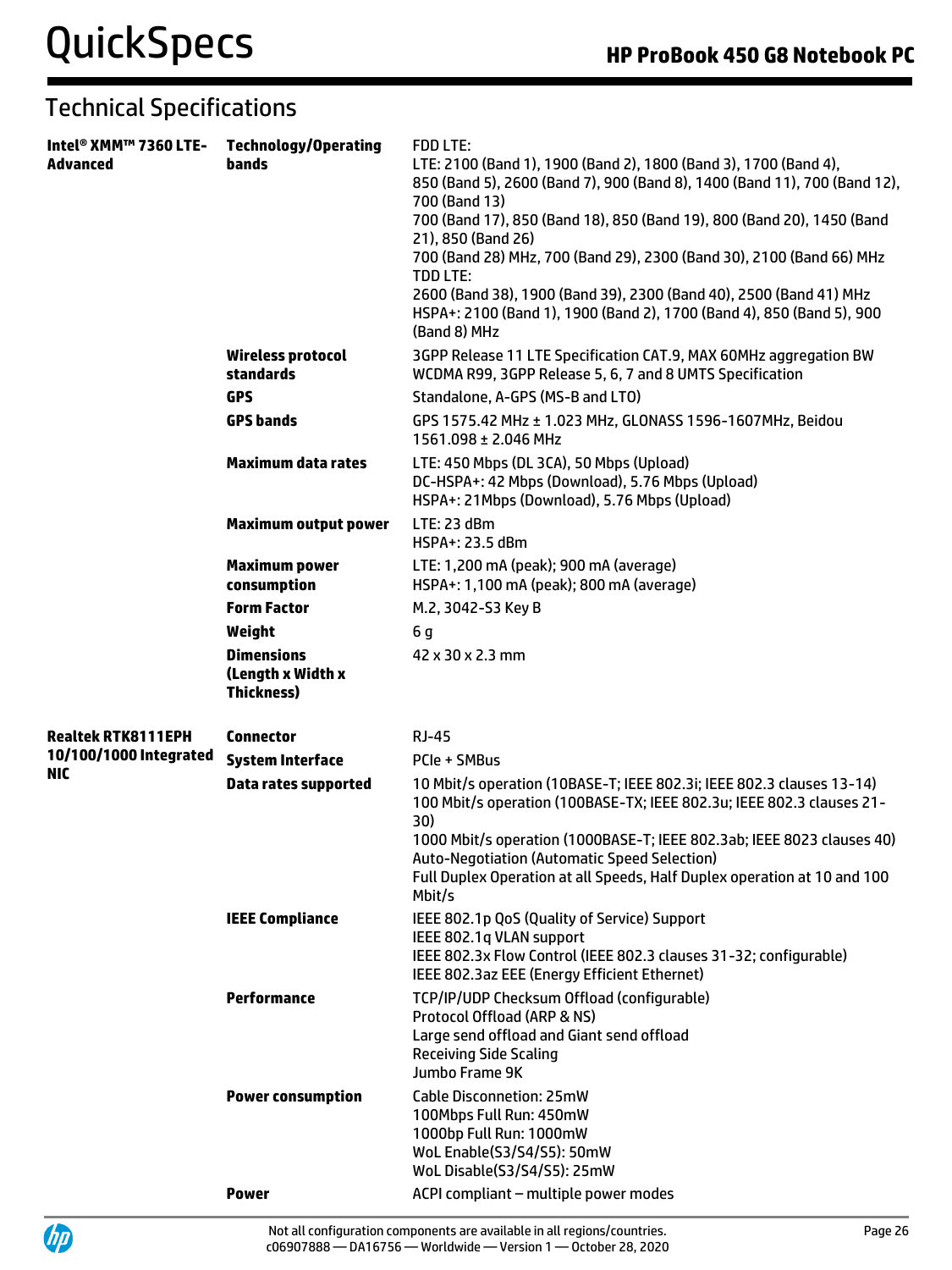| Management                          | Situation-sensitive features reduce power consumption<br>Advanced link down power saving for reducing link down power<br>consumption                                                                                                                                                                                                                                        |
|-------------------------------------|-----------------------------------------------------------------------------------------------------------------------------------------------------------------------------------------------------------------------------------------------------------------------------------------------------------------------------------------------------------------------------|
| <b>Management Interface</b>         | Auto MDI/MDIX Crossover cable detection                                                                                                                                                                                                                                                                                                                                     |
| IT Manageability                    | Wake-on-LAN from standby and hibernation (Magic Packet and Microsoft<br>Wake-Up Frame); Wake-on-LAN from off (Magic Packet only)<br><b>PXE 2.1 Remote Boot</b><br>Statistics Gathering (SNMP MIB II, Ethernet-like MIB, Ethernet MIB (802.3x,<br>clause 30))<br>Comprehensive diagnostic and configuration software suite<br>Virtual Cable Doctor for Ethernet cable status |
| <b>Security &amp; Manageability</b> | RTK DASH support with appropriate RTK chipset components                                                                                                                                                                                                                                                                                                                    |

### **POWER**

| <b>AC Adapter 45 Watt nPFC</b><br><b>Standard USB Type-C®</b><br><b>Straight 1.8m</b> | Dimensions (H x W x D)                         | 94.0mm x 40.0mm x 26.5mm                                                                                                                                                                                                                                                                                  |                                                                                                                                             |
|---------------------------------------------------------------------------------------|------------------------------------------------|-----------------------------------------------------------------------------------------------------------------------------------------------------------------------------------------------------------------------------------------------------------------------------------------------------------|---------------------------------------------------------------------------------------------------------------------------------------------|
|                                                                                       | Weight                                         | 192.5q +/-10%                                                                                                                                                                                                                                                                                             |                                                                                                                                             |
|                                                                                       | <b>Input</b>                                   | <b>Input Efficiency</b>                                                                                                                                                                                                                                                                                   | Average Efficiency of 25%, 50%, 75%, 100%<br>load condition with 115Vac/230Vac Spec:<br>5V: 81.5%<br>9V: 86.7%<br>12V: 87.41%<br>15V: 87.8% |
|                                                                                       |                                                | <b>Input frequency range</b>                                                                                                                                                                                                                                                                              | $47 \sim 63$ Hz                                                                                                                             |
|                                                                                       |                                                | <b>Input AC current</b>                                                                                                                                                                                                                                                                                   | Max. 1.4 A at 90 Vac                                                                                                                        |
|                                                                                       | <b>Output</b>                                  | <b>Output power</b>                                                                                                                                                                                                                                                                                       | 5V/15W<br>9V/27W<br>12V/36W<br>15V/45W                                                                                                      |
|                                                                                       |                                                | <b>DC</b> output                                                                                                                                                                                                                                                                                          | 5V/9V/12V/15V                                                                                                                               |
|                                                                                       |                                                | Hold-up time                                                                                                                                                                                                                                                                                              | 5 ms at 115 Vac input                                                                                                                       |
|                                                                                       | <b>Connector</b>                               | USB Type-C®                                                                                                                                                                                                                                                                                               |                                                                                                                                             |
|                                                                                       | <b>Environmental Design</b>                    | <b>Operating</b><br>temperature                                                                                                                                                                                                                                                                           | 32°F to 95°F (0° to 35°C)                                                                                                                   |
|                                                                                       |                                                | temperature                                                                                                                                                                                                                                                                                               | Non-operating (storage) -4°F to 185°F (-20° to 85°C)                                                                                        |
|                                                                                       |                                                | <b>Altitude</b>                                                                                                                                                                                                                                                                                           | 0 to 16,400 ft (0 to 5,000 m)                                                                                                               |
|                                                                                       |                                                | <b>Humidity</b>                                                                                                                                                                                                                                                                                           | 20% to 95%                                                                                                                                  |
|                                                                                       |                                                | <b>Storage Humidity</b>                                                                                                                                                                                                                                                                                   | 10% to 95%                                                                                                                                  |
|                                                                                       | <b>EMI and Safety</b><br><b>Certifications</b> | CE Mark - full compliance with LVD and EMC directives<br>Worldwide safety standards - IEC60950, EN60950, UL60950, Class1,<br>SELV; Agency approvals - C-UL-US, NORDICS, DENAN, EN55022 Class B,<br>FCC Class B, CISPR22 Class B, CCC, NOM-1 NYCE.<br>MTBF - over 200,000 hours at 25°C ambient condition. |                                                                                                                                             |

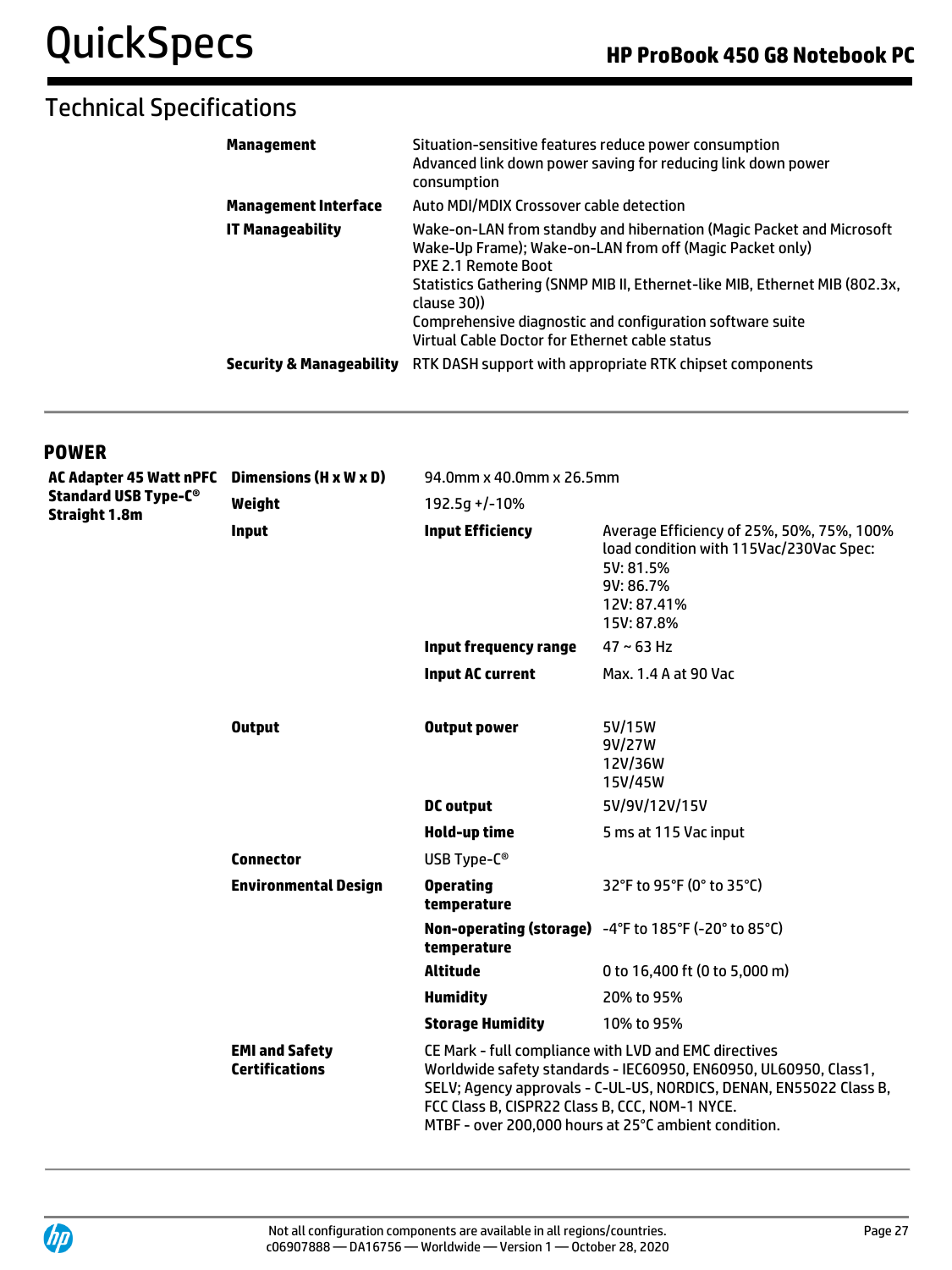| <b>Technical Specifications</b>                |                                                |                                                                                                                                                                                                                                                                                                           |                                                     |  |
|------------------------------------------------|------------------------------------------------|-----------------------------------------------------------------------------------------------------------------------------------------------------------------------------------------------------------------------------------------------------------------------------------------------------------|-----------------------------------------------------|--|
| <b>AC Adapter 45 Watt Smart Dimensions</b>     |                                                | $95 \times 45 \times 26.8$ mm                                                                                                                                                                                                                                                                             |                                                     |  |
| nPFC Standard Barrel<br>4.5mm Right Angle 1.8m | Weight                                         | $200 g$ +/-10 g                                                                                                                                                                                                                                                                                           |                                                     |  |
|                                                | Input                                          | <b>Input Efficiency</b>                                                                                                                                                                                                                                                                                   | 87.74 % at 115 Vac and 88.4 % at 230Vac             |  |
|                                                |                                                | <b>Input frequency range</b>                                                                                                                                                                                                                                                                              | $47 \sim 63$ Hz                                     |  |
|                                                |                                                | <b>Input AC current</b>                                                                                                                                                                                                                                                                                   | Max. 1.4 A at 90 Vac                                |  |
|                                                | <b>Output</b>                                  | <b>Output power</b>                                                                                                                                                                                                                                                                                       | 45 W                                                |  |
|                                                |                                                | <b>DC</b> output                                                                                                                                                                                                                                                                                          | 19.5V                                               |  |
|                                                |                                                | Hold-up time                                                                                                                                                                                                                                                                                              | 5 ms at 115 Vac input                               |  |
|                                                |                                                | <b>Output current limit</b>                                                                                                                                                                                                                                                                               | 8.0A                                                |  |
|                                                | <b>Connector</b>                               | 4.5mm Barrel Type                                                                                                                                                                                                                                                                                         |                                                     |  |
|                                                | <b>Environmental Design</b>                    | <b>Operating</b><br>temperature                                                                                                                                                                                                                                                                           | 32°F to 95°F (0°to 35°C)                            |  |
|                                                |                                                | temperature                                                                                                                                                                                                                                                                                               | Non-operating (storage) -4°F to 185°F (-20°to 85°C) |  |
|                                                |                                                | <b>Altitude</b>                                                                                                                                                                                                                                                                                           | 0 to 16,400 ft (0 to 5000m)                         |  |
|                                                |                                                | <b>Humidity</b>                                                                                                                                                                                                                                                                                           | 20% to 95%                                          |  |
|                                                |                                                | <b>Storage Humidity</b>                                                                                                                                                                                                                                                                                   | 10% to 95%                                          |  |
|                                                | <b>EMI and Safety</b><br><b>Certifications</b> | CE Mark - full compliance with LVD and EMC directives<br>Worldwide safety standards - IEC60950, EN60950, UL60950, Class1,<br>SELV; Agency approvals - C-UL-US, NORDICS, DENAN, EN55022 Class B,<br>FCC Class B, CISPR22 Class B, CCC, NOM-1 NYCE.<br>MTBF - over 200,000 hours at 25°C ambient condition. |                                                     |  |
| <b>AC Adapter 45 Watt Smart Dimensions</b>     |                                                | 95 x 45 x 26.8 mm                                                                                                                                                                                                                                                                                         |                                                     |  |
| nPFC Standard Barrel                           | Weight                                         | $200 g$ +/-10 g                                                                                                                                                                                                                                                                                           |                                                     |  |
| 4.5mm Right Angle 1.8m<br>2prong               | <b>Input</b>                                   | <b>Input Efficiency</b>                                                                                                                                                                                                                                                                                   | 87.74 % at 115 Vac and 88.4 % at 230 Vac            |  |
|                                                |                                                | <b>Input frequency range</b>                                                                                                                                                                                                                                                                              | $47 \sim 63$ Hz                                     |  |
|                                                |                                                | <b>Input AC current</b>                                                                                                                                                                                                                                                                                   | Max. 1.4 A at 90 Vac                                |  |
|                                                | <b>Output</b>                                  | <b>Output power</b>                                                                                                                                                                                                                                                                                       | 45 W                                                |  |
|                                                |                                                | <b>DC</b> output                                                                                                                                                                                                                                                                                          | 19.5V                                               |  |
|                                                |                                                | Hold-up time                                                                                                                                                                                                                                                                                              | 5 ms at 115 Vac input                               |  |
|                                                |                                                | <b>Output current limit</b>                                                                                                                                                                                                                                                                               | 8.0A                                                |  |
|                                                | <b>Connector</b>                               | 4.5mm Barrel Type                                                                                                                                                                                                                                                                                         |                                                     |  |
|                                                | <b>Environmental Design</b>                    | <b>Operating</b><br>temperature                                                                                                                                                                                                                                                                           | 32°F to 95°F (0°to 35°C)                            |  |
|                                                |                                                | temperature                                                                                                                                                                                                                                                                                               | Non-operating (storage) -4°F to 185°F (-20°to 85°C) |  |
|                                                |                                                | <b>Altitude</b>                                                                                                                                                                                                                                                                                           | 0 to 16,400 ft (0 to 5000m)                         |  |
|                                                |                                                | <b>Humidity</b>                                                                                                                                                                                                                                                                                           | 20% to 95%                                          |  |
|                                                |                                                | <b>Storage Humidity</b>                                                                                                                                                                                                                                                                                   | 10% to 95%                                          |  |

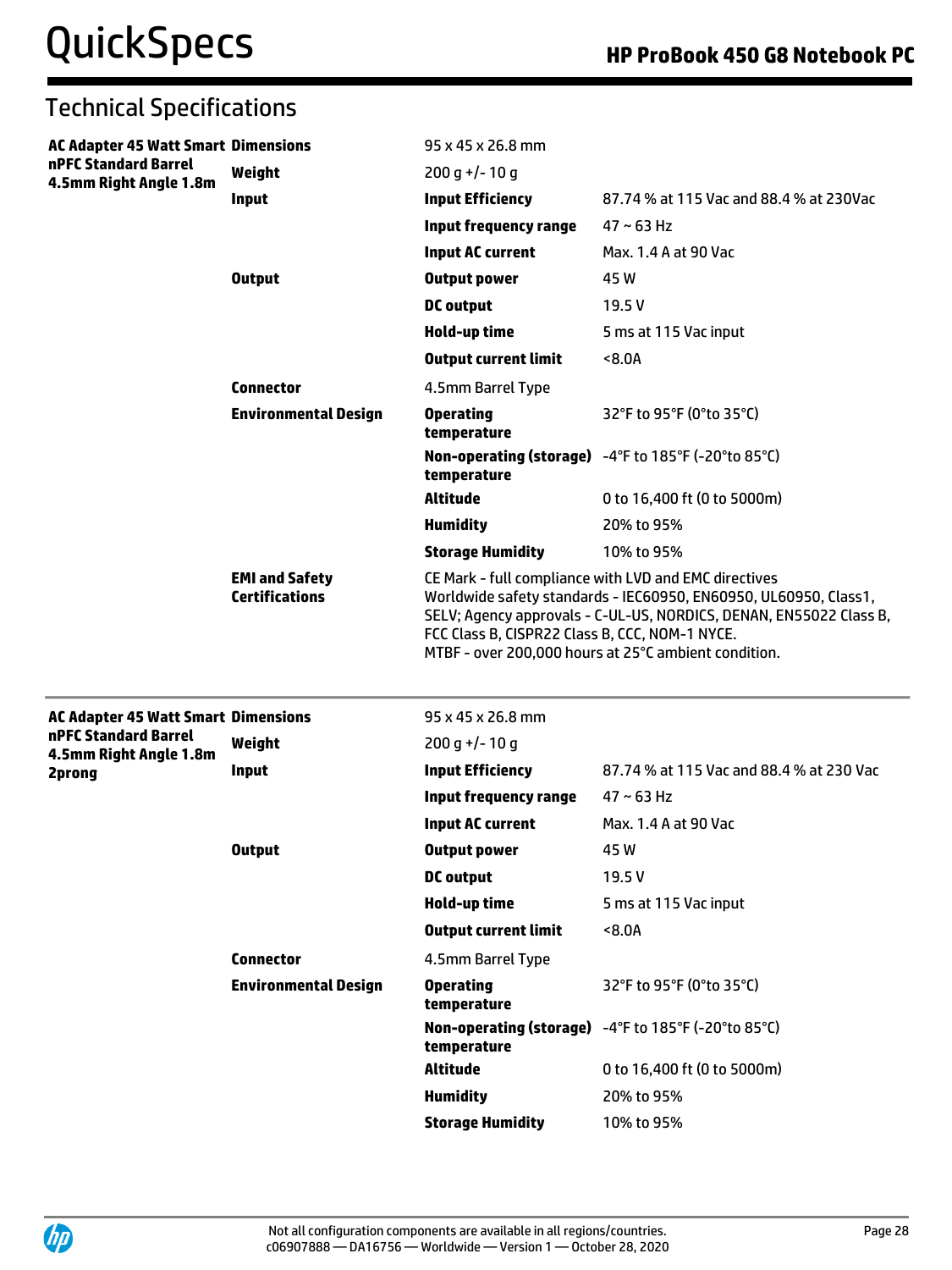|                                                                                       | <b>EMI and Safety</b><br><b>Certifications</b> | CE Mark - full compliance with LVD and EMC directives<br>Worldwide safety standards - IEC60950, EN60950, UL60950, Class1,<br>SELV; Agency approvals - C-UL-US, NORDICS, DENAN, EN55022 Class B,<br>FCC Class B, CISPR22 Class B, CCC, NOM-1 NYCE.<br>MTBF - over 200,000 hours at 25°C ambient condition. |                                                                                                                                                                                                         |  |
|---------------------------------------------------------------------------------------|------------------------------------------------|-----------------------------------------------------------------------------------------------------------------------------------------------------------------------------------------------------------------------------------------------------------------------------------------------------------|---------------------------------------------------------------------------------------------------------------------------------------------------------------------------------------------------------|--|
| <b>AC Adapter 65 Watt nPFC</b><br><b>Standard USB Type-C®</b><br><b>Straight 1.8m</b> | <b>Dimensions</b>                              | 90.0 x 51 x 28.5mm                                                                                                                                                                                                                                                                                        |                                                                                                                                                                                                         |  |
|                                                                                       | Weight                                         | $250q+/-10q$                                                                                                                                                                                                                                                                                              |                                                                                                                                                                                                         |  |
|                                                                                       | <b>Input</b>                                   | <b>Input Efficiency</b>                                                                                                                                                                                                                                                                                   | 81.5% min at 115 Vac/ 230Vac @ 5V/3A<br>86.7% min at 115 Vac/ 230Vac @ 9V/3A<br>88% min at 115 Vac/ 230Vac @ 12V/5A<br>89% min at 115 Vac/ 230Vac @ 15V/4.33A<br>89% min at 115 Vac/ 230Vac @ 20V/3.25A |  |
|                                                                                       |                                                | <b>Input frequency range</b>                                                                                                                                                                                                                                                                              | $47 \sim 63$ Hz                                                                                                                                                                                         |  |
|                                                                                       |                                                | <b>Input AC current</b>                                                                                                                                                                                                                                                                                   | 1.6 A at 90 VAC and maximum load                                                                                                                                                                        |  |
|                                                                                       | <b>Output</b>                                  | <b>Output power</b>                                                                                                                                                                                                                                                                                       | 65W                                                                                                                                                                                                     |  |
|                                                                                       |                                                | <b>DC</b> output                                                                                                                                                                                                                                                                                          | 5V/9V/12V/15V/20V                                                                                                                                                                                       |  |
|                                                                                       |                                                | <b>Hold-up time</b>                                                                                                                                                                                                                                                                                       | 5 ms at 115 Vac input                                                                                                                                                                                   |  |
|                                                                                       |                                                | <b>Output current limit</b>                                                                                                                                                                                                                                                                               | 8.0A Max.                                                                                                                                                                                               |  |
|                                                                                       | <b>Connector</b>                               | USB Type C <sup>®</sup>                                                                                                                                                                                                                                                                                   |                                                                                                                                                                                                         |  |
|                                                                                       | <b>Environmental Design</b>                    | <b>Operating</b><br>temperature                                                                                                                                                                                                                                                                           | 32°F to 95°F (0°to 35°C)                                                                                                                                                                                |  |
|                                                                                       |                                                | temperature                                                                                                                                                                                                                                                                                               | Non-operating (storage) -4°F to 185°F (-20°to 85°C)                                                                                                                                                     |  |
|                                                                                       |                                                | <b>Altitude</b>                                                                                                                                                                                                                                                                                           | 0 to 16,400 ft (0 to 5000m)                                                                                                                                                                             |  |
|                                                                                       |                                                | <b>Humidity</b>                                                                                                                                                                                                                                                                                           | 20% to 95%                                                                                                                                                                                              |  |
|                                                                                       |                                                | <b>Storage Humidity</b>                                                                                                                                                                                                                                                                                   | 10% to 95%                                                                                                                                                                                              |  |
|                                                                                       | <b>EMI and Safety</b><br><b>Certifications</b> | CE Mark - full compliance with LVD and EMC directives<br>Worldwide safety standards - IEC60950, EN60950, UL60950, Class1,<br>SELV; Agency approvals - C-UL-US, NORDICS, DENAN, EN55022 Class B,<br>FCC Class B, CISPR22 Class B, CCC, NOM-1 NYCE.<br>MTBF - over 200,000 hours at 25°C ambient condition. |                                                                                                                                                                                                         |  |

| AC Adapter 65 Watt Smart Dimensions (H x W x D)<br>nPFC EM Barrel 4.5mm<br>New EM |              | $102 \times 55 \times 30$ mm |                                         |
|-----------------------------------------------------------------------------------|--------------|------------------------------|-----------------------------------------|
|                                                                                   | Weight       | $250a + (-10\%)$             |                                         |
|                                                                                   | <b>Input</b> | <b>Input Efficiency</b>      | 88.0 % at 115 Vac and 89.0 % at 230 Vac |
|                                                                                   |              | Input frequency range        | 47 ~ 63 Hz                              |
|                                                                                   |              | <b>Input AC current</b>      | Max. 1.7 A at 90 Vac                    |

UP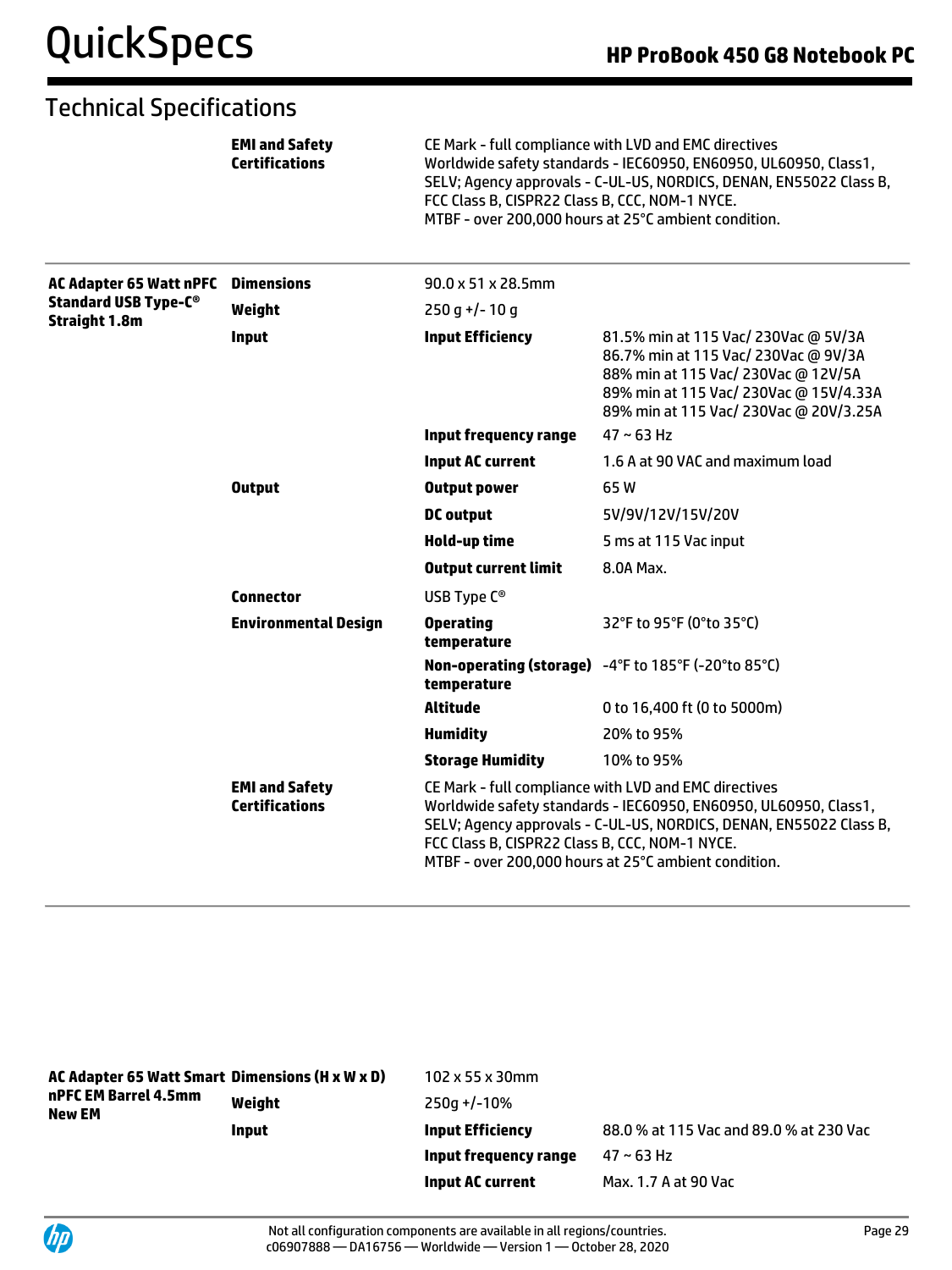|                                                         | <b>Output</b>                                  | <b>Output power</b>                                                                                                                                                                                                                                                                                       | 65W                                                  |
|---------------------------------------------------------|------------------------------------------------|-----------------------------------------------------------------------------------------------------------------------------------------------------------------------------------------------------------------------------------------------------------------------------------------------------------|------------------------------------------------------|
|                                                         |                                                | <b>DC</b> output                                                                                                                                                                                                                                                                                          | 19.5V                                                |
|                                                         |                                                | <b>Hold-up time</b>                                                                                                                                                                                                                                                                                       | 5 ms at 115 Vac input                                |
|                                                         |                                                | <b>Output current limit</b>                                                                                                                                                                                                                                                                               | $11.0A$                                              |
|                                                         | <b>Connector</b>                               | 4.5mm Barrel Type                                                                                                                                                                                                                                                                                         |                                                      |
|                                                         | <b>Environmental Design</b>                    | <b>Operating</b><br>temperature                                                                                                                                                                                                                                                                           | 32°F to 95°F (0° to 35°C)                            |
|                                                         |                                                | temperature                                                                                                                                                                                                                                                                                               | Non-operating (storage) -4°F to 185°F (-20° to 85°C) |
|                                                         |                                                | Altitude                                                                                                                                                                                                                                                                                                  | 0 to 16,400 ft (0 to 5,000 m)                        |
|                                                         |                                                | <b>Humidity</b>                                                                                                                                                                                                                                                                                           | 20% to 95%                                           |
|                                                         |                                                | <b>Storage Humidity</b>                                                                                                                                                                                                                                                                                   | 10% to 95%                                           |
|                                                         | <b>EMI and Safety</b><br><b>Certifications</b> | CE Mark - full compliance with LVD and EMC directives<br>Worldwide safety standards - IEC60950, EN60950, UL60950, Class1,<br>SELV; Agency approvals - C-UL-US, NORDICS, DENAN, EN55022 Class B,<br>FCC Class B, CISPR22 Class B, CCC, NOM-1 NYCE.<br>MTBF - over 200,000 hours at 25°C ambient condition. |                                                      |
| <b>AC Adapter 65 Watt Smart</b><br>nPFC Standard Barrel |                                                |                                                                                                                                                                                                                                                                                                           |                                                      |
| 4.5mm Right Angle 1.8m Dimensions (H x W x D)           |                                                | 90 x 51 x 28.5mm                                                                                                                                                                                                                                                                                          |                                                      |
|                                                         | Weight                                         | $230g + (-10%)$                                                                                                                                                                                                                                                                                           |                                                      |
|                                                         | <b>Input</b>                                   | <b>Input Efficiency</b>                                                                                                                                                                                                                                                                                   | 88.0 % at 115 Vac and 89.0 % at 230 Vac              |
|                                                         |                                                | <b>Input frequency range</b>                                                                                                                                                                                                                                                                              | $47 \sim 63$ Hz                                      |
|                                                         |                                                | <b>Input AC current</b>                                                                                                                                                                                                                                                                                   | Max. 1.7 A at 90 Vac                                 |
|                                                         | <b>Output</b>                                  | <b>Output power</b>                                                                                                                                                                                                                                                                                       | 65W                                                  |
|                                                         |                                                | <b>DC</b> output                                                                                                                                                                                                                                                                                          | 19.5V                                                |
|                                                         |                                                | Hold-up time                                                                                                                                                                                                                                                                                              | 5 ms at 115 Vac input                                |
|                                                         |                                                | <b>Output current limit</b>                                                                                                                                                                                                                                                                               | $11.0A$                                              |
|                                                         | <b>Connector</b>                               | 4.5mm Barrel Type                                                                                                                                                                                                                                                                                         |                                                      |
|                                                         | <b>Environmental Design</b>                    | <b>Operating</b><br>temperature                                                                                                                                                                                                                                                                           | 32°F to 95°F (0° to 35°C)                            |
|                                                         |                                                | temperature                                                                                                                                                                                                                                                                                               | Non-operating (storage) -4°F to 185°F (-20° to 85°C) |
|                                                         |                                                | <b>Altitude</b>                                                                                                                                                                                                                                                                                           | 0 to 16,400 ft (0 to 5,000 m)                        |
|                                                         |                                                | <b>Humidity</b>                                                                                                                                                                                                                                                                                           | 20% to 95%                                           |
|                                                         |                                                | <b>Storage Humidity</b>                                                                                                                                                                                                                                                                                   | 10% to 95%                                           |
|                                                         | <b>EMI and Safety</b><br><b>Certifications</b> | CE Mark - full compliance with LVD and EMC directives<br>Worldwide safety standards - IEC60950, EN60950, UL60950, Class1,<br>SELV; Agency approvals - C-UL-US, NORDICS, DENAN, EN55022 Class B,<br>FCC Class B, CISPR22 Class B, CCC, NOM-1 NYCE.<br>MTBF - over 200,000 hours at 25°C ambient condition. |                                                      |

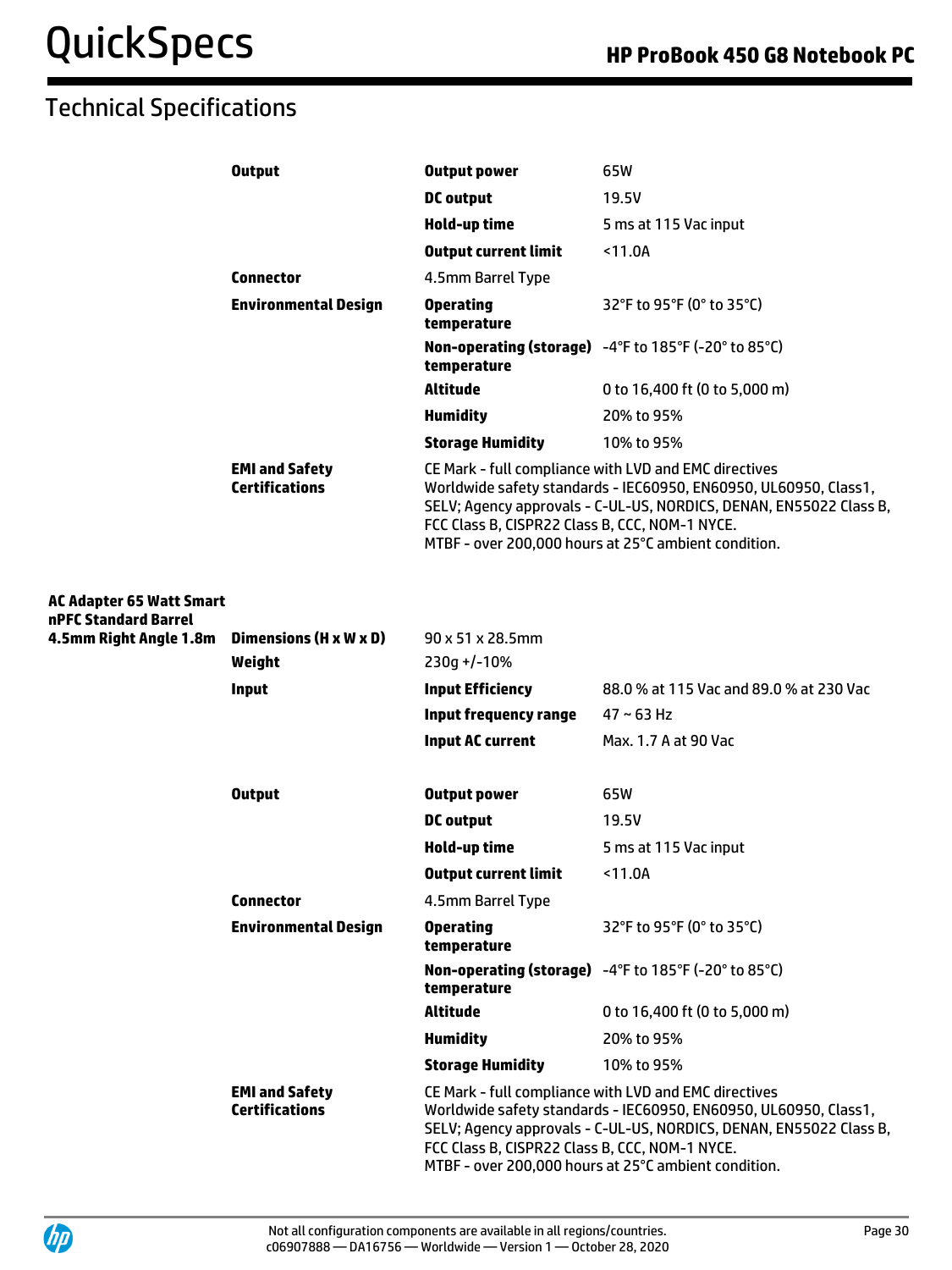| Battery RH 3 Cell WHr 45<br>Long Life -PL Fast Charge | Dimensions (H x W x L)                      | $6.2 \times 68.7 \times 249.6$ mm      |
|-------------------------------------------------------|---------------------------------------------|----------------------------------------|
|                                                       | Weight                                      | 190q                                   |
|                                                       | Cells/Type                                  | 3cell Lithium-Ion Polymer cell/ 545974 |
|                                                       | Voltage                                     | 11.4V                                  |
|                                                       | Amp-hour capacity                           | 3.950Ah                                |
|                                                       | Watt-hour capacity                          | 45 Wh                                  |
|                                                       | <b>Operating (Charging)</b>                 | 32° to 113° F (0° to 45° C)            |
|                                                       | <b>Operating (Discharging)</b>              | 14° to 122° F (-10° to 60° C)          |
|                                                       | <b>Optional Travel Battery</b><br>Available | No                                     |
|                                                       | Warranty                                    | Based on system offering               |

### **Country of Origin**

China

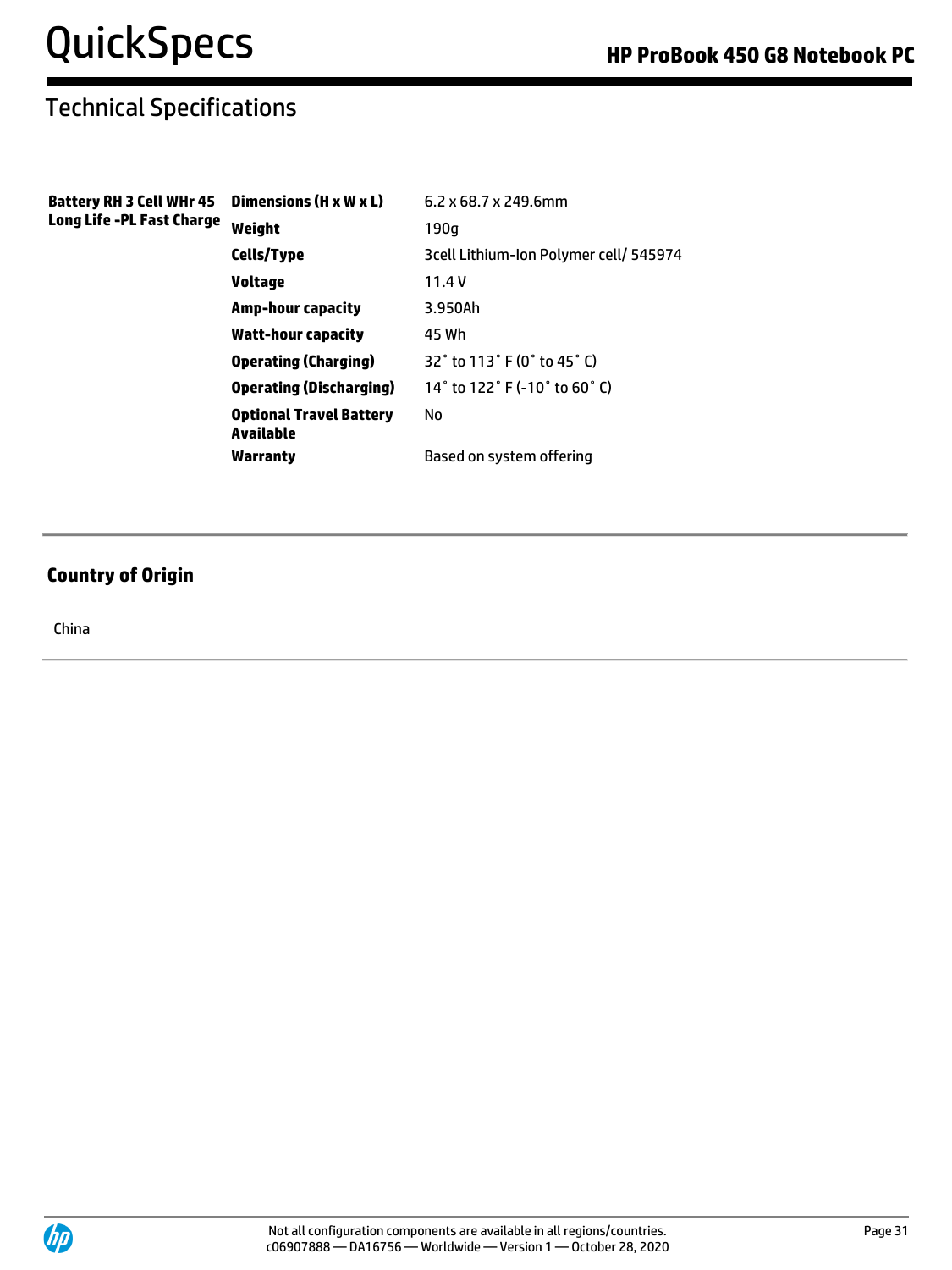# QuickSpecs **HP ProBook 450 G8 Notebook PC**

# Options and Accessories (sold separately and availability may vary by country)

| <b>Type</b>    | <b>Description</b>                                    | <b>Part Number</b> |
|----------------|-------------------------------------------------------|--------------------|
| Cases          | HP Business Backpack (up to 17.3")                    | 2SC67AA            |
|                | HP Business Case(up to 15.6")                         | 2SC66AA            |
|                | HP Prelude Pro Recycle Backpack                       | 1X644AA            |
|                | HP Prelude Pro Recycle Top Load                       | 1X645AA            |
|                | HP Recycled Top Load                                  | 5KN29AA            |
|                | <b>HP Recycled Backpack</b>                           | 5KN28AA            |
| <b>Docking</b> | HP USB-C <sup>®</sup> Mini Dock                       | 1PM64AA            |
|                | HP Thunderbolt Dock 120W G2                           | 2UK37AA            |
|                | HP TB Dock G2 w/ Combo Cable                          | 3TR87AA            |
|                | HP TB Dock 120W G2 w/Audio                            | 3YE87AA            |
|                | HP TB Dock 120W G2 Cable                              | 3XB94AA            |
|                | HP TB Dock G2 Combo Cable                             | 3XB96AA            |
|                | <b>HP TB Dock G2 Audio Module</b>                     | 3AQ21AA            |
|                | HP USB-C/A Universal Dock G2                          | 5TW13AA            |
|                | <b>HP USB-C Dock G5</b>                               | 5TW10AA            |
| Input/Output   | HP USB Essential Keyboard and Mouse                   | H6L29AA            |
|                | HP Wired Desktop 320MK Mouse & Keyboard               | 9SR36AA            |
|                | <b>HP Bluetooth Travel Mouse</b>                      | 6SP30AA            |
|                | <b>HP Comfort Grip Wireless Mouse</b>                 | H2L63AA            |
|                | HP Wired Desktop 320M Mouse                           | 9VA80AA            |
|                | <b>HP USB Travel Mouse</b>                            | G1K28AA            |
|                | <b>HP Elite USB-C Hub</b>                             | 4WX89AA            |
|                | HP USB-C Travel Hub G2                                | <b>7PJ38AA</b>     |
|                | HP USB-C to RJ45 Adapter                              | <b>V7W66AA</b>     |
|                | HP USB-C to USB 3.0 Adapter                           | N2Z63AA            |
|                | HP USB-C to HDMI 2.0 Adapter                          | 1WC36AA            |
|                | <b>HP Stereo USB Headset</b>                          | <b>T1A67AA</b>     |
|                | HP Stereo 3.5mm Headset                               | <b>T1A66AA</b>     |
| <b>Power</b>   | HP 45W Smart AC Adapter 4.5mm                         | <b>H6Y88AA</b>     |
|                | 45W Smart Power Adapter 2 prong -4.5mm (Japan only)   | L6F60AA            |
|                | 65W Smart Power Adapter (w/ 4.5mm to 7.5mm DC dongle) | <b>H6Y89AA</b>     |
|                | HP 65W Slim AC Adapter                                | <b>H6Y82AA</b>     |
|                | HP 65W USB-C Slim Power Adapter                       | 3PN48AA            |
|                | HP 45W LC USB-C Power Adapter                         | 1MZ01AA            |
|                | HP 65W USB-C LC Power Adapter                         | TBD                |
|                | <b>HP Power Bank</b>                                  | N9F71AA            |
|                | <b>HP USB-C Notebook Power Bank</b>                   | 3TB55AA            |
| <b>Storage</b> | HP External USB Optical Drive                         | F2B56AA            |

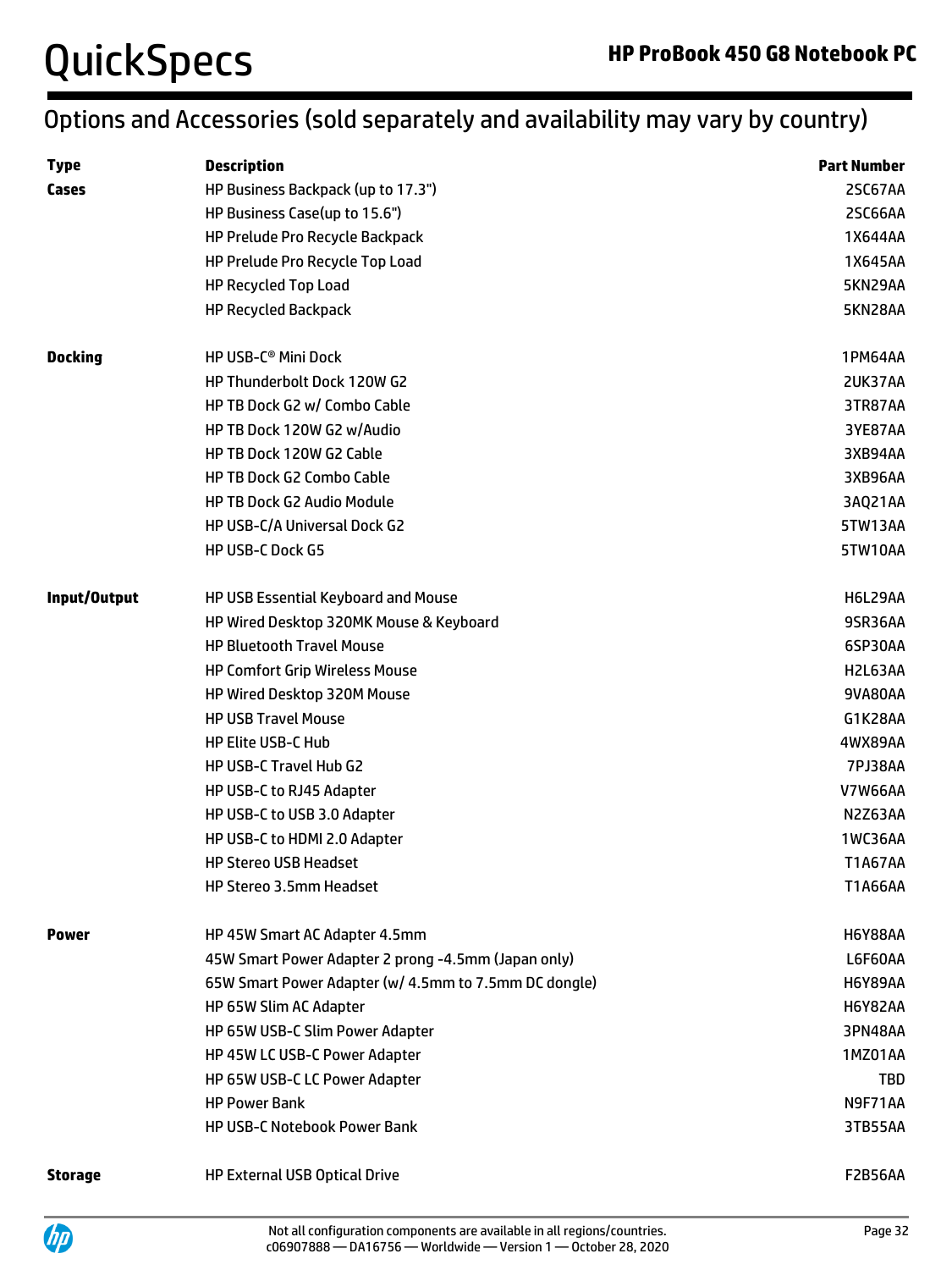

# Options and Accessories (sold separately and availability may vary by country)

**Security HP Sure Key Cable Lock 6UW42AA** HP Nano Keyed Cable Lock 1AJ39AA